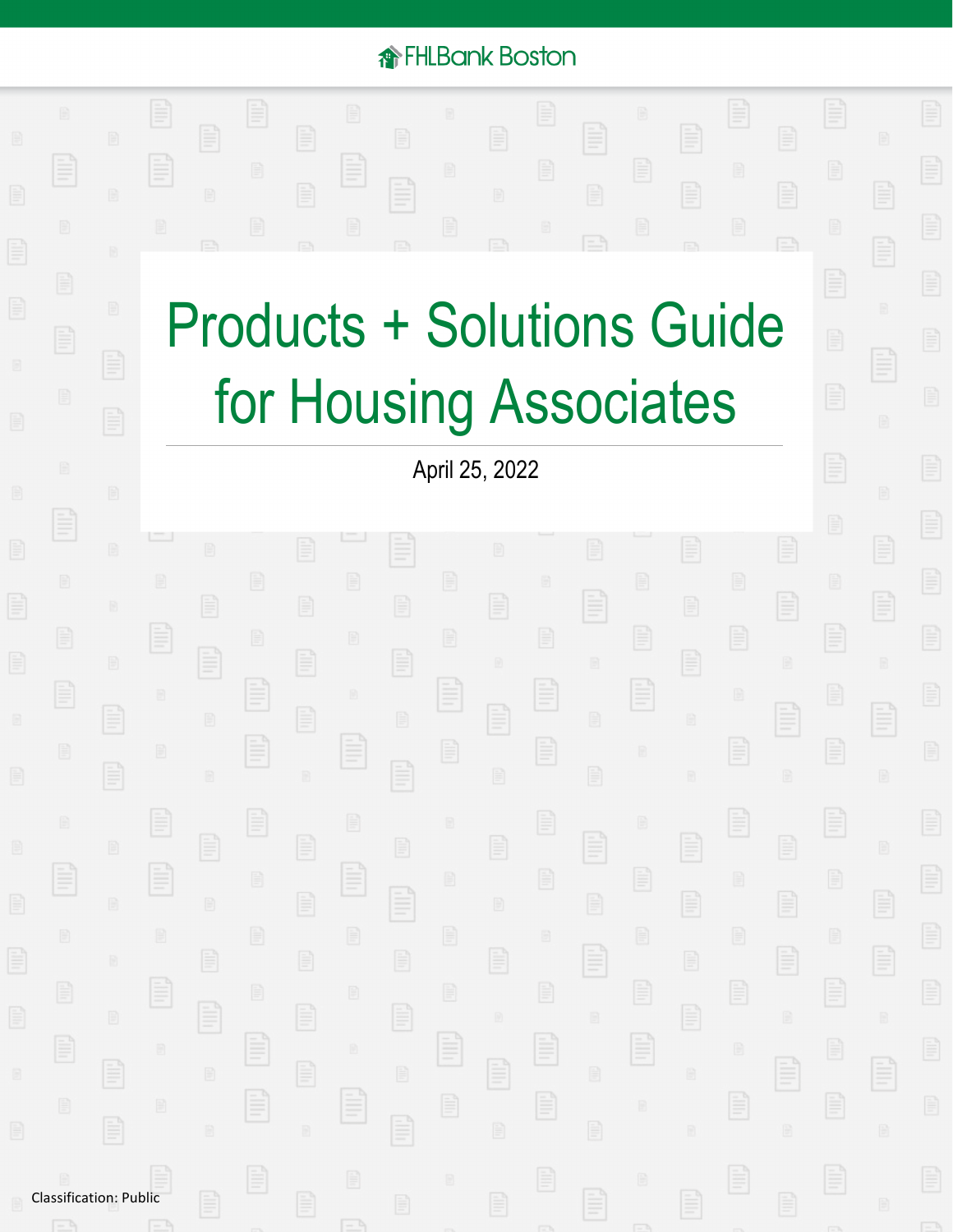### **Table of Contents**

| Overnight Funding                        |     |
|------------------------------------------|-----|
|                                          |     |
|                                          |     |
|                                          |     |
| <b>Fixed-Rate Advances</b>               |     |
|                                          |     |
|                                          |     |
|                                          |     |
|                                          |     |
|                                          |     |
|                                          |     |
| Long-Term Variable-Rate Indexed Advances |     |
|                                          |     |
|                                          |     |
|                                          |     |
|                                          |     |
|                                          |     |
|                                          |     |
|                                          |     |
|                                          |     |
|                                          |     |
|                                          | .23 |
|                                          |     |
| <b>Appendices</b>                        |     |
|                                          |     |
|                                          |     |
|                                          |     |
|                                          |     |
|                                          |     |
|                                          |     |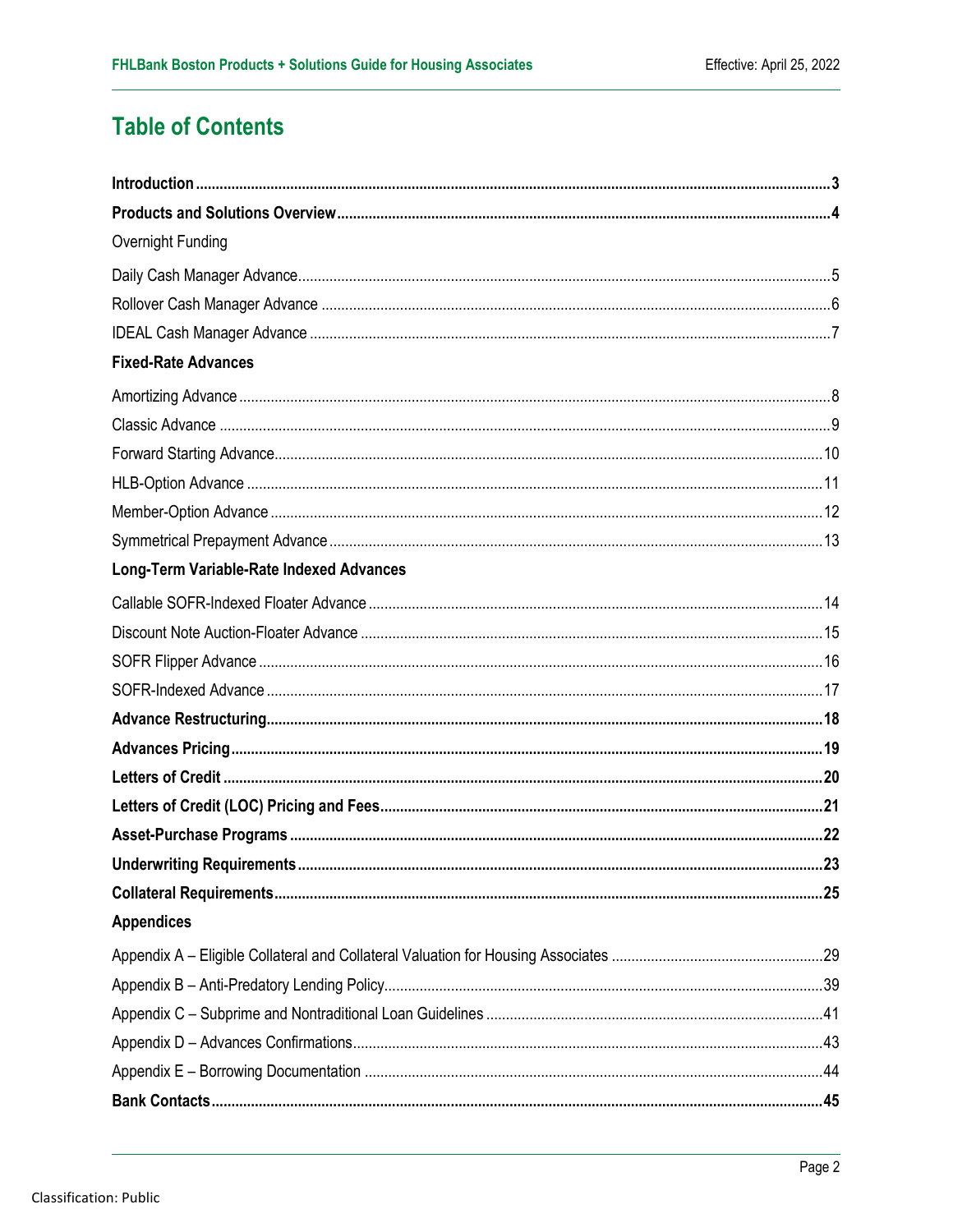### <span id="page-2-0"></span>**Introduction**

#### **Building Communities – Building New England**

The mission of the Federal Home Loan Bank of Boston is to provide highly reliable wholesale funding and liquidity to its member financial institutions in New England. We deliver competitively priced financial products, services, and expertise that support housing finance, community development, and economic growth, including programs targeted to lower-income households.

Chartered in 1932, the Federal Home Loan Bank of Boston is one of 11 Federal Home Loan Banks across the country. The Bank is a cooperative that serves the six New England states. Our members are our shareholders and our customers and we are committed to providing members and housing associates with financial products and services that help build vibrant communities within established risk management parameters.

The Products and Solutions Guide for Housing Associates is designed to help housing associates understand and use our products, solutions, services, and pricing. It also provides information about the Bank's credit and collateral policies and the requirements for accessing those products and services in a safe and sound manner.

#### **About the Guide**

The Bank's board of directors established the Products and Solutions Guide for Housing Associates and reviews and re-adopts it at least annually.

Please note that the Products and Solutions Guide for Housing Associates is also the Bank's Credit Policy and the Bank's Products Policy.<sup>1</sup> Accordingly, any reference in any agreement or other document relating to the relationship between the Bank and any housing associate to the Bank's Credit Policy or the Bank's Products Policy means the Products and Solutions Guide for Housing Associates. The Bank may change the guide's terms at any time without prior notice.

The Products and Solutions Guide for Housing Associates is available on the Bank's website.

Each section of this guide includes contact information to direct housing associates to the appropriate personnel at the Bank. A full listing of Bank contacts may also be found at the end of this guide.

Please note: In the event of any conflict between the terms of this Products and Solutions Guide for Housing Associates and any prior versions of the Bank's Credit Policy or the Bank's Products Policy for Housing Associates, this Products and Solutions Guide shall control.2

*1. The Products and Solutions Guide for Housing Associates serves as the Bank's Products Policy for Housing Associates in accordance with 12 CFR Part 1239.30.*

*2. In order for an entity to be eligible to receive financial products from the Bank as a "housing associate," such entity must meet the eligibility requirements set forth in 12 CFR Part 1264.3 and must apply to the Bank for certification as a housing associate pursuant to 12 CFR Part 1264.5.*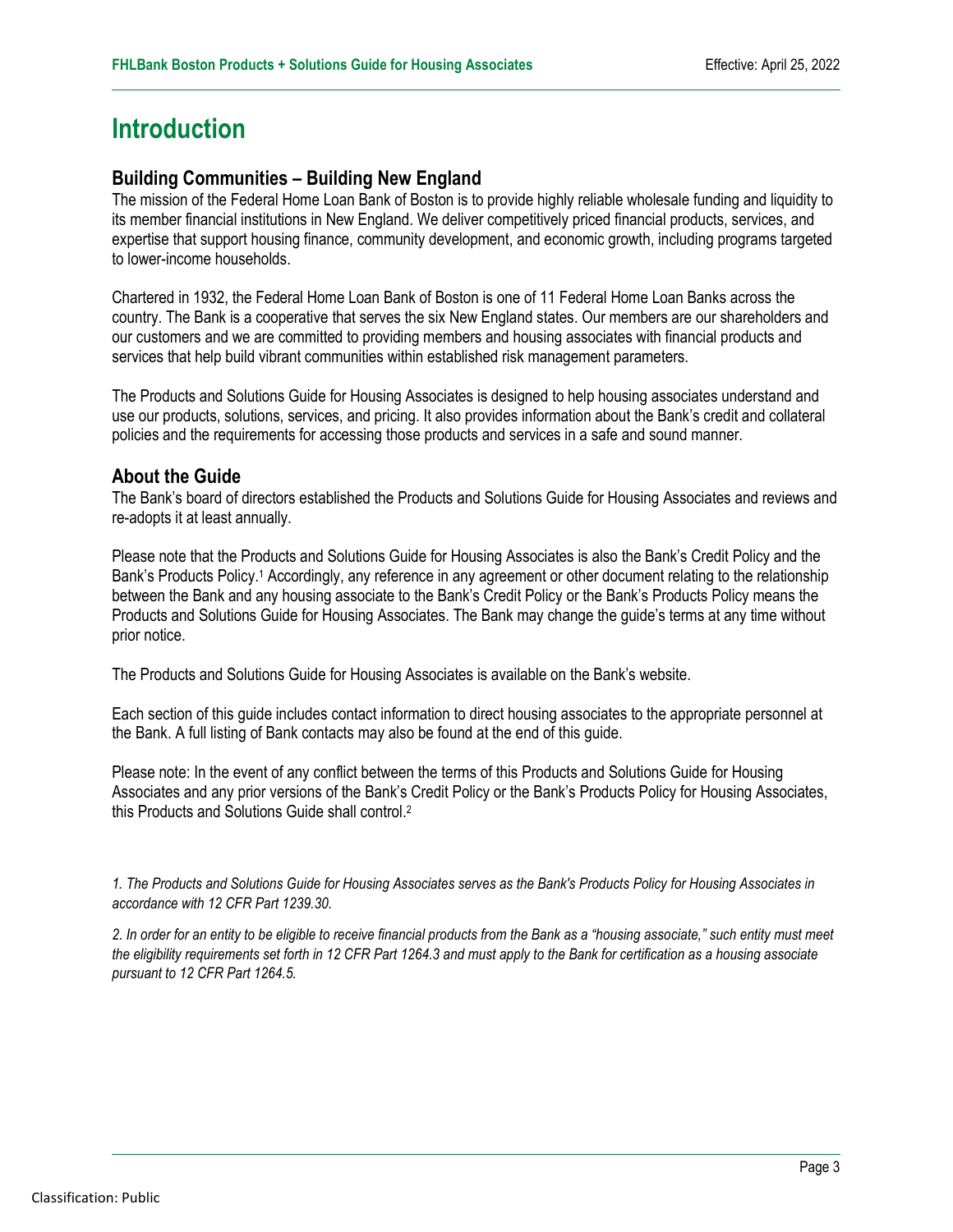### <span id="page-3-0"></span>**Products and Solutions Overview**

#### **Credit Products**

The Bank offers short-, medium-, and long-term loans known as advances. These advances offer fixed or variable rates and several choices for payment of principal and interest.

The Bank also offers forward commitments to take down advances. Some advances contain embedded options, interest-rate caps, or interest-rate floors. In addition to advances, the Bank offers noncash credit products such as letters of credit.

Please note that the Bank does not act as a financial adviser, and housing associates should independently evaluate the suitability and risks of our solutions.

Please fully assess these risks and their implications prior to obtaining products from the Bank. We strive to make all maturities available every business day, subject to market conditions.

For more information about our credit products, please contact the Housing and Community Investment team at 800- 357-3452, [housing@fhlbboston.com,](mailto:housing@fhlbboston.com) the Member Funding Desk at 800-357-3452, or consult the Bank's website, [www.fhlbboston.com.](http://www.fhlbboston.com)

*The product and solution descriptions that appear in the following pages of this guide are meant as summaries only and do not purport to disclose all risks and other material terms and conditions associated with such products and solutions. Nothing in this guide shall be deemed business, legal, tax, or accounting advice from the Bank. Housing associates are encouraged to consult their own business, legal, and accounting advisers with respect to the Bank's products and solutions and should refrain from utilizing any of the Bank's products and solutions unless they have fully assessed the risks and terms.*

*The Bank's confirmations for advances are available in Appendix D of this guide. A housing associate should review not only this guide, but also the advance confirmation associated with any Bank product or solution prior to utilizing such product or solution so as to understand the terms, including, without limitation, the prepayment provisions.*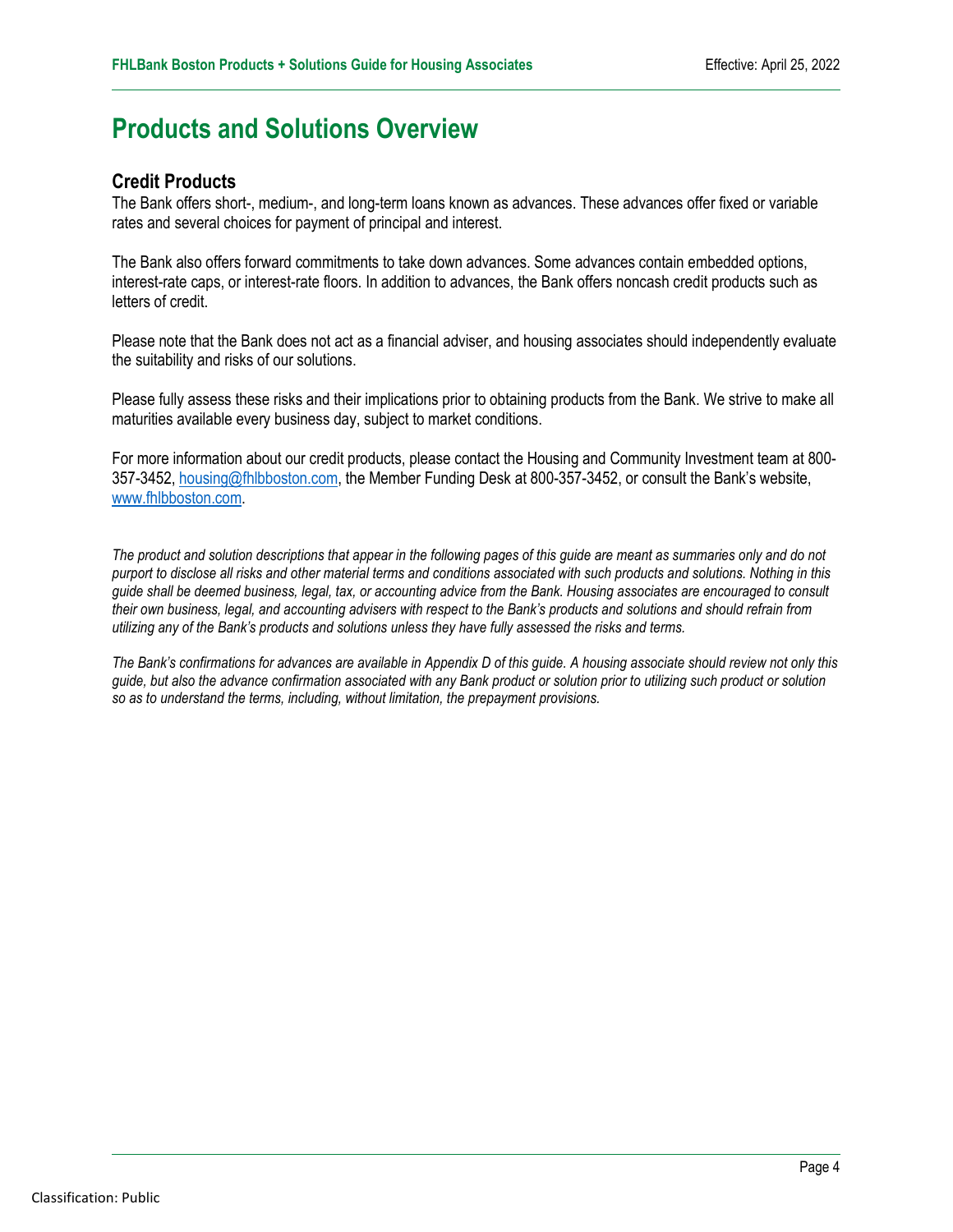### <span id="page-4-0"></span>**Daily Cash Manager Advance**

#### **Description**

Overnight funding.

#### **Common Uses**

Manage daily liquidity needs.

#### **Terms**

One day.

#### **Disbursement**

Funds are available the same day.

## **Principal and Interest**<br>**Principal and interest**<br>**Interest is calculate**

- Principal and interest are due at maturity, which is the next business day.
- Interest is calculated on an actual/360-day basis.

#### **Additional Information**

For more information about the Daily Cash Manager Advance, please call your relationship manager or the Member Funding Desk at 800-357-3452, or consult the Bank's website, [www.fhlbboston.com.](http://www.fhlbboston.com)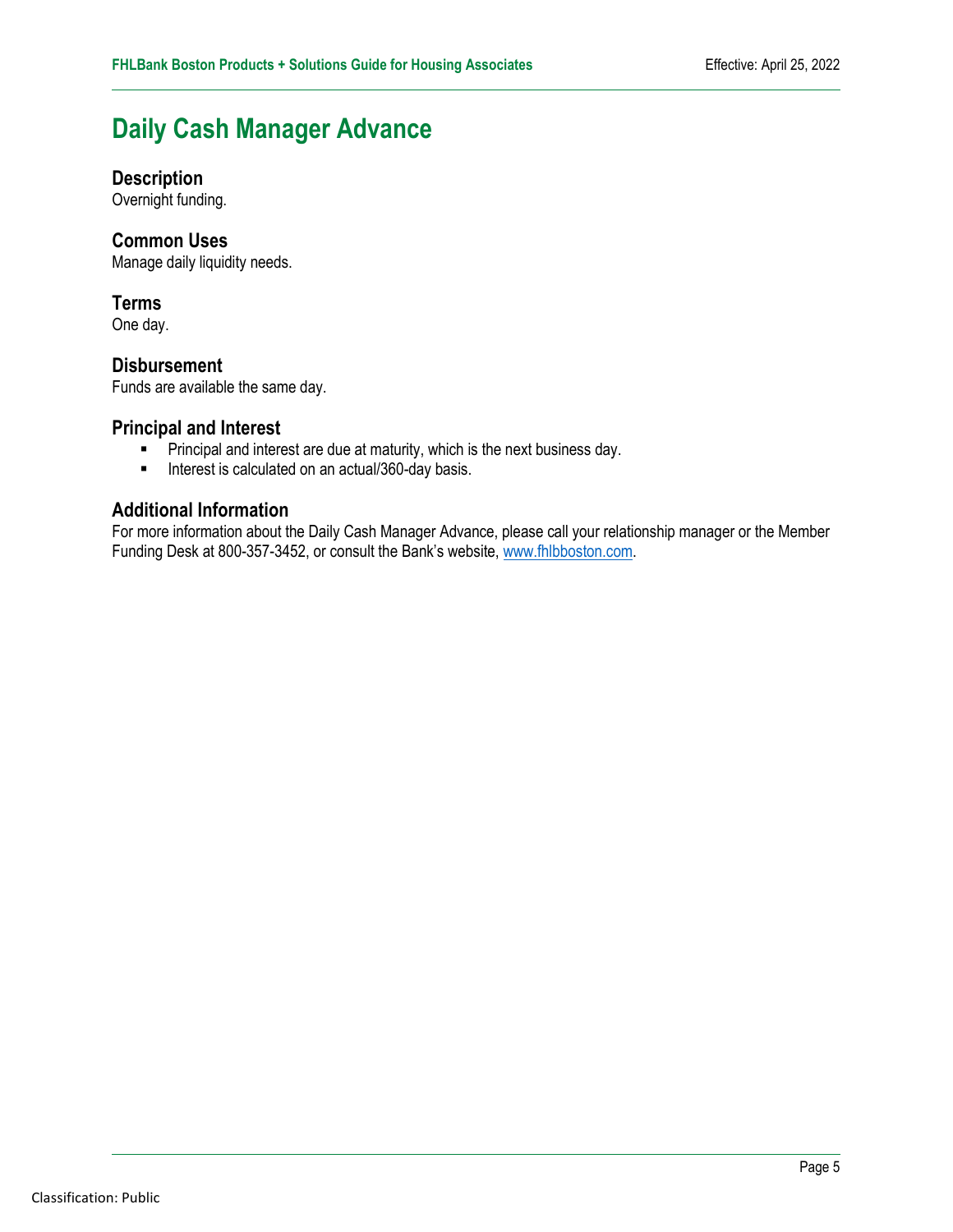### <span id="page-5-0"></span>**Rollover Cash Manager Advance**

#### **Description**

Overnight funding with an automatic rollover at maturity.

#### **Common Uses**

Manage daily liquidity needs.

#### **Terms**

Maturity is one day, with an automatic rollover to a new one-day advance at the prevailing rate.

#### **Disbursement**

Funds are available same day or the next day.

#### **Principal and Interest**

- **Principal may be paid on a date you choose.**
- **Payment of interest is due monthly on the second business day of the month.**
- Interest is calculated on an actual/360-day basis.

#### **Additional Information**

For further details, please call your relationship manager or the Member Funding Desk at 800-357-3452, or consult the Bank's website, [www.fhlbboston.com.](http://www.fhlbboston.com)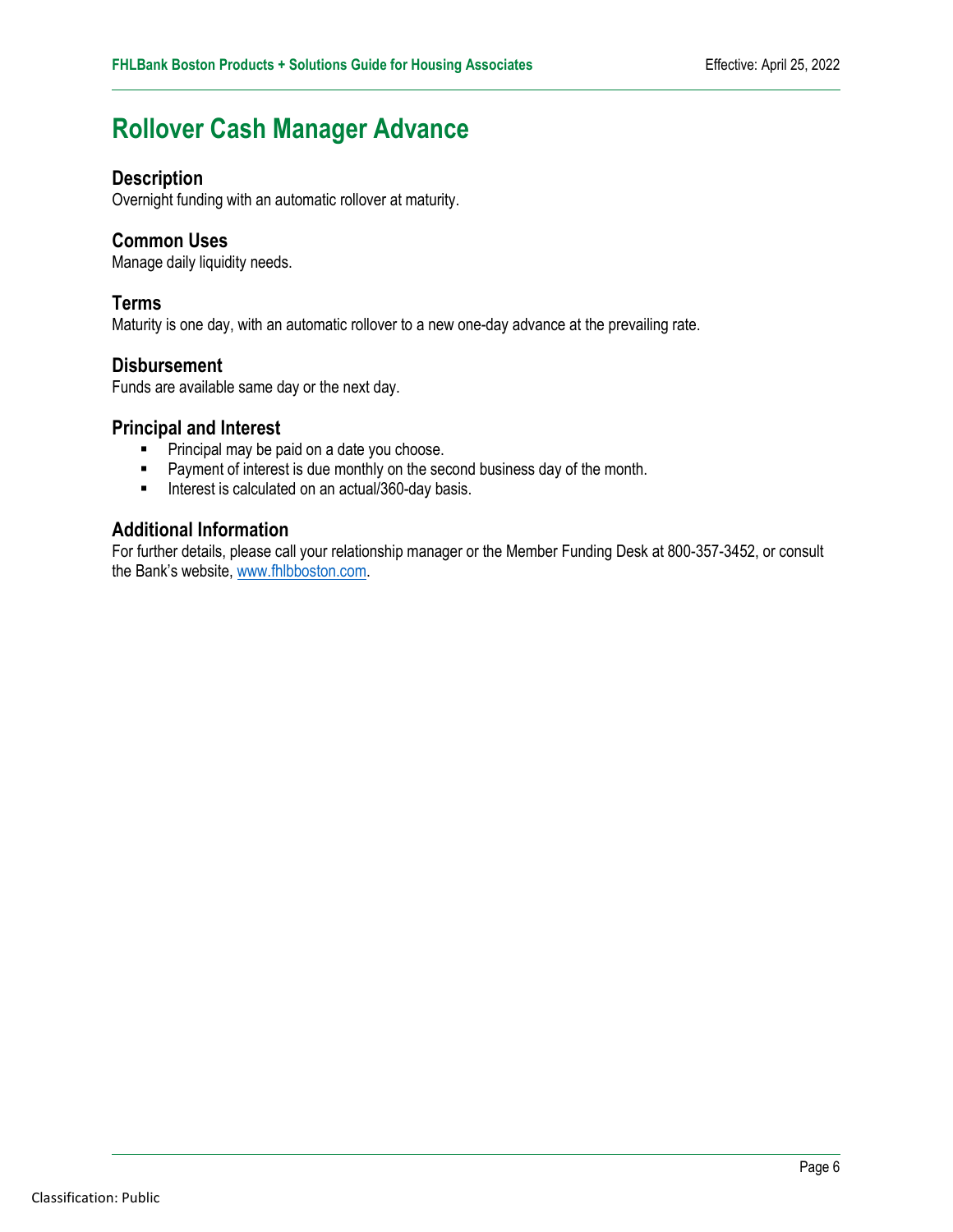### <span id="page-6-0"></span>**IDEAL Cash Manager Advance**

#### **Description**

Overnight funding using your IDEAL Way Line of Credit.

#### **Common Uses**

Manage daily liquidity needs.

#### **Terms**

One day.

#### **Disbursement**

Funds are available the same day and can be accessed by wiring funds from your IDEAL Way demand account, causing an overdraft.

#### **Principal and Interest**

- **Principal is due at maturity. Payment of interest is due monthly on the second business day of the month.**
- Interest is calculated on an actual/360-day basis.

#### **The IDEAL Way Line of Credit**

- The IDEAL Way Line of Credit allows housing associates to access liquidity quickly and conveniently, without calling the Member Funding Desk.
- It is a fixed amount, typically two percent of assets, and can easily be set up and/or changed by the housing associate by making a request through the Member Funding Desk.
- Housing associates are required to maintain collateral equal to the entire amount of the IDEAL Way Line of Credit, whether used or not.
- **F** For more information about the IDEAL Way Line of Credit, please contact the Member Funding Desk at 800-357-3452 or [memberfunding@fhlbboston.com.](mailto:memberfunding@fhlbboston.com)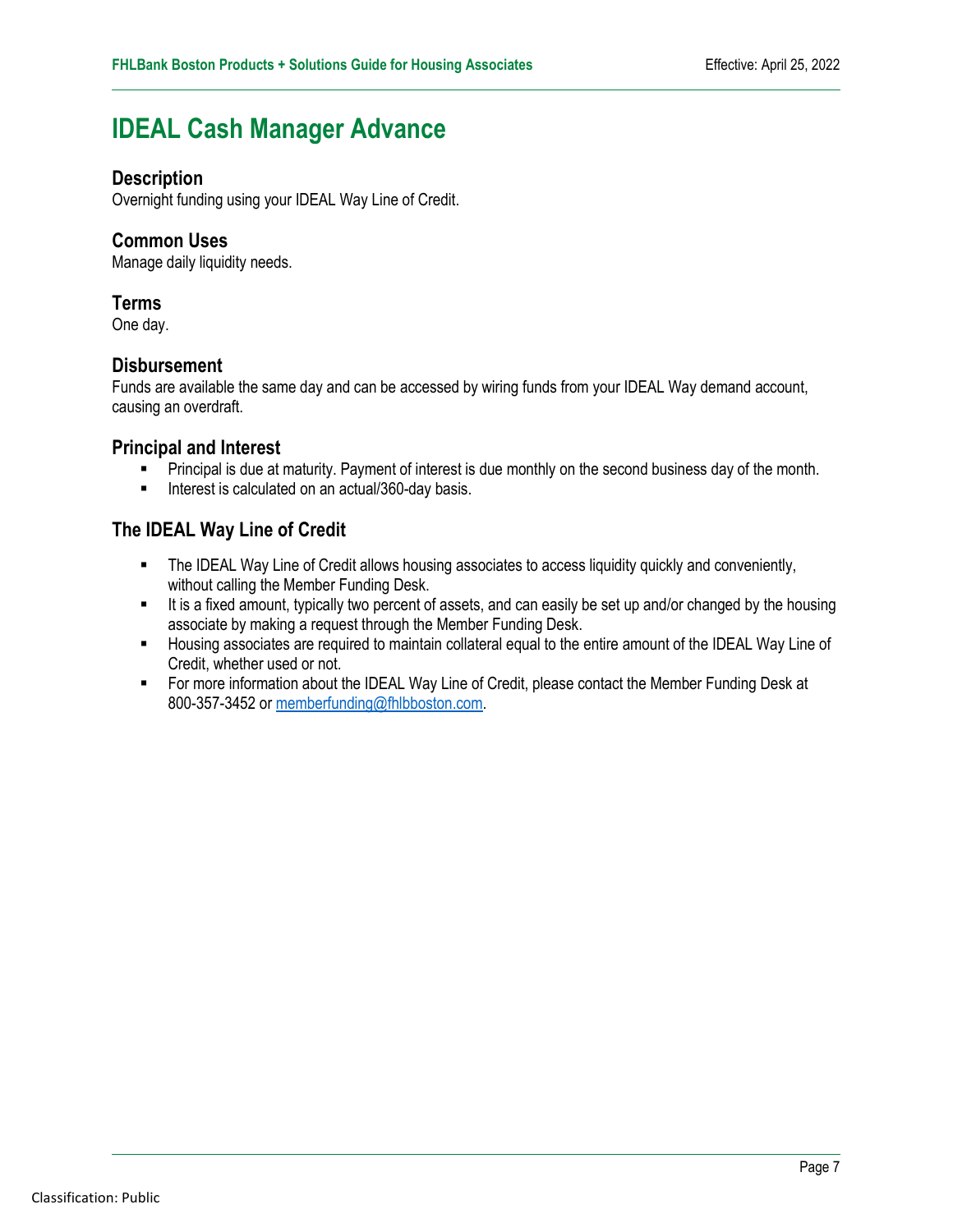### <span id="page-7-0"></span>**Amortizing Advance**

#### **Description**

A fixed-term and rate advance with an amortizing principal.

#### **Common Uses**

Fund short- or long-term assets whose principal balance declines on a monthly basis due to amortization and/or prepayment.

#### **Terms**

Maturities available for terms out to 20 years with principal- amortization periods out to 30 years.

#### **Disbursement**

Funds will be available the same day if you call by noon and the following day if requested by 3:00 p.m.

#### **Principal and Interest**

- Principal and interest are due on the first business day of the month.<br>■ Interest is calculated on an actual/360-day basis.
- Interest is calculated on an actual/360-day basis.

#### **Prepayment**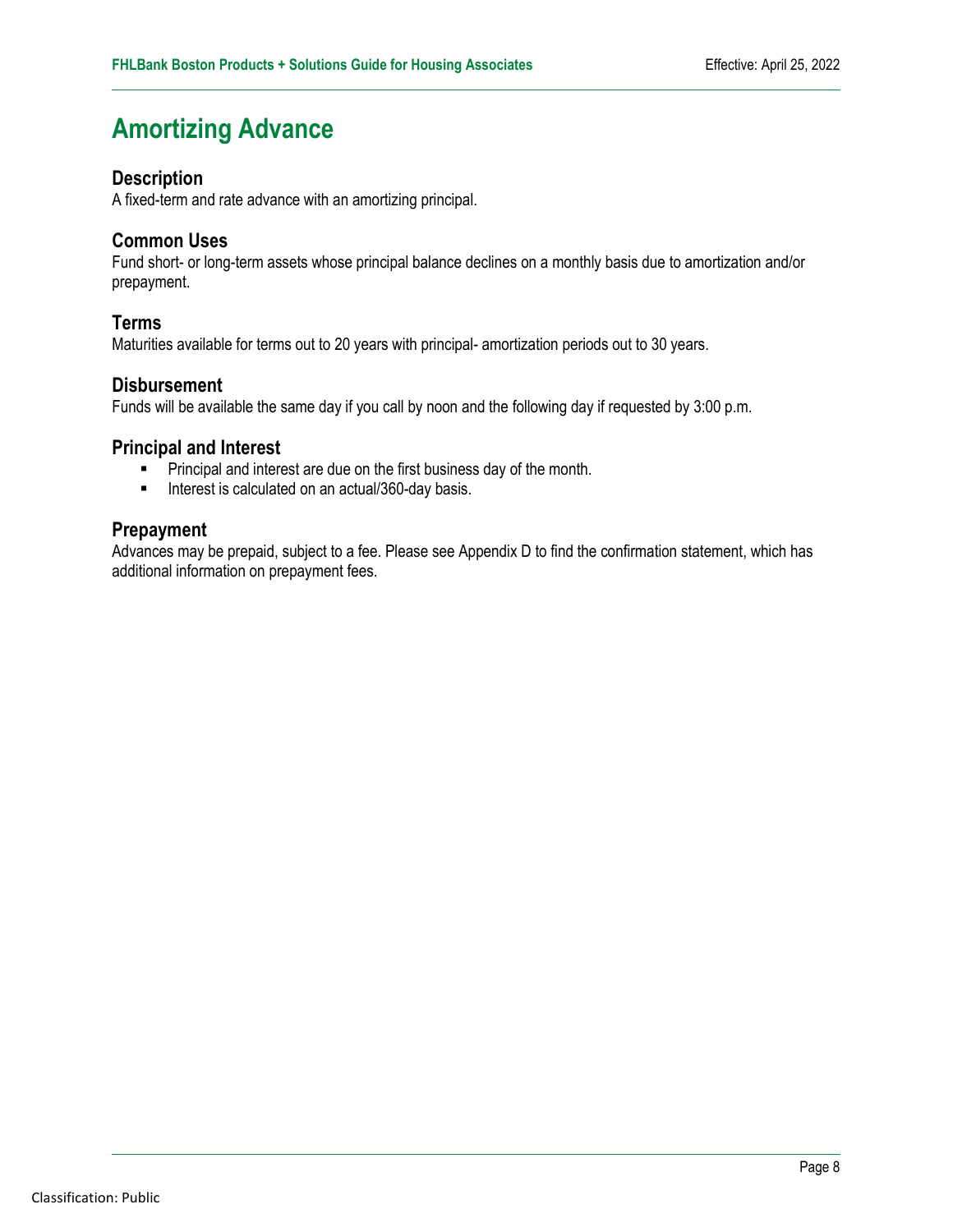### <span id="page-8-0"></span>**Classic Advance**

#### **Description**

Nonamortizing, fixed-term and rate advance.

#### **Common Uses**

- **Manage liquidity needs.**
- **Manage interest-rate risk.**
- **Fund short- or long-term assets.**

#### **Terms**

Maturities available for terms out to 30 years.

#### **Disbursement**

Funds are typically available the same day if you call by noon. They are available the following day if requested by 3:00 p.m.

#### **Principal and Interest**

- **Principal is due at maturity and interest is due on the second business day of the month.**
- For advances with maturities of one year or less, you may choose to pay principal and interest at maturity. If chosen, the advance rate may be higher than the posted rate.
- For advances with maturities of more than one year, principal is due at maturity and interest is due either monthly, on the second business day of the month, or semi-annually. If interest is due semi-annually, the advance rate may be higher than the posted rate.
- Interest is calculated on an actual/360-day basis.

#### **Prepayment**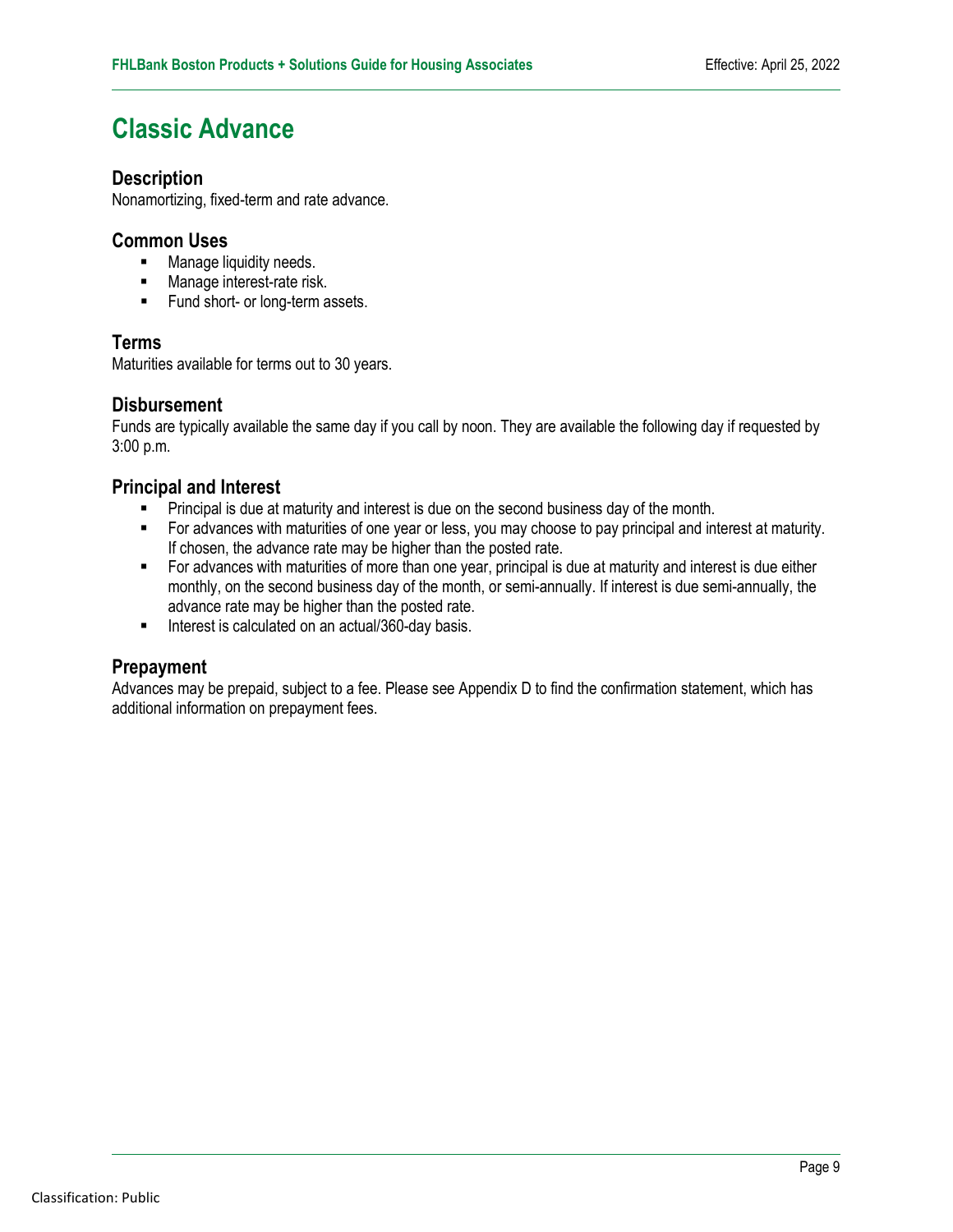### <span id="page-9-0"></span>**Forward Starting Advance**

#### **Description**

Lock in current fixed rates and delay funding the advance for up to two years. Classic and Amortizing advances may be customized to use the forward starting feature.

#### **Common Uses**

- **EXEC** Access the current rate environment without adding liquidity.
- **Lock in rates for anticipated future funding needs.**
- **Allow borrowers to lock in rates on loans with future closing dates.**
- **Manage anticipated deposit runoff or uncertainty in the future.**

#### **Terms**

Maturities available for terms out to 20 years.

#### **Disbursement**

Funding can be delayed for up to two years.

#### **Principal and Interest**

- **Principal and interest are due based on the terms of the specific advance utilized. Interest begins accruing** at disbursement.
- Interest is calculated on an actual/360-day basis.

#### **Additional Information**

- Members will be required to collateralize and purchase activity-based capital stock at the time of disbursement.
- For further details, including comments on risks, please call the Member Funding Desk at 800-357-3452, for indications on specific structures.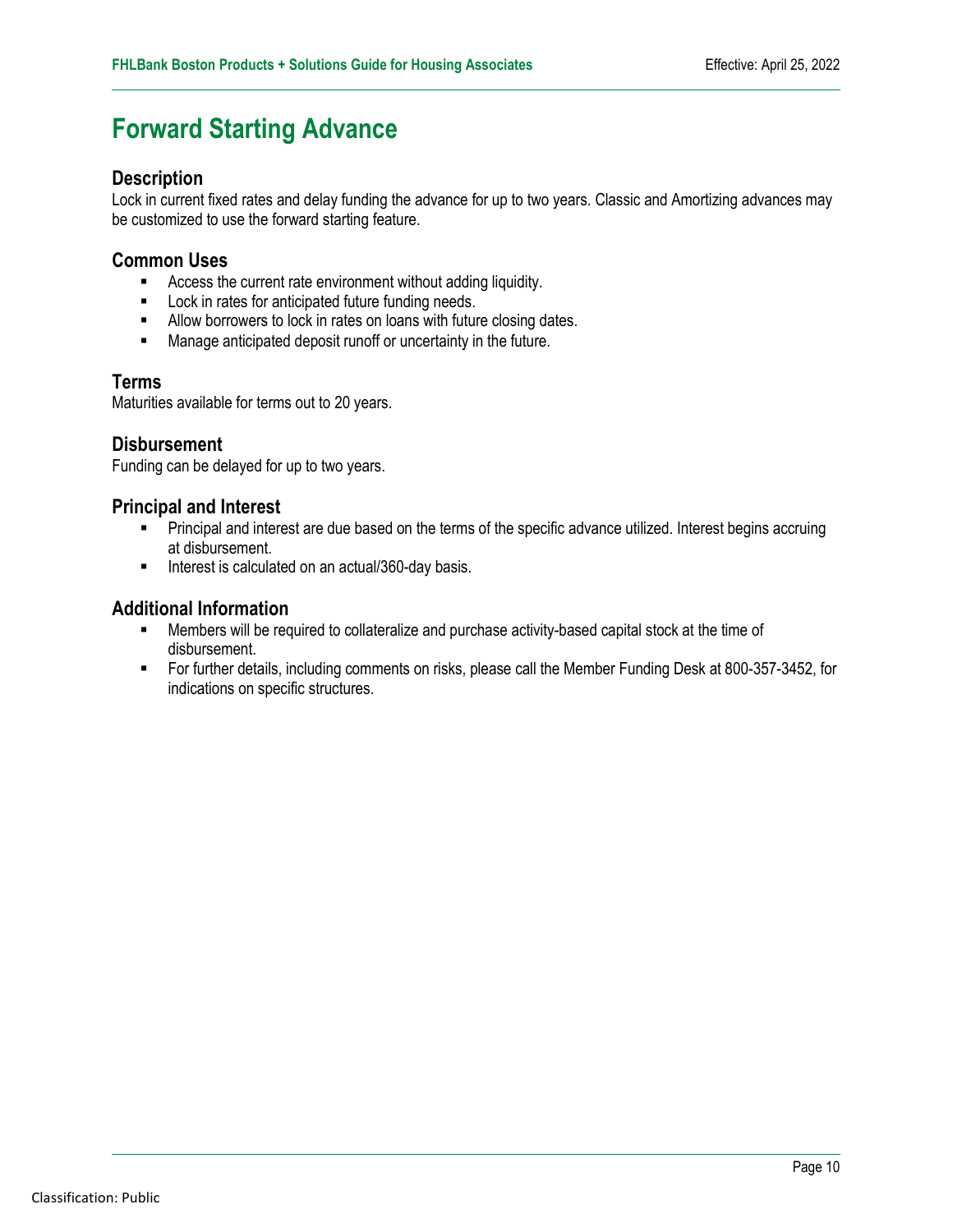### <span id="page-10-0"></span>**HLB-Option Advance**

#### **Description**

Nonamortizing, fixed-rate and term advance. The Bank holds the option to cancel the advance on specified dates prior to maturity.

#### **Common Uses**

- Generally used in a flat yield-curve environment to obtain a lower cost of funding than a Classic advance with a maturity equal to the lockout period.
- **Fund short- or long-term assets.**

#### **Terms**

- Maturities available for terms out to 20 years, but always with the condition that the Bank may cancel the advance prior to final maturity.
- There is an initial lockout period during which the Bank cannot cancel the advance. You may choose a lockout period of three months to 10 years.
- We may cancel the advance only on scheduled cancellation dates, after the initial lockout period. The Bank makes no warranties as to the circumstances under which it might cancel an advance.
- The Bank will provide notice of cancellation in writing at least four business days before the cancellation date.
- Some HLB-Option advances are offered with only one cancellation date. Others are offered with a series of cancellation dates at regular intervals, usually quarterly.
- The minimum offering size is \$2 million. Offering size orders for less than \$2 million will be aggregated with other requests for advances with identical terms and will be executed when orders total \$2 million.

#### **Disbursement**

Funds are available two business days after the trade date.

#### **Principal and Interest**

- Principal is due at maturity and interest is due on the second business day of the month.
- If the Bank exercises its option to cancel, you must repay the advance, but you may replace the advance with a new advance. The new advance may be for any structure and term to maturity agreed upon between the housing associate and the Bank. The rate on the new advance will be that in effect at the time the new advance is taken.
- Interest is calculated on an actual/360-day basis.

#### **Prepayment**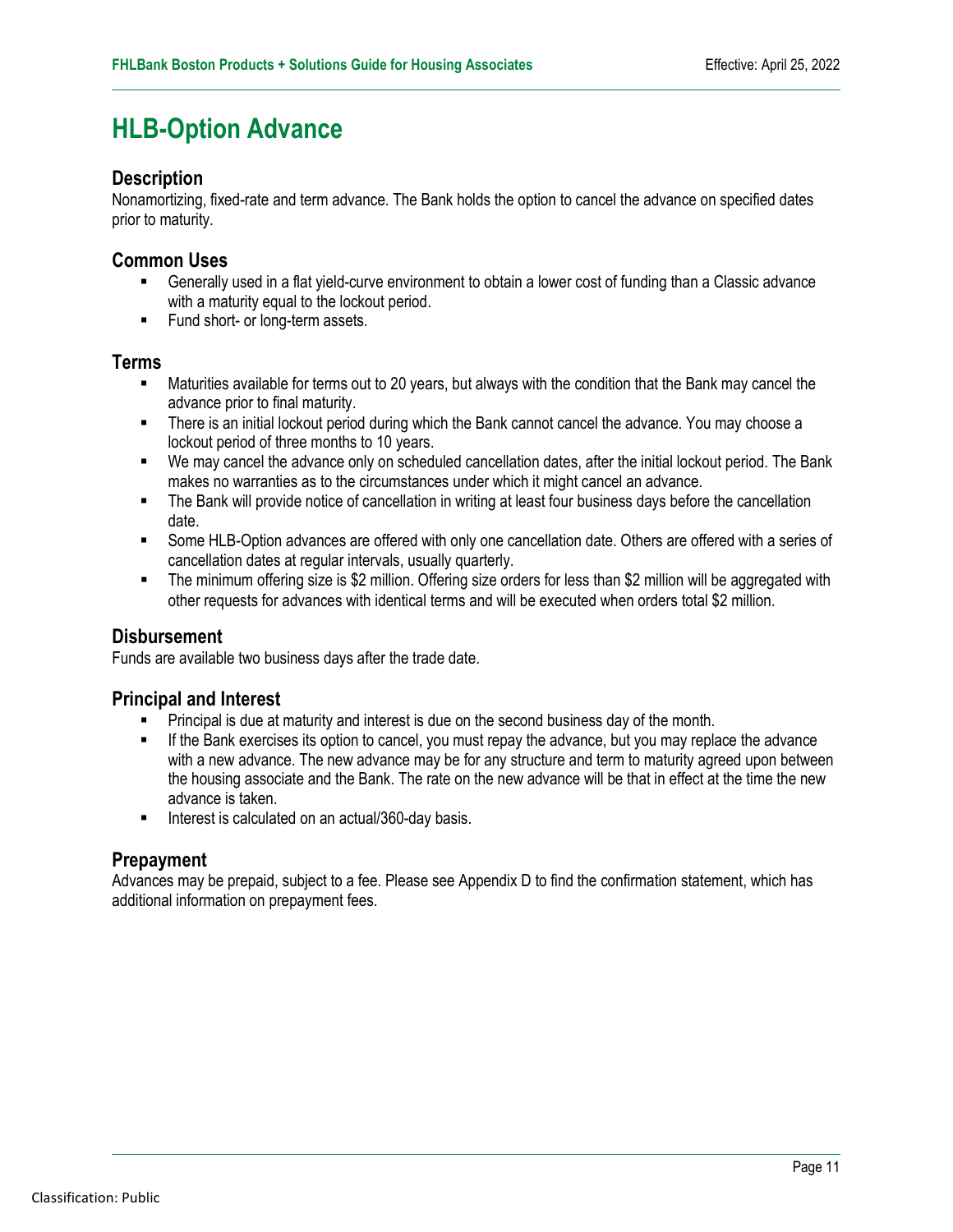### <span id="page-11-0"></span>**Member-Option Advance**

#### **Description**

Nonamortizing, fixed-term and rate advance. Housing associates have the option to cancel the advance on specified cancellation dates they select.

#### **Common Uses**

- **Manage interest-rate risk.**
- **Fund short- or long-term assets.**
- **Manage exposure to prepayment risk of assets.**

#### **Terms**

- **Maturities are available for terms out to 20 years.**
- The housing associates must provide notice of cancellation in writing at least four business days before the cancellation date.
- The minimum offering size is \$2 million. Offering size orders for less than \$2 million will be aggregated with other requests for advances with identical terms and will be executed when orders total \$2 million.

#### **Disbursement**

Funds will be available three business days after the trade date.

#### **Principal and Interest**

- Payment of principal is due at maturity. Interest is due monthly on the second business day of the month.
- Interest is calculated on an actual/360-day basis.

#### **Prepayment**

- Advances may be prepaid in full or in part, on specified cancellation dates with no prepayment fee. Typically, the cancellation dates are the first or third anniversary of disbursement and semiannually thereafter. (Other prepayment structures may be available.)
- Advances may be prepaid, subject to a fee. Please see Appendix D to find the confirmation statement, which has additional information on prepayment fees.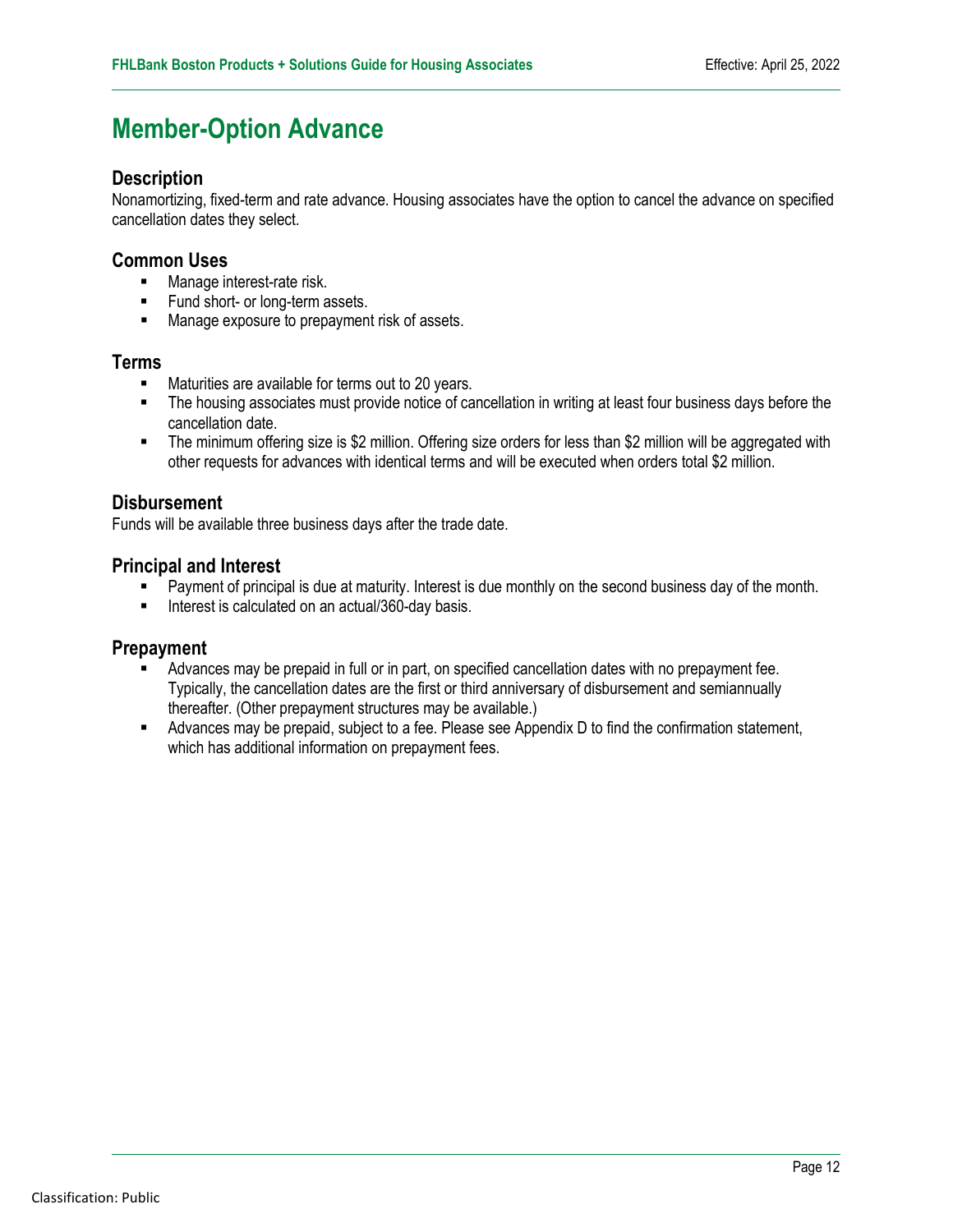### <span id="page-12-0"></span>**Symmetrical Prepayment Advance**

#### **Description**

Nonamortizing, fixed-term and rate advance with a special prepayment feature that allows you to prepay the advance at its approximate market value. Any gain will be passed through to the housing associate subject to certain limitations.

Common Uses

- **Manage liquidity needs.**
- **Manage interest-rate risk.**
- Fund short- or long-term assets.
- In a rising-rate environment, the gain from prepayment can be used to offset the loss on sale of securities or other assets.

#### **Terms**

- Maturities are available for terms out to 20 years.
- The minimum offering size is \$2 million. Offering size orders for less than \$2 million will be aggregated with other requests for advances with identical terms and will be executed when orders total \$2 million.

#### **Disbursement**

Funds are available next day.

#### **Principal and Interest**

- **Payment of principal is due at maturity and interest is due on the second business day of the month.**
- Members may choose monthly or semi-annual interest payments prior to initiation.
- Interest is calculated on an actual/360-day basis.

#### **Prepayment**

- Advances may be prepaid with two business days' notice to the Bank, in an amount equal to the approximate market value of the advance. Any gain will be passed through to the housing associate subject to certain limitations.
- **For further detail, please see the [Comparison of Prepayment Profile.](http://web-prd.fhlbboston.com/api/contentservices/api/contentstream/fhlbank-boston/spa_prepay%20chart%20for%20psg.pdf)**
- Advances may be prepaid, subject to a fee. Please see Appendix D to find the confirmation statement, which has additional information on prepayment fees.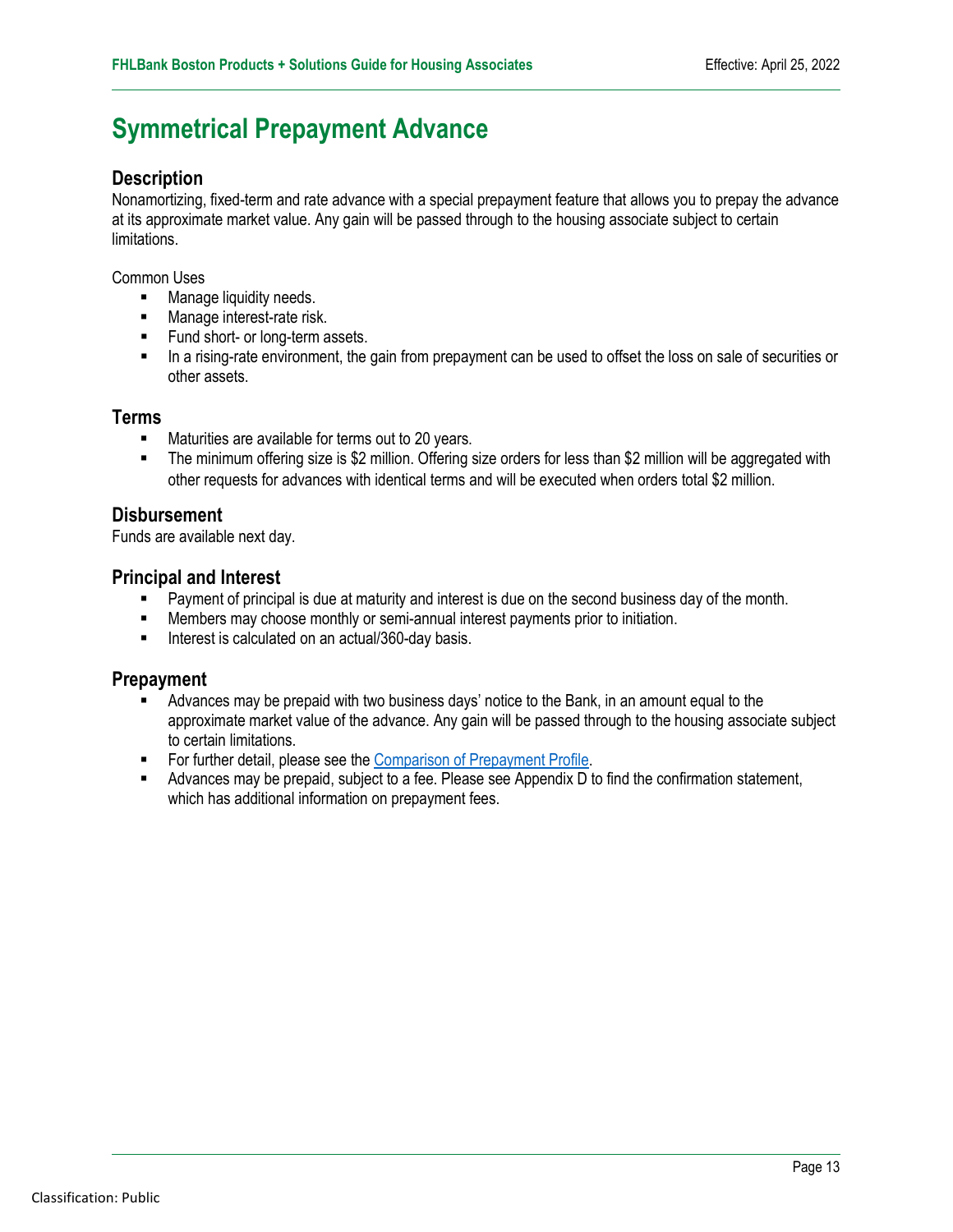### <span id="page-13-0"></span>**Callable SOFR-Indexed Floater Advance**

#### **Description**

Nonamortizing, fixed-term advance with an interest rate that adjusts daily, according to changes in SOFR. Members have the option to cancel the advance on specified cancellation dates they select.

#### **Common Uses**

- **Manage liquidity needs**
- **Fund adjustable-rate assets**
- **Manage exposure to declining interest rates**
- **EXECUTE:** Long-term funding commitments at short-term interest rates
- **Manage prepayment risks**
- Reduce funding costs

#### **Terms**

- Maturities are available out to 20 years
- The minimum offering size is \$2 million. Offering size orders for less than \$2 million will be aggregated with other requests for advances with identical terms and will be executed when orders total \$2 million.

#### **Disbursement**

Funds are available two business days after trade date.

#### **Principal and Interest**

- **Principal is due at maturity. Interest is due quarterly, the following business day after the anniversary date of** settlement.
- **During the lockout period, rates adjust daily, based on SOFR.**
- Rate adjusts daily; Subject to an index floor of 0%.
- **Interest is calculated on an actual/360-day basis.**

#### **Prepayment**

- Advances may be prepaid in full or in part, on specified cancellation dates with no prepayment fee. Notice of cancellation must be received no fewer than nine business day prior to a specified cancellation date.
- Advances may be prepaid, subject to a fee, on any date other than a specified cancellation date. Please see Appendix D to find the confirmation statement, which has additional information on prepayment fees.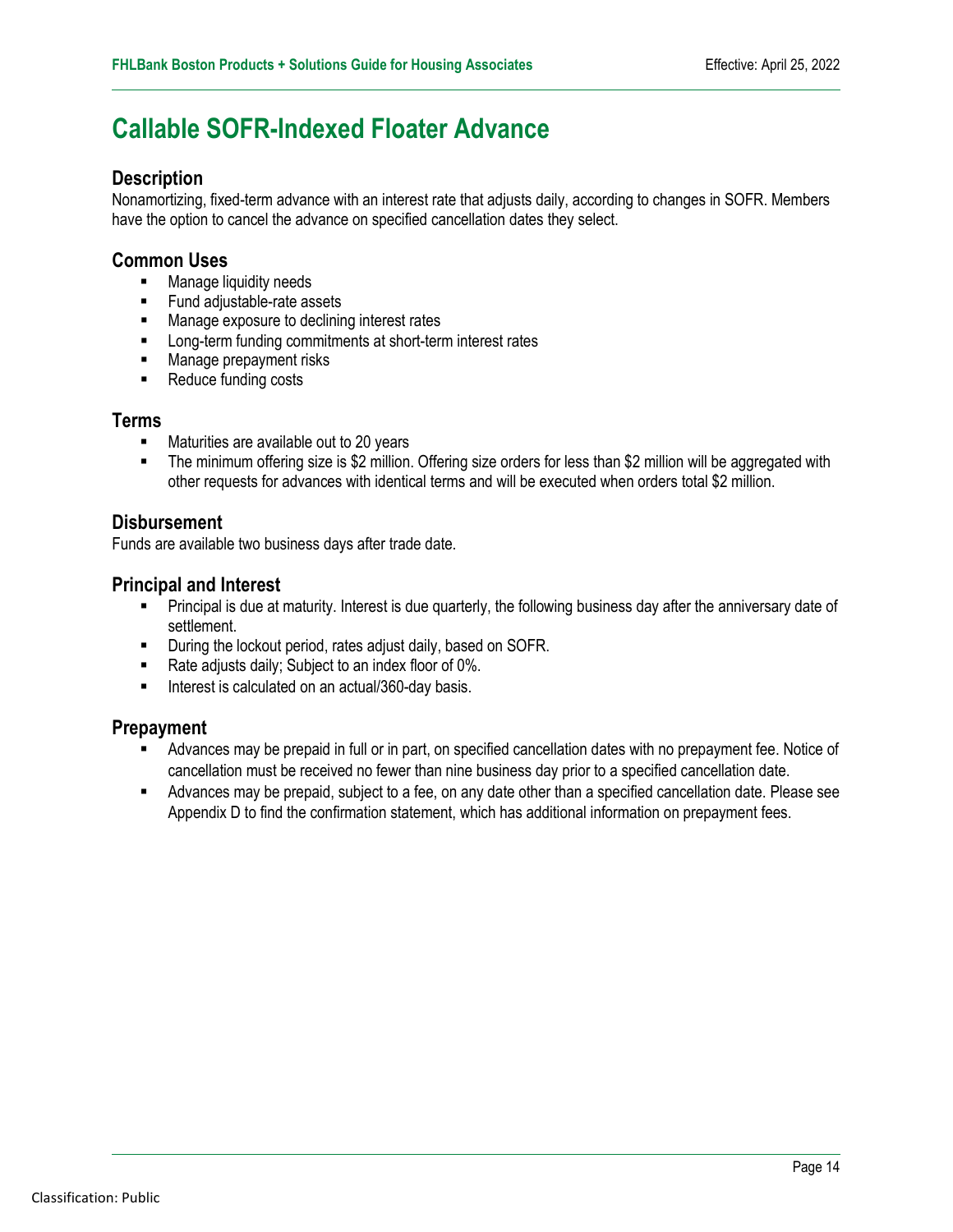### <span id="page-14-0"></span>**Discount Note Auction-Floater Advance**

#### **Description**

Nonamortizing, fixed-term advance with an interest rate that adjusts periodically according to changes in the Federal Home Loan Bank System's Office of Finance discount note auction rates.

#### **Common Uses**

- **Manage liquidity needs.**
- Fund adjustable-rate assets.
- **Manage exposure to declining interest rates.**
- **EXECT** Long-term funding commitment at short-term interest rates.

#### **Terms**

- **Maturities are available in terms out to 20 years.**
- The minimum offering size is \$2 million. Offering size orders for less than \$2 million will be aggregated with other requests for advances with identical terms and will be executed when orders total \$2 million.

#### **Disbursement**

Funds are available the next day.

#### **Principal and Interest**

- **Principal is due at maturity. Interest is due on the rate-adjustment date.**
- Rates reset every four or 13 weeks, depending on the index you choose, on indicated reset dates, based on the result of the prior day's discount-note auction.
- Interest is calculated on an actual/360-day basis.

#### **Prepayment**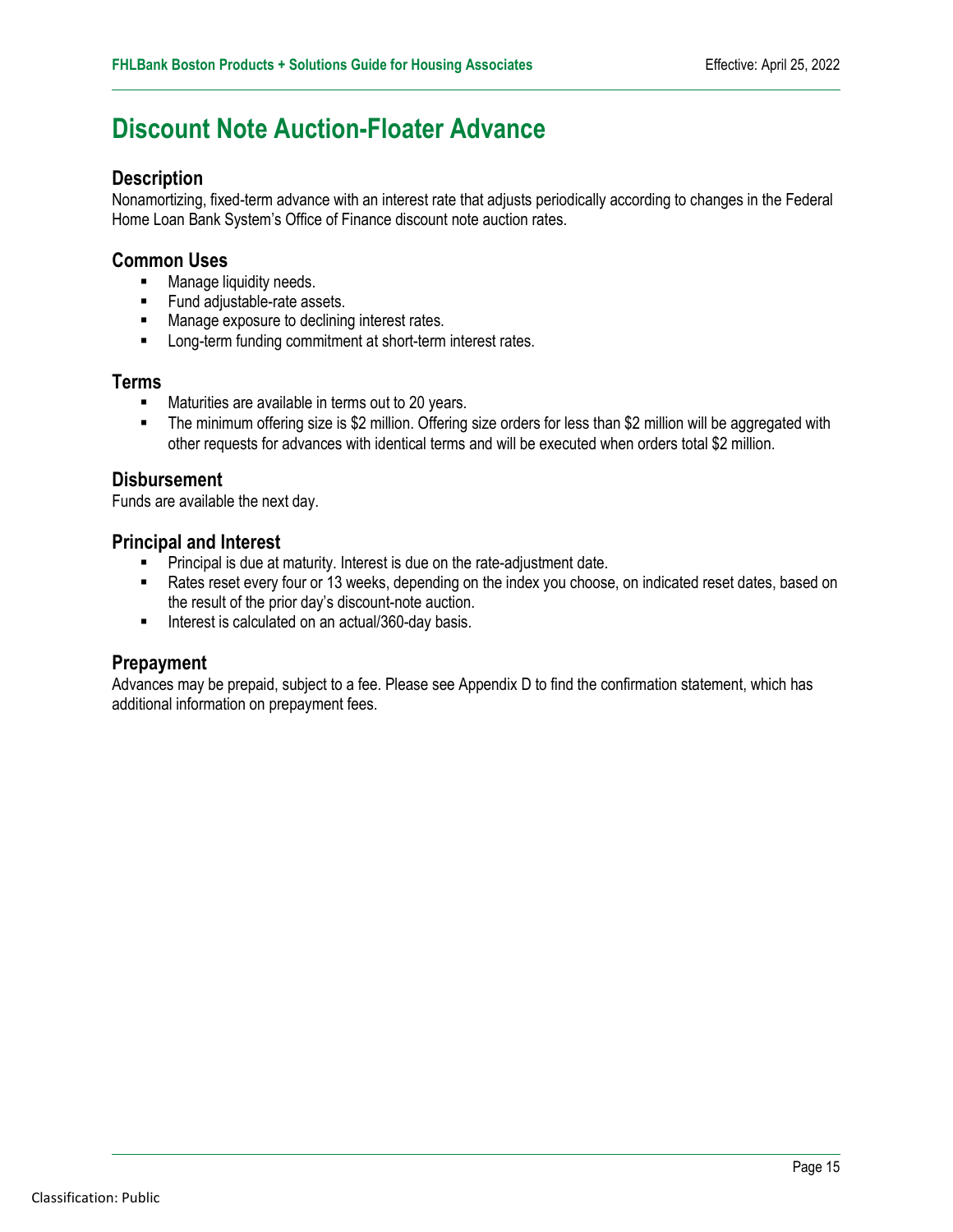### <span id="page-15-0"></span>**SOFR Flipper Advance**

#### **Description**

Nonamortizing, floating-to-fixed-rate advance where the Bank holds the option to cancel the advance on certain specified dates after a specified lockout period. During the lockout period, the advance rate will adjust daily according to changes in SOFR and may be sub-SOFR (the spread to SOFR is determined by the member). If the advance is still outstanding after the lockout period, it will flip to a predetermined fixed rate.

#### **Common Uses**

- Generally used in a flat yield curve environment when margins are under pressure
- Match fund adjustable assets
- **Protects against falling rates**
- **Manage interest-rate risk**
- Reduces funding costs

#### **Terms**

- Maturities are available out to 20 years. FHLBank Boston may cancel the advance prior to final maturity.
- You may choose a lockout period of three months to 10 years. We may cancel the advance at the end of the lockout period on a scheduled cancellation date, but not prior. A notice will be provided in writing at least four business days before the cancellation date.
- The Bank makes no warranties as to the circumstances under which we might cancel an advance.
- Certain SOFR Flipper advances are offered with only one cancellation date. Others are available with a series of cancellation dates at regular quarterly or annual intervals.
- The interest rate can reset at a rate less than zero.
- The Bank holds the option to cancel on certain specified dates. If the advance is not cancelled at the end of the lockout period, the advance will convert, or flip, into a fixed-rate advance. We may cancel the advance on any subsequent scheduled cancellation date, if any.
- The minimum offering size is \$2 million. Offering size orders for less than \$2 million will be aggregated with other requests for advances with identical terms and will be executed when orders total \$2 million.

#### **Disbursement**

Funds are available two business days after trade date.

#### **Principal and Interest**

- **Principal is due at maturity. Interest is due quarterly, from disbursement date.**
- **During the lockout period, rates adjust daily, based on SOFR.**
- If the Bank exercises its option to cancel, you must repay the advance, but you may replace it with a new advance. The new advance may be for any structure and term to maturity agreed upon between you and the Bank. The rate on the new advance will be that in effect at the time the new advance is taken.
- Interest is calculated on an actual/360-day basis.

#### **Prepayment**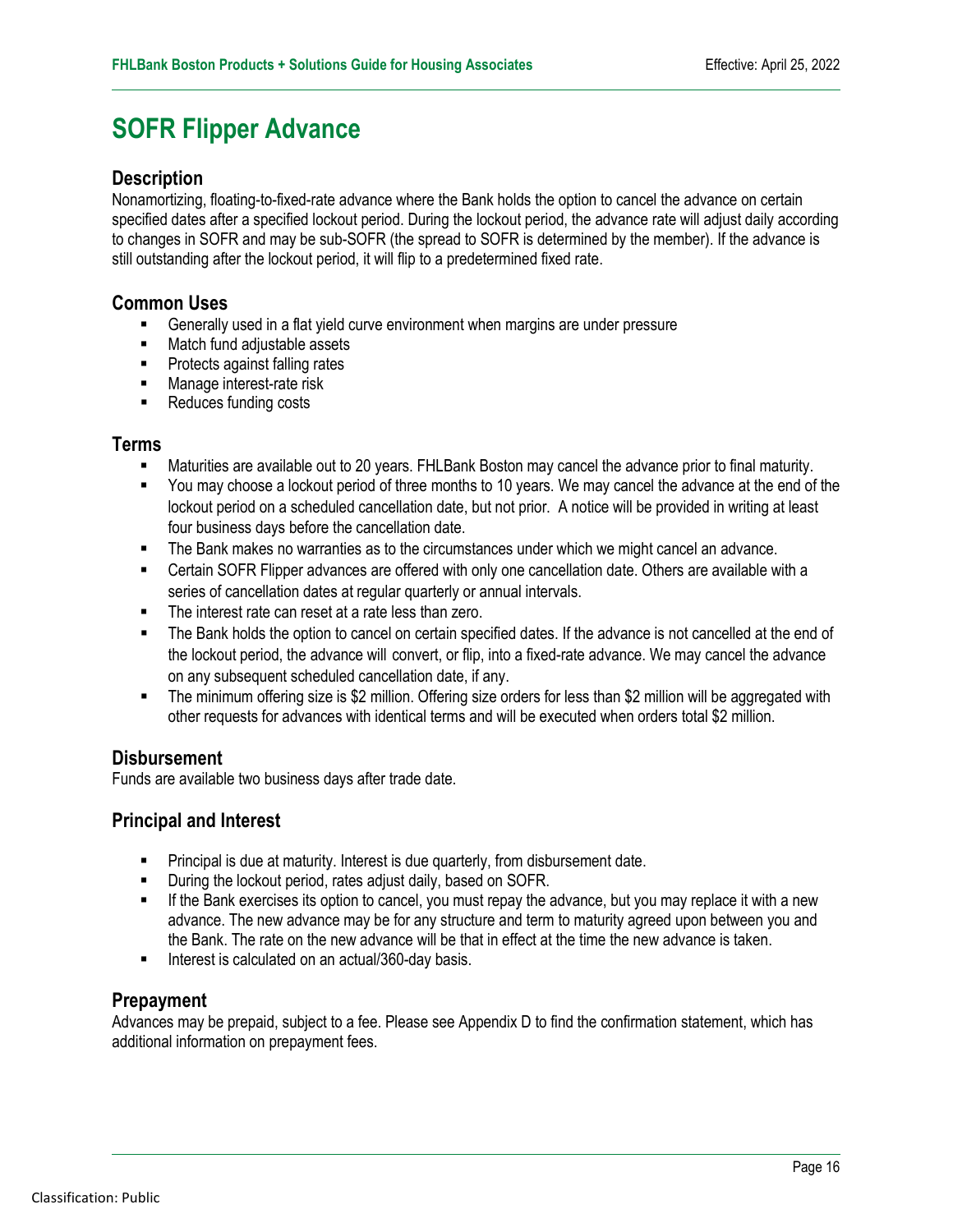### <span id="page-16-0"></span>**SOFR-Indexed Advance**

#### **Description**

Nonamortizing, fixed-term advance with an interest rate that adjusts daily, according to changes in SOFR.

#### **Common Uses**

- **Manage liquidity needs.**
- **Fund adjustable-rate assets.**
- **Manage exposure to declining interest rates.**
- **EXECT** Long-term funding commitments at short-term interest rates.

#### **Terms**

- **Maturities are available out to 20 years.**
- The minimum offering size is \$2 million. Offering size orders for less than \$2 million will be aggregated with other requests for advances with identical terms and will be executed when orders total \$2 million.

#### **Disbursement**

Funds are available two business days after trade date.

#### **Principal and Interest**

- **Principal is due at maturity. Interest is due annually, two business days after the anniversary date of ending** settlement.
- Rate adjusts daily.
- Interest is calculated on an actual/360-day basis.

#### **Prepayment**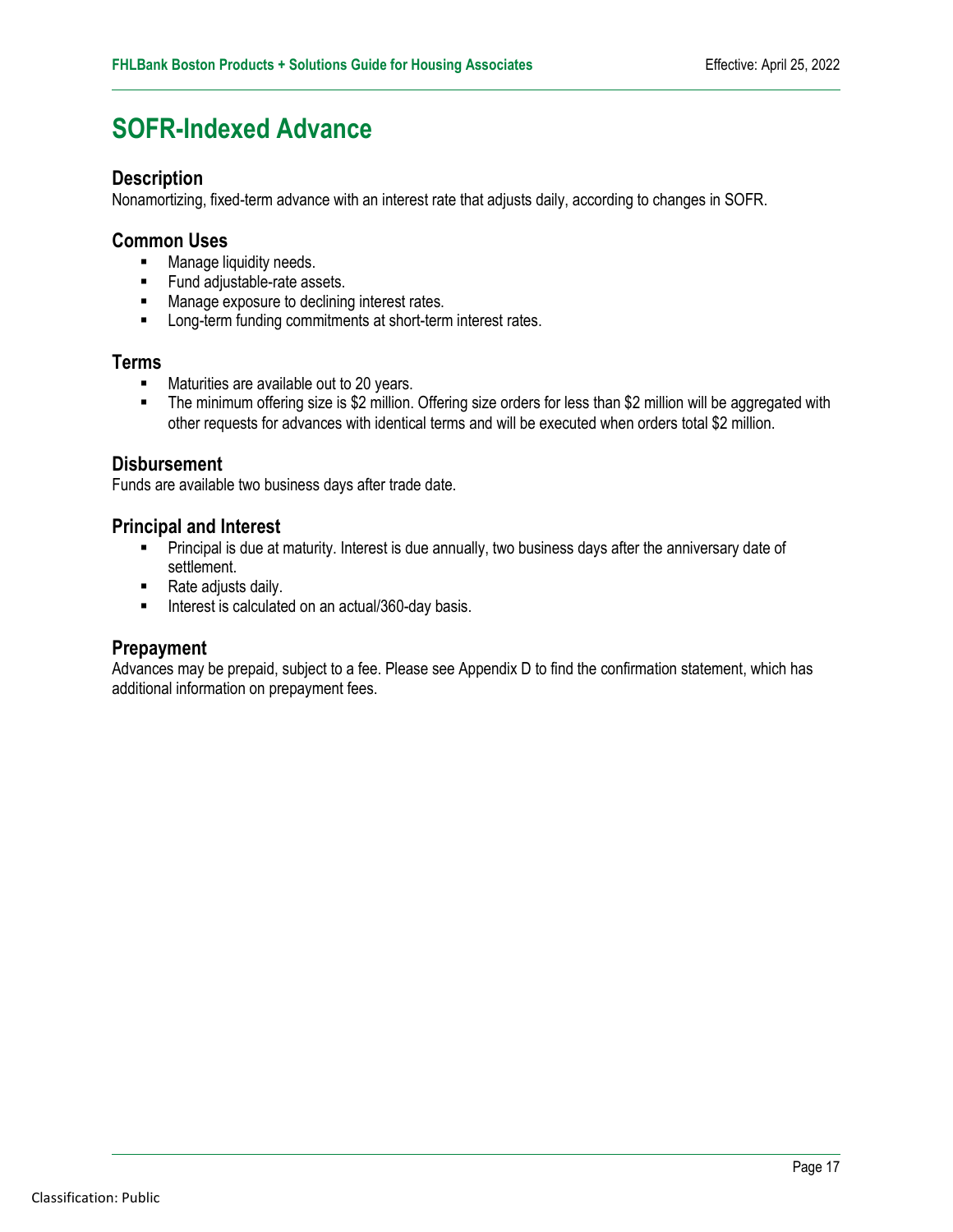### <span id="page-17-0"></span>**Advance Restructuring**

#### **Description**

A solution that extends the maturity and reduces the rate of existing advances.

Through this product, housing associates can restructure outstanding advances for certain eligible product types and blend the contractual prepayment fee into the rate of a new long-term advance. There is no cash settlement of the prepayment fee since it is blended into the rate of the new advance. This allows housing associates to extend the maturity of their existing advances at a lower rate on the new advances compared with the rate on the original advances— without taking additional cash.

The Bank will also remodify advances that were restructured more than 12 months ago.

To help you determine whether this product may be beneficial to your institution, please contact the Housing and Community Investment team at 800-357-3452 or email [housing@fhlbboston.com.](mailto:housing@fhlbboston.com)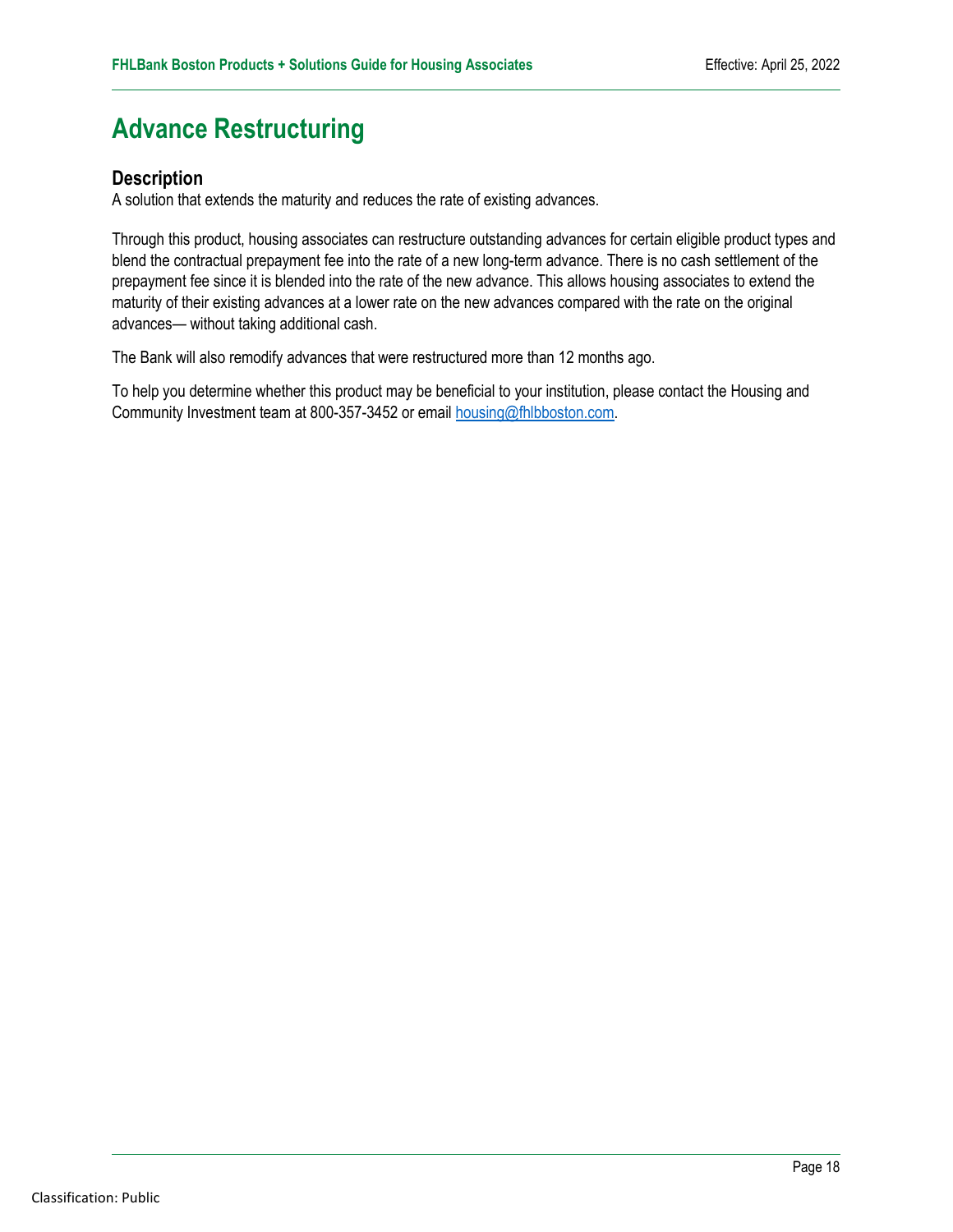### <span id="page-18-0"></span>**Advances Pricing**

#### **Description**

The Bank prices credit products consistently and without discrimination to all housing associates applying for advances no matter the size of the financial institution. We must also ensure regulatory compliance while making advances profitable in order to meet our financial performance objectives and provide an adequate return to our member shareholders. We strive to provide a rate that is competitive with comparable funding alternatives available to members and housing associates.

We are also prohibited by regulation from pricing our advances below our marginal cost of matching term and maturity funds in the marketplace, including embedded options, and the administrative cost associated with making such advances to members and housing associates.

However, we may price advances on a differential basis, such as the creditworthiness of members and housing associates, volume, or other reasonable criteria applied consistently to all members and housing associates. With these regulatory parameters in mind, we price all credit products according to market conditions and the following specific criteria:

- The Bank's cost of funds;
- The Bank's cost of delivering products (general and administrative expenses); and
- **Bank profitability targets and risk/return objectives.**

The Bank's Asset-Liability Committee establishes minimum spread requirements relative to its funding costs for all products.

Please note that pricing for the Daily Cash Manager advance is primarily based on the federal funds market, which is highly variable and dynamic. As a result, pricing is subject to change more frequently and at irregular intervals compared with other advances products.

#### **Special Advance Offerings**

From time to time, the Bank offers scheduled and unscheduled specials on pricing.

In order to promote equal access to "special" pricing to all members and housing associates, we offer specials that approximate those offered for single large transactions.

Our rates are available in real time on our website. Or you may contact the Member Funding Desk at 800-357-3452, [memberfunding@fhlbboston.com](mailto:memberfunding@fhlbboston.com) for rate information.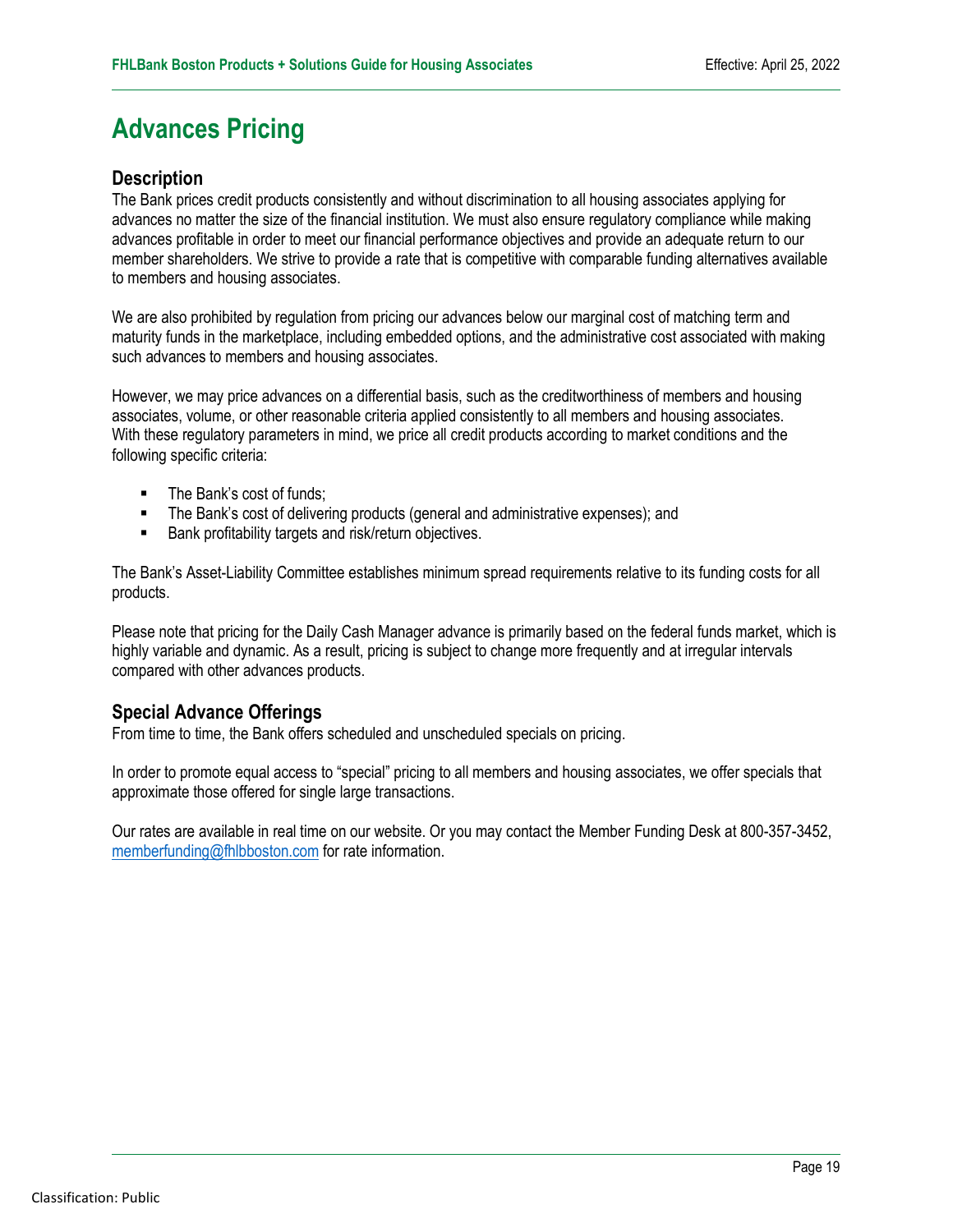### <span id="page-19-0"></span>**Letters of Credit**

#### **Description**

Standby and confirming.

#### **Common Uses**

- **EXECT** Credit support for certain tax-exempt and taxable bonds.
- **Performance guaranty in lieu of a construction performance bond.**
- Collateral for obligations arising pursuant to an interest-rate swap.
- **•** Credit support for other financial obligations.

#### **Terms**

- **Terms typically available up to 10 years. Terms greater than 10 years may be available on an exception** basis.
- For non-Confirming Stand-by Letters of Credit, the beneficiary must be a customer, vendor, or financial counterparty of the housing associate.

#### **Must be used to:**

- **Facilitate residential housing finance or community lending.**
- **Assist with asset/liability management.**
- **Provide liquidity or other funding.**

#### **Issuance**

Issuances vary, depending on complexity.

#### **Additional Information**

For further information, visit [www.fhlbboston.com](http://www.fhlbboston.com).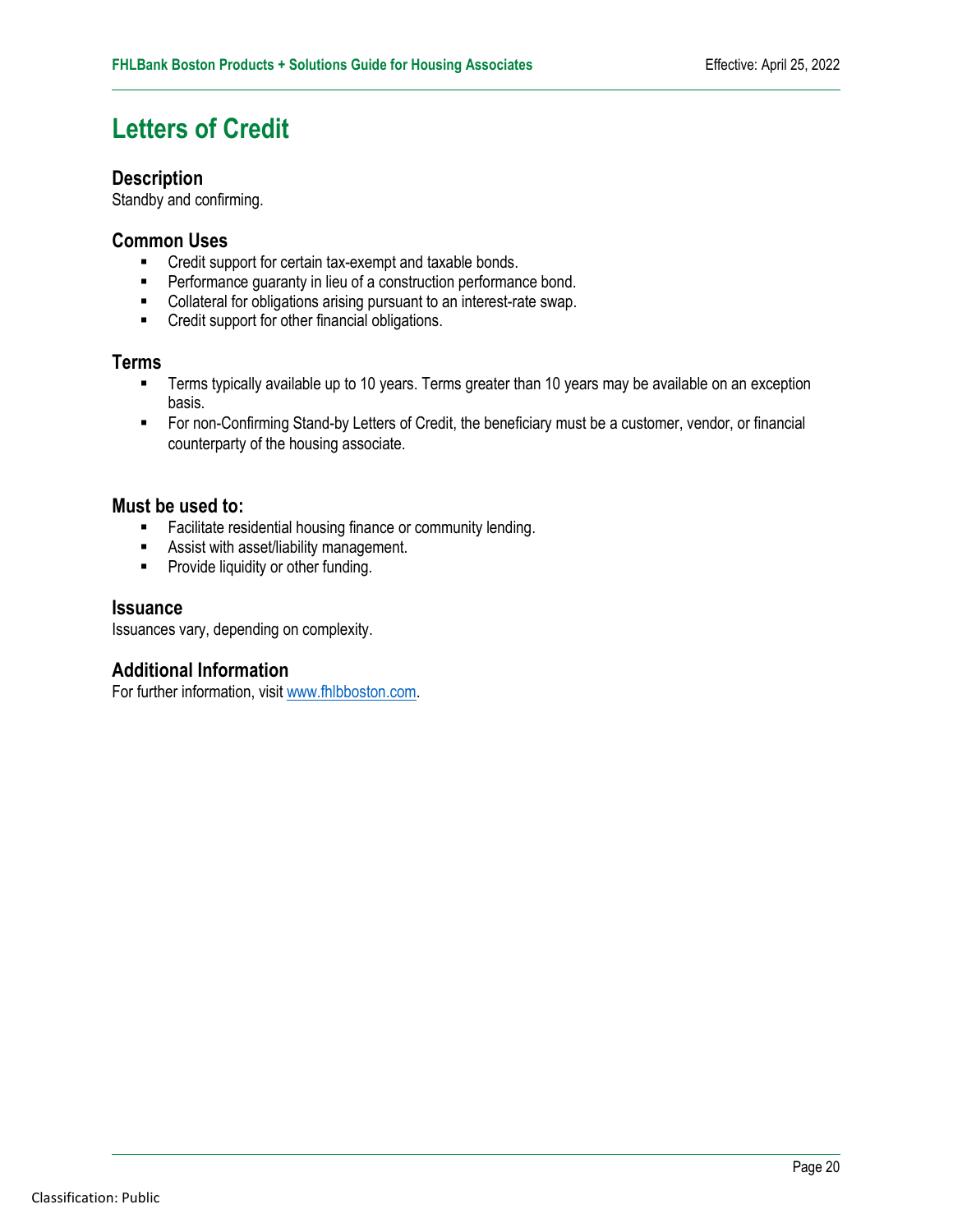### <span id="page-20-0"></span>**Letters of Credit (LOC) Pricing and Fees**

Legal fees and operational expenses incurred on letters of credit may be passed through to the housing associate as a processing fee.

LOC fees are calculated and billed on an actual/360 basis.

See the letters of credit pricing schedule in the Letters of Credit section of our website.

Fees upon draws on a letter of credit made by a beneficiary take into account all direct and indirect costs in satisfying the draw. Fees reflect the imputed rate of return that would have been earned and the taxes that would have been paid if the Bank were a private corporation. They are calculated by applying a cost-of-capital adjustment factor to the assets used in satisfying the draw.

LOC fees are based on the face value of the LOC and are the greater of (a) a minimum dollar fee or (b) a fee based on the face value of the LOC multiplied by a basis points amount per annum determined by the maturity of the letter of credit. In the case of a confirming letter of credit supporting a bond transaction, a one-time processing fee will be added to the fee described previously under (b), and a minimum dollar fee will not apply.

Housing associates should contact the Housing and Community Investment team at 800-357-3452, option 5 or email [housing@fhlbboston.com](mailto:housing@fhlbboston.com).; or the Member Funding Desk at 800-357-3452, o[r memberfunding@fhlbboston.com](mailto:memberfunding@fhlbboston.com) for information regarding collateral requirements and pricing for letters of credit.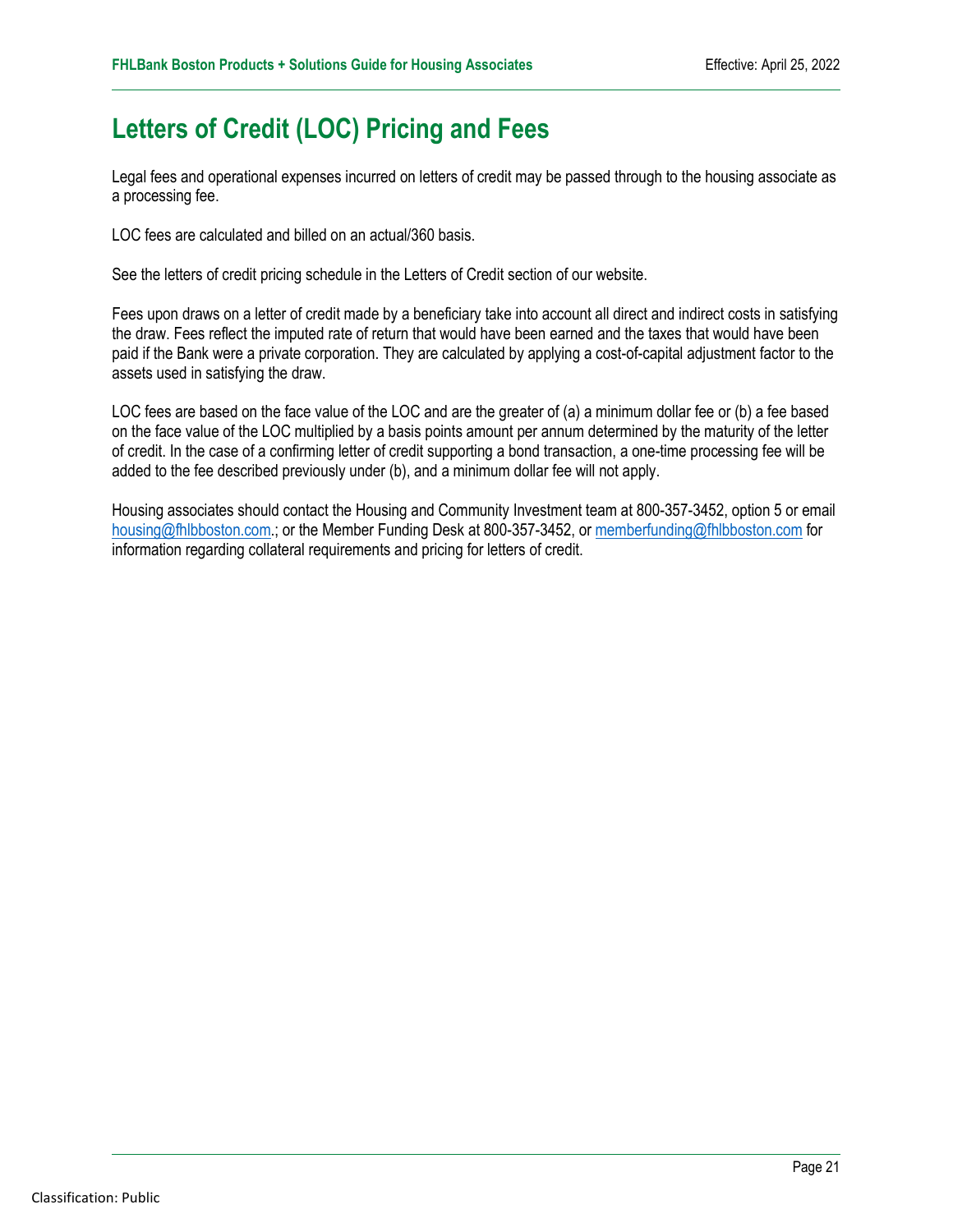### <span id="page-21-0"></span>**Asset-Purchase Programs**

The Bank participates in the Mortgage Partnership Finance® (MPF®)1 program, which is an attractive alternative to the traditional secondary market. Through MPF, the Bank purchases eligible mortgages from participating members and housing associates. Members and housing associates originate and service the loans and are paid fees in return for retaining a portion of the credit risk associated with the loans. The Bank manages the interest-rate, liquidity, and prepayment risks, as well as a portion of the credit risk of the loans purchased.

We also facilitate the sale of loans to Fannie Mae by participating members through the MPF Xtra® program.

The MPF program is administered by the Federal Home Loan Bank of Chicago. As the MPF Provider, FHLBank Chicago sets base prices, rates, and fees associated with various MPF products using observable third-party pricing sources as inputs to its proprietary pricing model. The Bank has the ability to adjust prices based on various criteria including volume, credit risk, or level of interest rates. The MPF Provider publishes updated quotations on its secure eMPF® website, [www.fhlbmpf.com,](http://www.fhlbmpf.com) during normal business hours. Participating members and housing associates can execute delivery commitments of less than \$1 million directly via the website. Larger commitments require a phone call to the MPF hotline, 877-463-6673. This practice ensures the accuracy of the price quote. We do not adjust pricing based on the size of the delivery commitment or other factors.

For more information about our asset purchase programs, please contact the MPF team at 800-357-3452.

*1. Mortgage Partnership Finance®, MPF®, MPF Xtra®, and eMPF®, are registered trademarks of the Federal Home Loan Bank of Chicago.*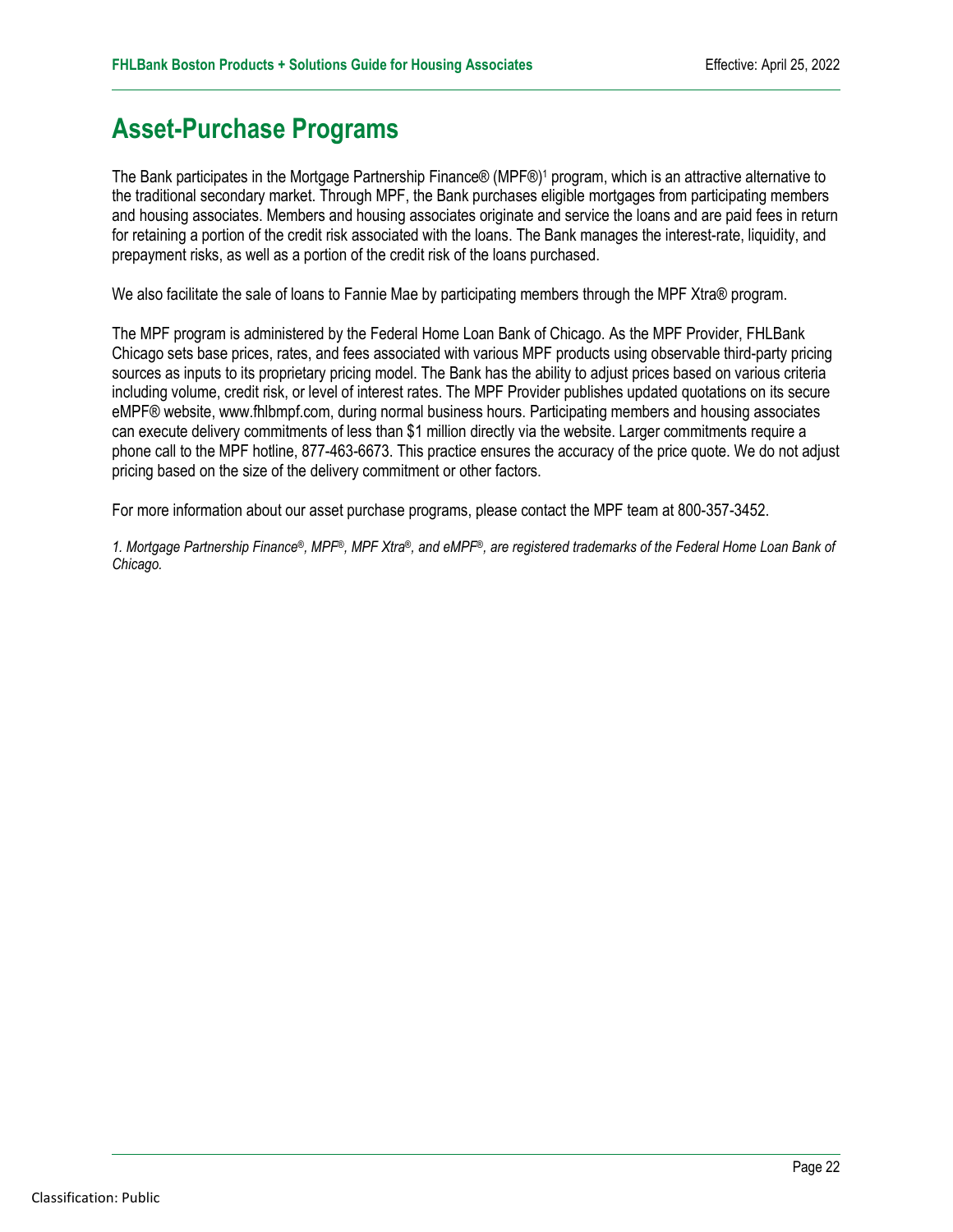### <span id="page-22-0"></span>**Underwriting Requirements**

#### **General Requirements**

The Bank's decision to extend credit to a housing associate is based on our analysis of the housing associate's financial condition and the level, value, and quality of the housing associate's eligible collateral. The Bank is responsible for ensuring that all extensions of credit comply with applicable statutes, Federal Housing Finance Agency regulations, and the Bank's guidelines.

To protect our cooperative, the Bank monitors each housing associate's financial condition on a continuous basis to assure that extensions of credit are made in a safe and sound manner. Our primary tools for monitoring include quarterly financial reports, audited financial reports, publicly available reports, and interviews with senior management during periodic financial reviews by the Credit Department.

The Bank's assessment of your financial condition is focused on key financial and management indices including:

- **E** capital adequacy
- **asset quality and composition**
- **management**
- **earnings**
- **-** liquidity
- **interest-rate risk management**

The Bank's primary measurement for capital adequacy is "tangible equity capital," which the Bank defines as total equity capital as reported in accordance with generally accepted accounting principles less goodwill and certain other intangible assets.

The Bank reserves the right to not extend credit to any housing associate that the Bank determines, in its sole discretion, fails to meet the Bank's underwriting guidelines.

#### **Requests for Extensions of Credit**

Housing associates may request an extension of credit from the Bank by calling the Member Funding at 800-357-3452.

Housing associates are required to complete and submit the Supplement-A to Application for Advance for Housing Associates (Supplement-A for Housing Associates) when requesting an extension of credit from the Bank.

Supplement-A for Housing Associates, which provides essential underwriting information, should be submitted to the Bank at least three business days prior to the expected commitment date of the extension of credit. In a situation where a housing associate has an immediate need for liquidity and three days prior notice is not possible, and when the advance is fully secured by eligible collateral delivered to the Bank, we may provide an expedited disbursement. Please call the Credit Department at 800-357-3452 for further discussion.

For purposes of the Supplement-A process, the Bank considers the transfer of an IDEAL Way advance to an overnight or other regular advance to be a disbursement of new funds because the IDEAL Way line of credit reverts to its original amount when an IDEAL Way advance is transferred.

#### **Maturity and/or Other Borrowing Restrictions**

The Bank may impose a maturity and or other borrowing restrictions on a housing associate if the Bank determines that the housing associate's financial condition presents the Bank with an elevated level of risk, such as, if a housing associate fails to comply with any of its regulatory capital requirements. Restrictions may also apply to a housing associate that is in receivership, conservatorship, bankruptcy, or under the control of the regulatory entity.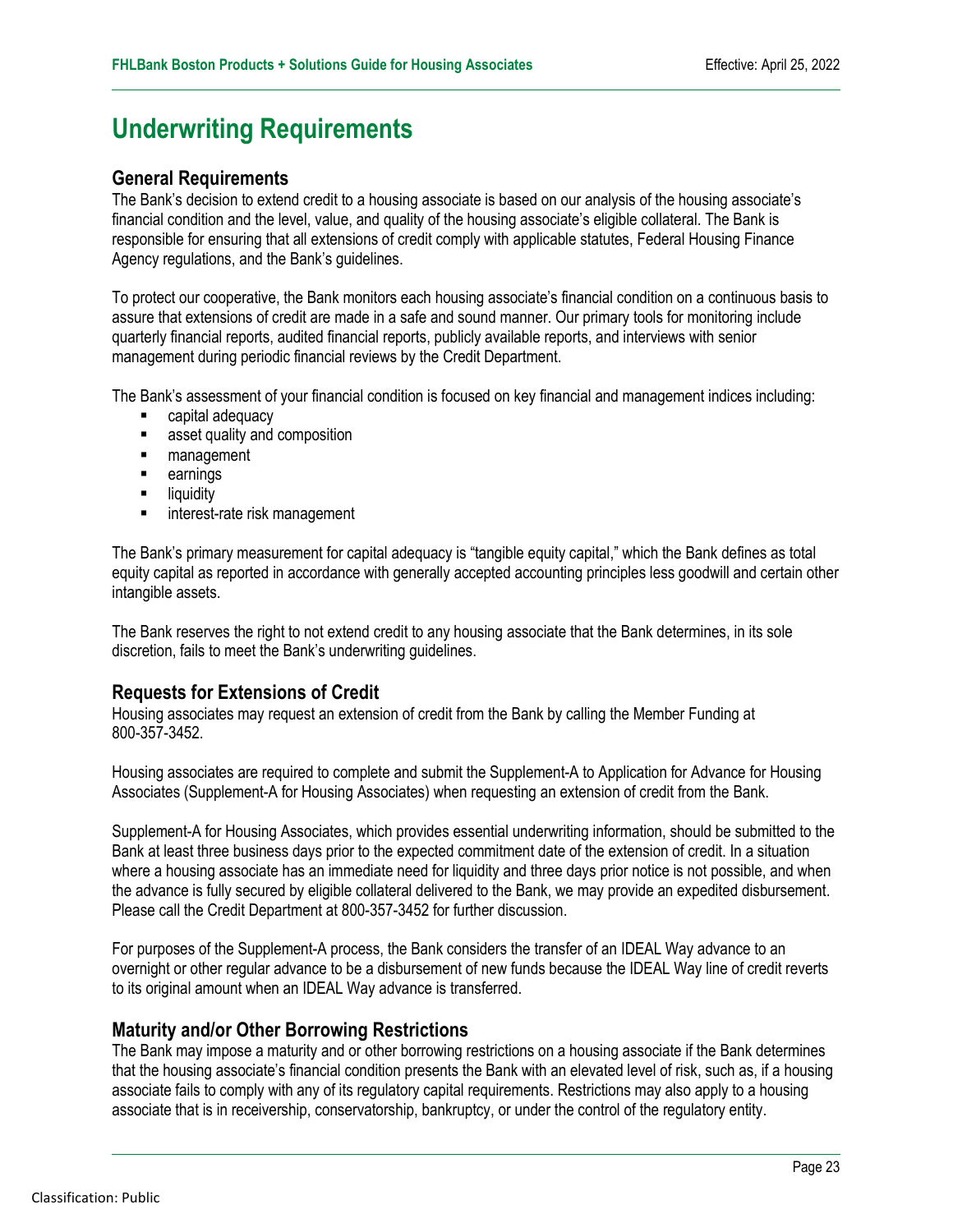#### **Statutory Restrictions**

Federal Housing Finance Agency regulations prohibit the Bank from extending new credit to a housing associate that becomes insolvent on a tangible equity capital basis. However, the Bank, in its sole discretion, may renew maturing advances to such a housing associate into an overnight Rollover Cash Manager Advance, or may require prompt repayment of maturing advances. An insolvent housing associate also may not maintain an IDEAL Way line of credit with the Bank. In addition, the Bank may deem a housing associate that is operating under the control of its primary regulator to be insolvent on a tangible equity capital basis.

#### **Total Extensions of Credit**

A housing associate's total extensions of credit may not, at any time, exceed 50 percent of its total assets as determined by the Bank. Housing associates must immediately contact the Bank's Credit Department at 800-357- 3452 if this situation occurs. The Bank, with the approval of its president, may grant exceptions to this limitation on a case-by-case basis. The Bank will consider the following factors in determining whether a housing associate will be allowed to obtain advances in excess of 50 percent of assets:

- The strategic reason for the higher level of borrowings;
- The level and quality of the housing associate's eligible collateral;
- The housing associate's overall financial condition;
- The housing associate's asset size;
- **F** The level and stability of the housing associate's capital;
- **The housing associate's NRSRO rating, if any.**

#### **Material Adverse Event**

Each housing associate is required to immediately call the Credit Department (800-357-3452) to notify the Bank of any material adverse event and then to follow up in writing detailing the event. A "material adverse event" is one or more of the following:

- The occurrence of any event or series of events with the cumulative effect of adversely impacting the business, operations, properties, assets, or condition (financial or otherwise) of such housing associate or any of its affiliates;
- The impairment of such housing associate's ability to perform its obligations under its advances agreement or other agreements with the Bank; and
- **The impairment of the Bank's ability to enforce its rights under the advances agreement or other** agreements with such housing associate.

#### **Additional Information**

For additional information on the Bank's underwriting requirements, please contact your relationship manager or the Credit Department at 800-357-3452.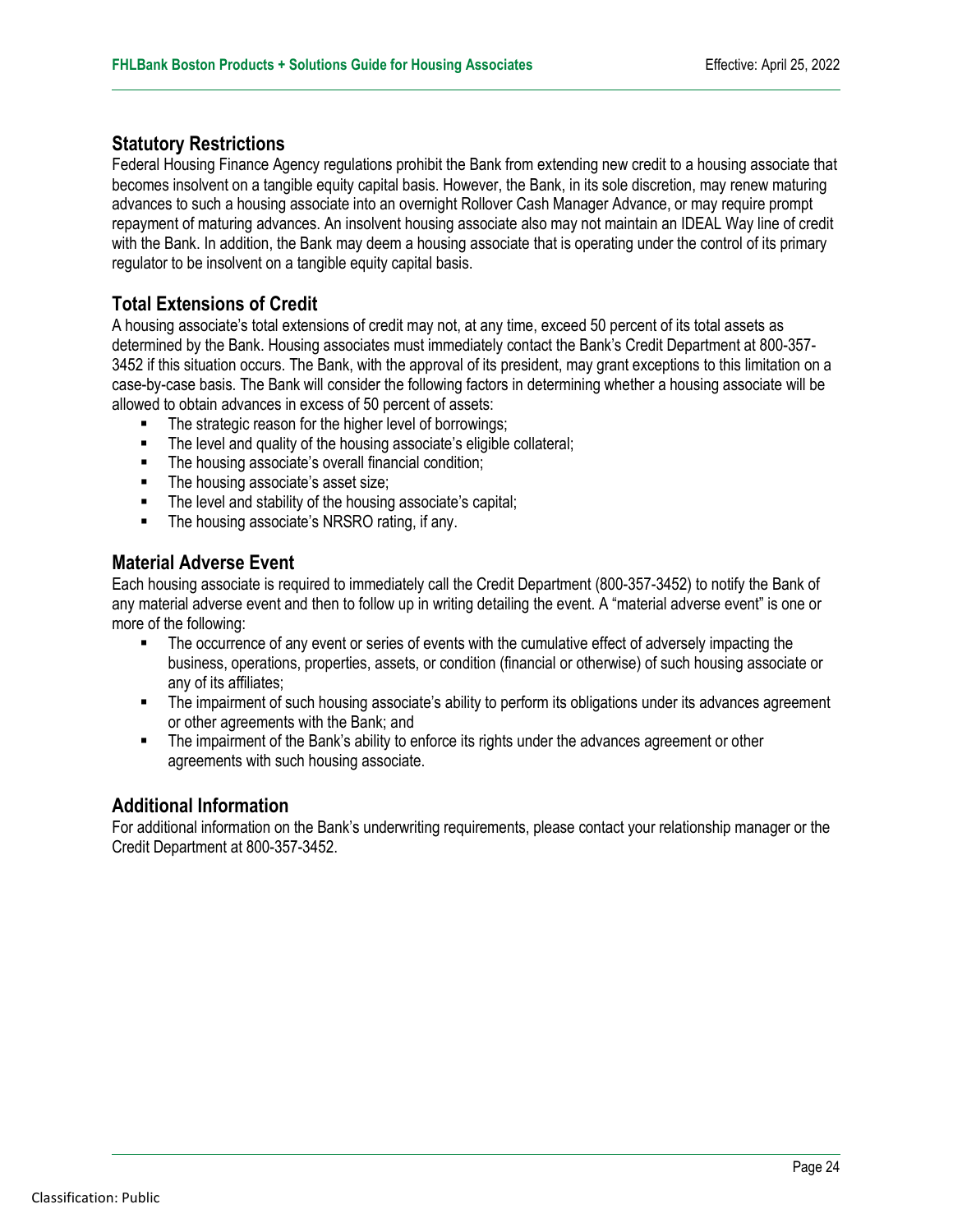### <span id="page-24-0"></span>**Collateral Requirements**

Each housing associate is required to pledge sufficient eligible collateral to secure advances (both new and outstanding), lines of credit, letters of credit, and other amounts payable to the Bank.

In the true spirit of our cooperative, the Bank's robust collateral requirements are in place to protect our financial and regulatory positions. Every housing associate is required to pledge the required amount of eligible collateral to secure all extensions of credit from the Bank. The following collateral requirements are in place to help ensure that the Bank remains in compliance with all statutes and regulations. Please direct any questions regarding the Bank's collateral requirements to the Collateral Department at 800-357-3452 or email [collateral@fhlbboston.com](mailto:collateral@fhlbboston.com).

#### **Collateral Requirements**

Finance Agency regulations require that all extensions of credit from the Bank to housing associates be fully secured by eligible collateral at all times. The Finance Agency regulations also identify the general types of assets that the Bank may consider as eligible collateral. Housing associates are required to pledge eligible collateral to use the Bank's credit products.

#### **Eligible Collateral**

Eligible collateral includes:

- Cash on deposit at the Bank that is specifically pledged to the Bank as collateral
- Fully disbursed whole first-mortgage loans on one- to four-family residential property insured under Title II of the National Housing Act
- Securities representing a whole interest in the principal and interest payments due on a pool of fully disbursed whole first mortgages on one- to four-family residential property insured under Title II of the National Housing Act
- \*\*\* In addition to the collateral described above, the Bank may make an advance to a state housing associate upon the security of the collateral noted i[n Appendix A.](#page-28-0) The advance must be for the purpose of facilitating residential or commercial mortgage lending that benefits individuals or families meeting the income requirements in Section 142(d) or 143(f) of the Internal Revenue code. Prior to obtaining the advance, the state housing associate must submit a written certification that it will use the proceeds of the advance for this purpose.

#### **Conditions to the Bank's Acceptance of Collateral**

In general, in order for the Bank to accept an asset constituting eligible collateral, among other things, each of the following conditions must be met:

- The asset must be owned by the housing associate free and clear of all other liens or claims, including UCC filings and other pledge and security agreements.
- The asset must not have been in default within the most recent 12-month period, except that whole firstmortgage loans on owner-occupied one- to four- family residential property are eligible collateral provided that no payment is overdue by two or more payments.
- Mortgages and other loans are considered eligible collateral, regardless of delinquency status, to the extent that the mortgages or loan are insured or guaranteed by the U.S. government or agency thereof.
- The asset must not be classified as substandard, doubtful, or a loss by the housing associate or the housing associate's regulatory authority or reported as troubled debt restructuring.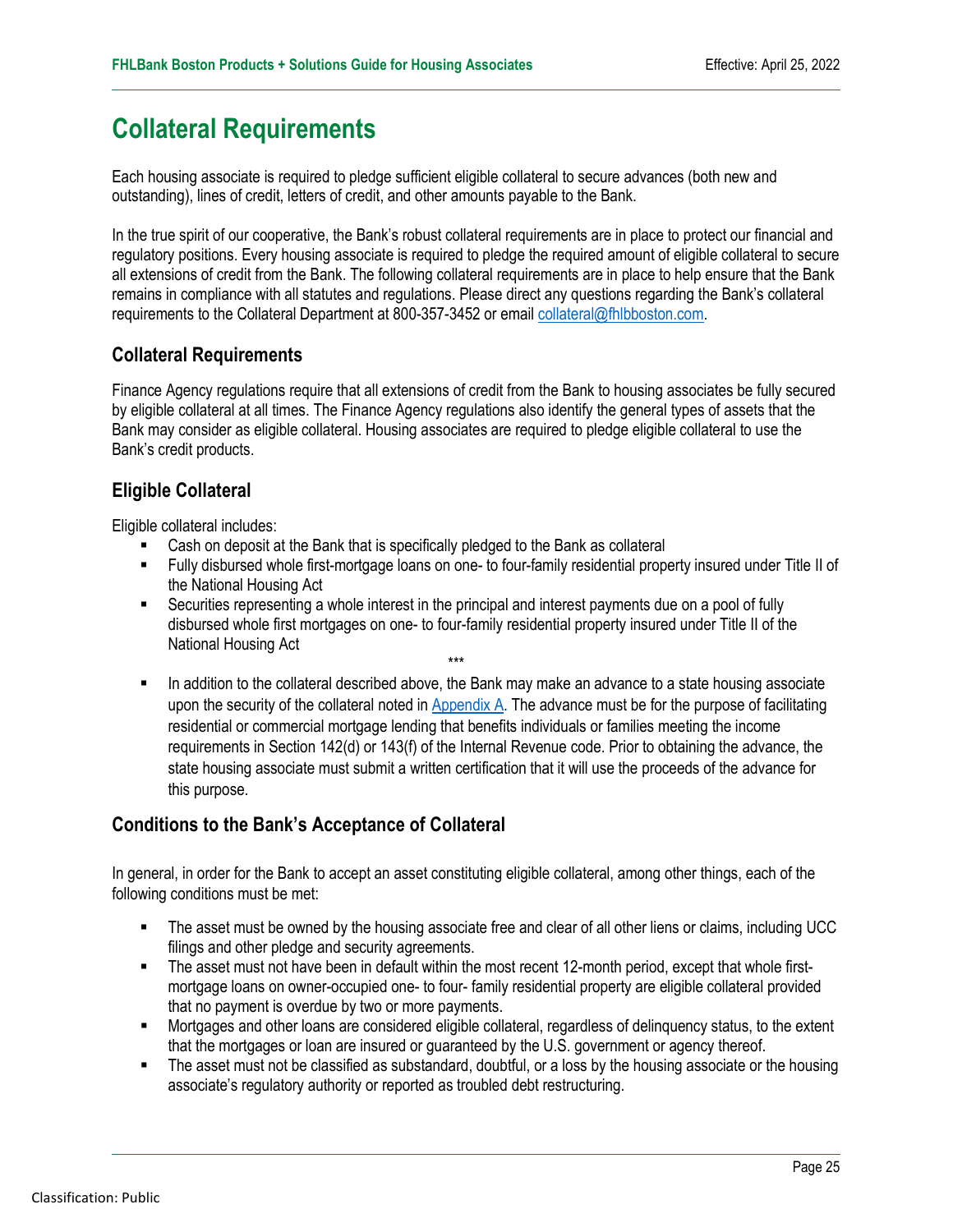- The asset must not be encumbered by private transfer fee covenants, including securities backed by such mortgages, and securities backed by the income stream from such covenants — except for certain allowed transfer fee covenants. (Contact the collateral staff if you have questions.)
- The asset cannot secure indebtedness including mortgages on which any director, officer, employee, attorney, or agent of the housing associate or of any Federal Home Loan Bank is personally liable.
- The asset must comply with the Subprime and Nontraditional Loan Guidelines as detailed in [Appendix C.](#page-40-0)

A residential mortgage loan<sup>1</sup> that is secured by the borrower's primary residence — whether pledged individually or as part of a private-label (non-agency) MBS — will not be accepted as collateral if it meets one or more of the following criteria:

- The annual interest rate and/or points and fees charged for the loan exceed the thresholds of the Home Equity Ownership Protection Act of 1994 (HOEPA);2
- The loan has been identified by a housing associate's regulator as possessing predatory characteristics;
- The loan includes prepaid, single-premium credit insurance;
- The loan is subject to state and/or local laws where one or more of the major credit-rating agencies (Standard & Poor's, Moody's Investors Service, and/or Fitch Ratings) will not rate a security (or securities) in which the underlying collateral pool contains such a loan;
- The loan is defined as a High-Cost Loan, Covered Loan, or Home Loan, generally categorized under one or more federal, state, or local laws as having certain potentially predatory characteristics;
- The loan includes penalties in connection with the prepayment of the mortgage beyond the early years of the loan; or
- **The loan requires mandatory arbitration to settle disputes.**

Please direct any questions regarding the Bank's collateral requirements to the Collateral Department at 800-357-3452 or [collateral@fhlbboston.com.](mailto:collateral@fhlbboston.com)

The Bank reserves the right, in its sole discretion, to refuse to accept certain assets as collateral including, without limitation, assets constituting eligible collateral.

*1. A "residential mortgage loan" is a mortgage loan secured by a one-to-four family residential property. For the Bank's purposes, the definition includes mortgage loans and home equity loans and open-ended home equity lines of credit, including those secured by junior liens* 

*2. The applicable thresholds are noted in Truth in Lending - Regulation Z -12 CFR 226.32.*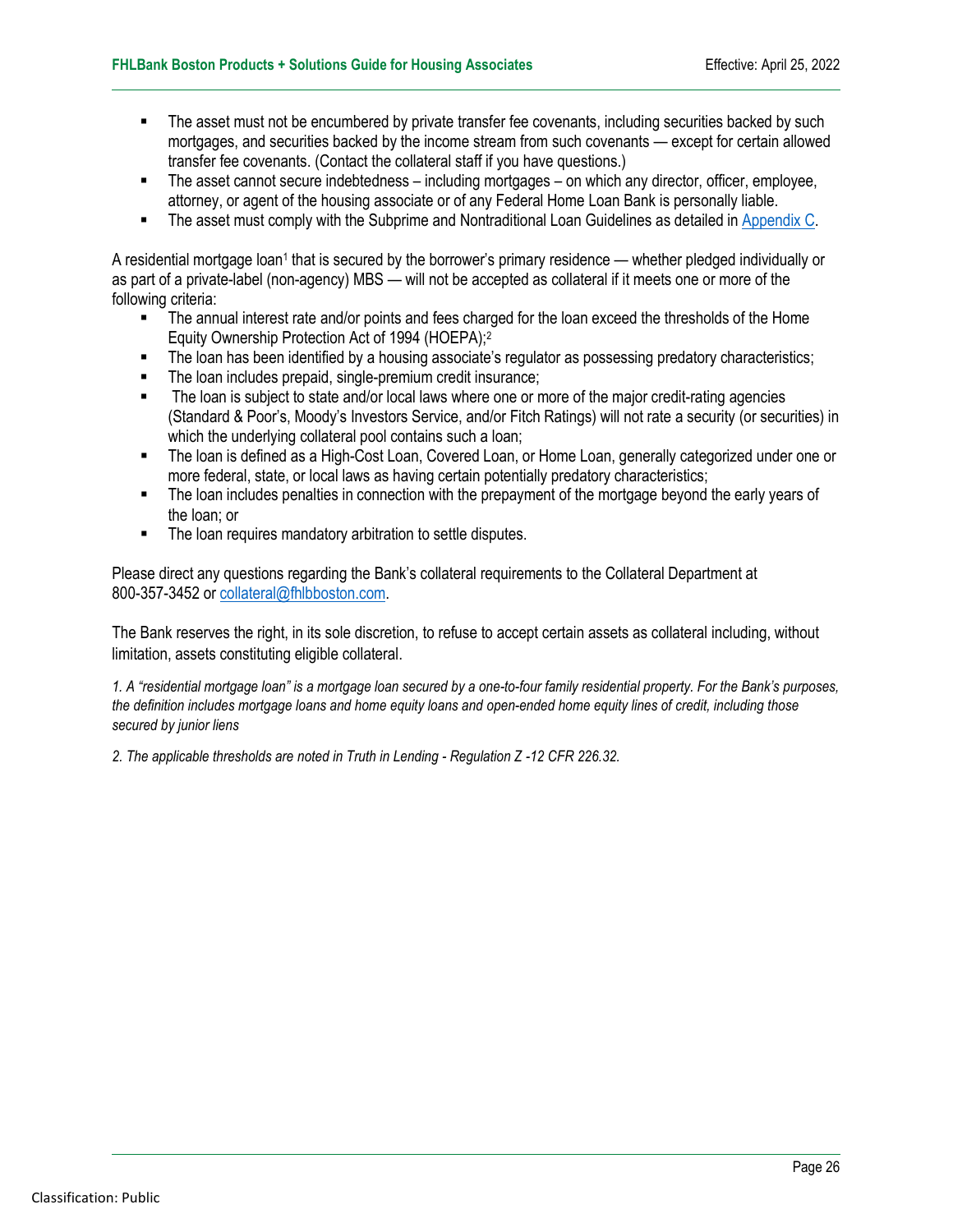#### **Collateral Maintenance Level**

The amount of collateral that a housing associate is required to maintain with the Bank at all times is referred to as its collateral maintenance level. Unless otherwise specified in writing by the Bank to the housing associate, a housing associate's collateral maintenance level is the aggregate amount of eligible collateral as defined in this guide, and accepted by the Bank, that has a valuation equal to the aggregate amount of the Bank's extensions of credit to the housing associate. When determining that a housing associate has met its collateral maintenance level, the Bank applies a collateral valuation discount (haircut) to all eligible collateral, based on the Bank's analysis of the risk factors inherent in the collateral. The Bank reserves the right, in its sole discretion, to adjust collateral discounts applied. The market values for eligible securities will be determined on the basis of market bid-price quotations for the same or comparable securities as determined by, or in a manner satisfactory to the Bank.

In the event that the value of a housing associate's eligible collateral acceptable to the Bank becomes insufficient to satisfy the housing associate's collateral maintenance level, including, without limitation, due to market depreciation, loan amortization or loan payoffs, the housing associate is required to pledge additional eligible collateral acceptable to the Bank so that the aggregate amount of the housing associate's eligible collateral acceptable to the Bank is sufficient to satisfy the collateral maintenance level.

All fees and costs incurred by the Bank in connection with its collateral requirements may be charged to the housing associate.

The specific types of eligible collateral, additional conditions to the Bank's acceptance of collateral, and the related percentages of book value, market value, or unpaid principal (as applicable) applied to collateral are discussed in more detail i[n Appendix A](#page-28-0) to this guide.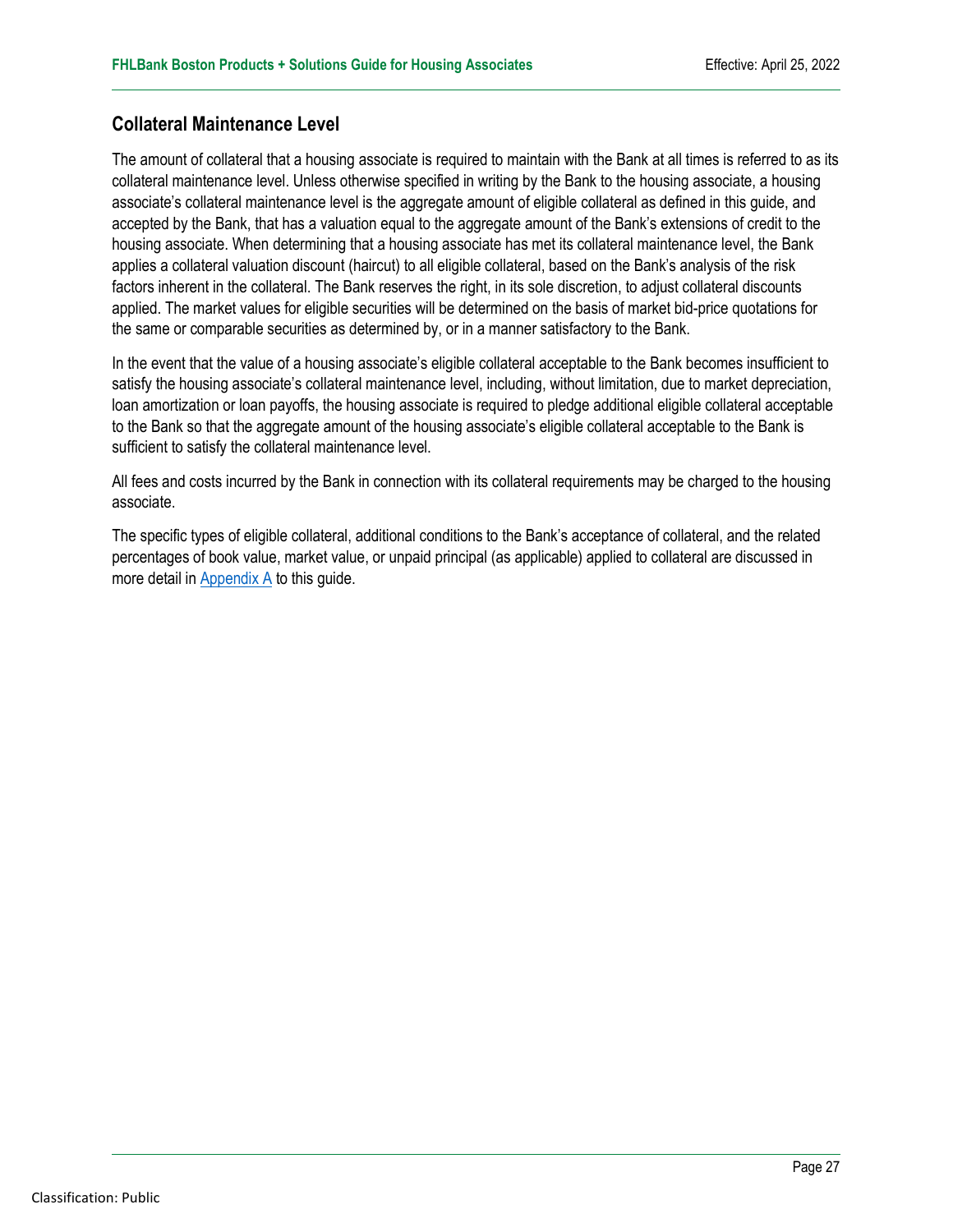#### **Collateral Pledging Requirements**

Housing associates must deliver all pledged collateral to the Bank

#### **Housing Associates' Collateral Pledging Requirements and Specific Collateral Recordkeeping Requirements**

#### **Housing Associates:**

- 1. Are required to deliver to the Bank an amount of eligible collateral, acceptable to the Bank, sufficient to satisfy the collateral maintenance level along with any required assignment of collateral to the Bank.
- 2. May not use, commingle, encumber, or dispose of collateral that has been assigned and delivered without the express written consent of the Bank.
- 3. Are required to segregate on site and mark as property of the Bank all ancillary documents that pertain to collateral that has been delivered to the Bank.
- 4. Are required to notify the Bank of the acceptance of proceeds from the repayment of notes pledged to the Bank as collateral. The Bank may require the delivery of an amount of collateral equal to the proceeds of the repayment of the notes into a collateral account to secure the housing associate's indebtedness to the Bank.
- 5. Agree to permit Bank personnel to conduct periodic on-site reviews to verify listed collateral that is pledged.

#### **Additional Collateral Requirements**

The Bank reserves the right to take any and all actions to protect its security position and assure compliance with this guide should the Bank identify potential risks. Such actions may include, but are not limited to, requiring the delivery of additional collateral, whether or not such additional collateral would be deemed eligible collateral pursuant to this guide, and requiring a housing associate to complete further steps in order to perfect the Bank's security interest in the housing associates' pledged collateral. At the request of the Bank, each housing associate agrees to execute, deliver to the Bank and/or record, as applicable, such instruments, assignments and other documents, and to take other actions necessary or desirable, to evidence, preserve and/or protect the security interest of the Bank in the collateral.

Please direct any questions regarding the Bank's collateral requirements to the Collateral Department at 800-357-3452 or [collateral@fhlbboston.com.](mailto:collateral@fhlbboston.com)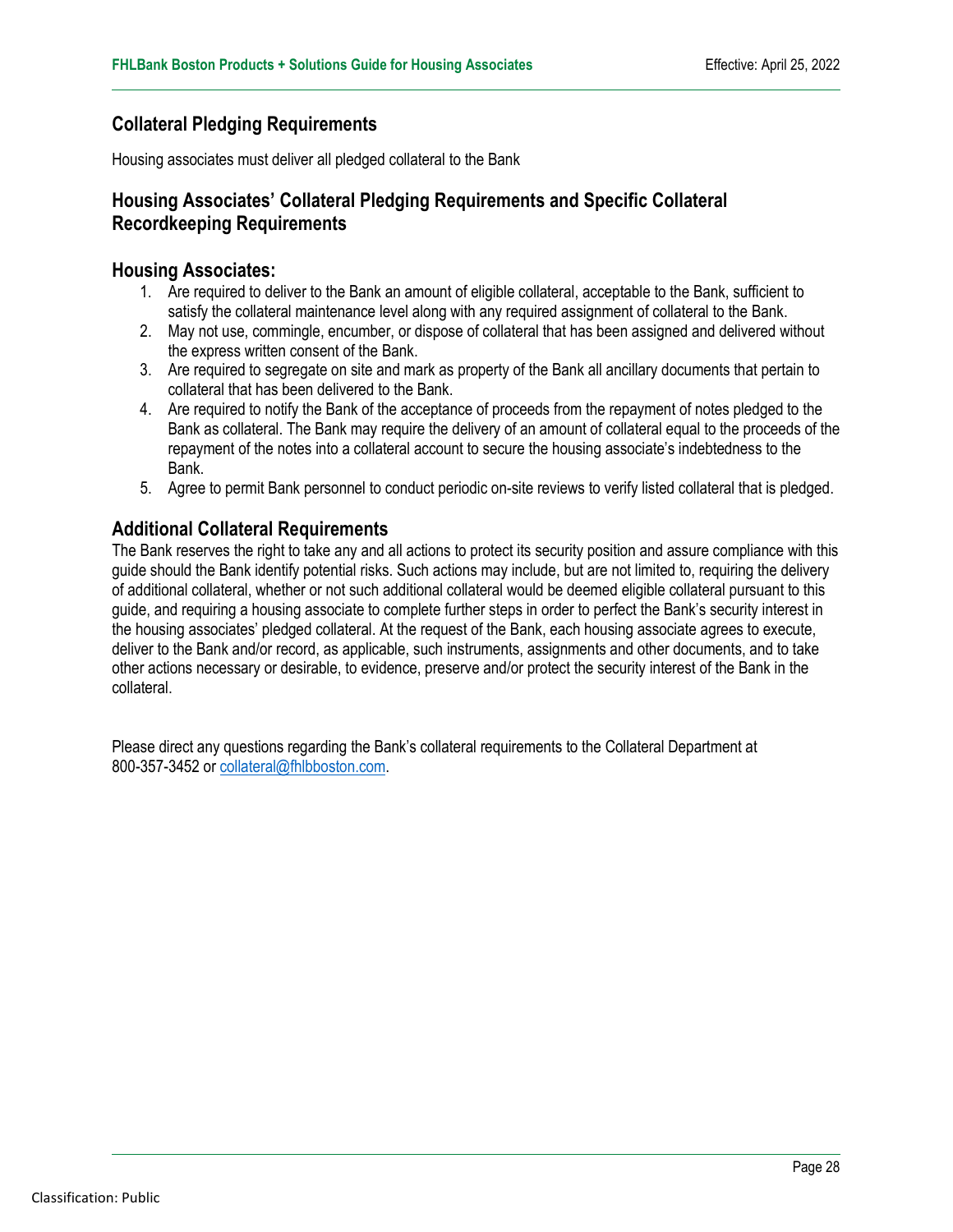### <span id="page-28-0"></span>**Appendix A – Eligible Collateral and Collateral Valuation for Housing Associates**

As noted, eligible collateral for housing associates includes:

- Cash on deposit at the Bank that is specifically pledged to the Bank as collateral
- Fully disbursed whole first-mortgage loans on one- to four-family residential property insured under Title II of the National Housing Act
- Securities representing a whole interest in the principal and interest payments due on a pool of fully disbursed whole first mortgages on one- to four-family residential property insured under Title II of the National Housing Act

\*\*\* In addition to the collateral described above, the Bank may make an advance to a housing associate upon the security of the collateral in this Appendix A. The advance must be for the purpose of facilitating residential or commercial mortgage lending that benefits individuals or families meeting the income requirements in Section 142(d) or 143(f) of the Internal Revenue Code. Prior to obtaining the advance, the housing associate must submit a written certification that it will use the proceeds of the advance for this purpose.

The assets listed below constitute the Bank's eligible collateral types.

The Bank may, in our sole discretion, refuse certain collateral or adjust collateral discounts or valuations based on:

- The financial condition of the housing associate
- The review of the overall quality and volatility of the value of the collateral pledged. We make this determination based on the result of on-site collateral reviews and our risk analysis.

The Bank will determine market value for all types of collateral at its sole discretion and may determine to value collateral at the unpaid principal balance. Residential one- to four-family owner-occupied loans must not be delinquent by two or more payments. All other eligible collateral must not have been in default within the most recent 12-month period.

The following tables summarize the types of assets the Bank accepts as eligible collateral, and the valuation that we generally apply for collateral purposes. The Bank accepts four categories of eligible collateral: cash; securities; residential first-mortgage loans; and other real estate-related collateral.

Any additional deposits, if pledged to the Bank as collateral for advances, will likewise reduce collateral requirements on a dollar-for-dollar basis.

Note: For Housing Associates that execute a specific lien agreement and are domiciled in states where a stay on our ability to timely liquidate collateral is likely, discounts applied to collateral are increased by 20 percent. For example, a discount of 10 percent increases to 12 percent.

Please contact the Collateral Department at 800-357-3452 or [collateral@fhlbboston.com](mailto:collateral@fhlbboston.com) if you have questions regarding eligible collateral.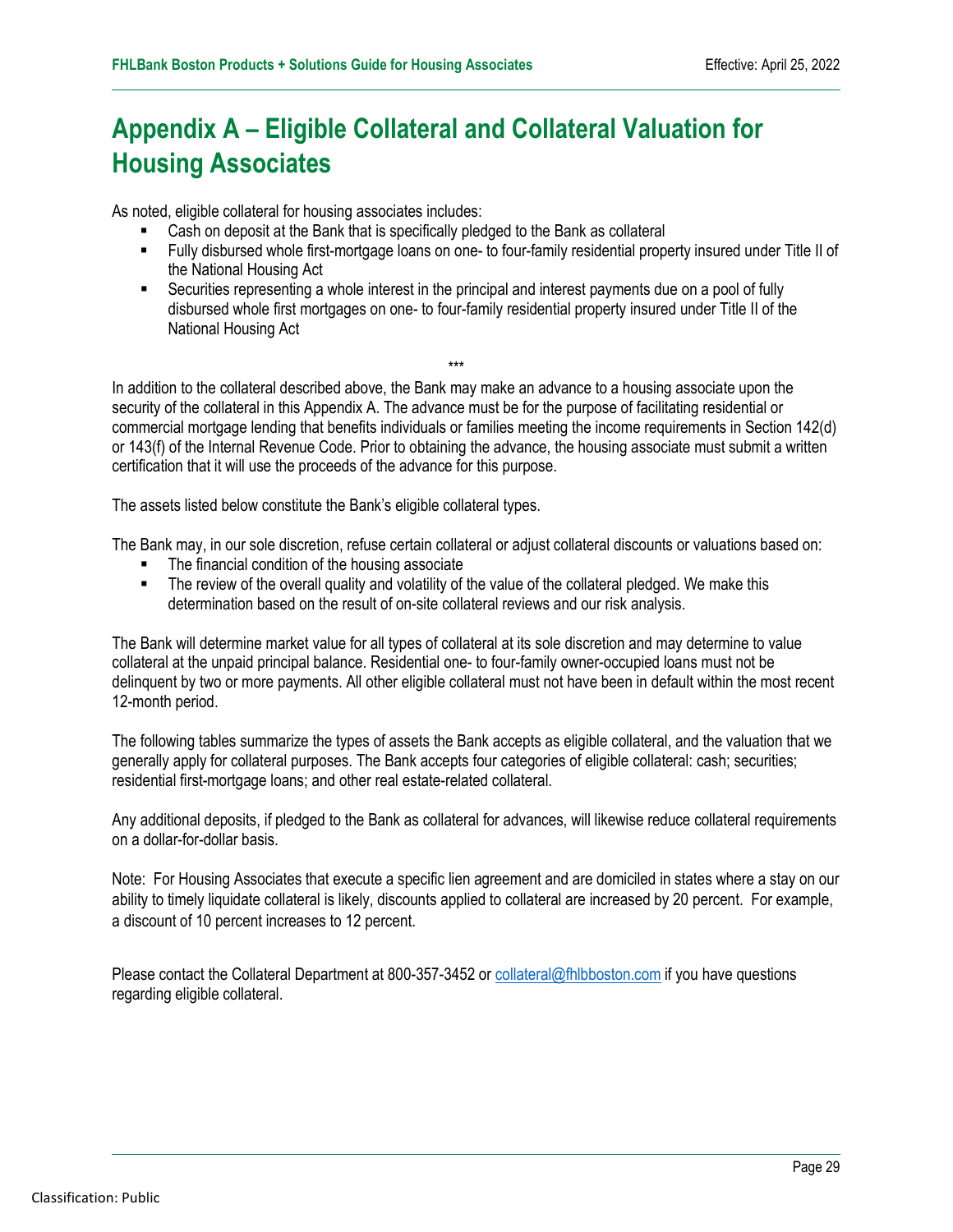#### **Cash Collateral**

| <b>Eligible Collateral</b>                                                                                     | <b>Valuation</b>       | <b>Comments</b>                |  |  |
|----------------------------------------------------------------------------------------------------------------|------------------------|--------------------------------|--|--|
| Cash                                                                                                           | 100 percent of balance | Cash must be on deposit in a   |  |  |
|                                                                                                                |                        | collateral account at the Bank |  |  |
| For housing associates that sign the Bank's Specific Lien Advances Agreement and choose to pledge only cash, a |                        |                                |  |  |
| two percent collateral maintenance level will be required.                                                     |                        |                                |  |  |

#### **Securities Collateral**

- All housing associates are required to deliver to the Bank all securities pledged as collateral for the Bank's extensions of credit.
- The Bank does not accept as collateral derivatives of eligible securities that contain excessive interest-rate and/or other financial risk, including, but not limited to, interest-only or principal-only strips of securities, residual or "Z" tranches of collateralized mortgage obligations, or securities backed by reverse mortgage loans (HECMs), Inverse Floaters, and/or bonds without principal priority (e.g. PAC -2).
- The Bank does not accept as collateral securities that are backed by properties encumbered by private transfer fee covenants, and securities backed by the income stream from such covenants, except for certain allowed transfer fee covenants.
- Market value for securities is determined on the basis of market bid-price quotations for the same or comparable securities as determined by, or in a manner satisfactory to, the Bank.

| <b>Eligible Collateral</b>                                                                                           | <b>Valuation</b>                                                                                                                                                          | <b>Comments</b> |
|----------------------------------------------------------------------------------------------------------------------|---------------------------------------------------------------------------------------------------------------------------------------------------------------------------|-----------------|
| U.S. Government and Agency<br>Securities, (excluding FNMA,<br>FHLMC, and GNMA Mortgage-<br>Backed Securities (MBS)). | 92 percent of market value<br>(remaining term to maturity three<br>years or less); 90 percent of market<br>value (remaining term to maturity<br>greater than three years) | N/A             |
| FNMA and FHLMC MBS, and<br>Agency CMOs                                                                               | 88 percent of market value                                                                                                                                                | N/A             |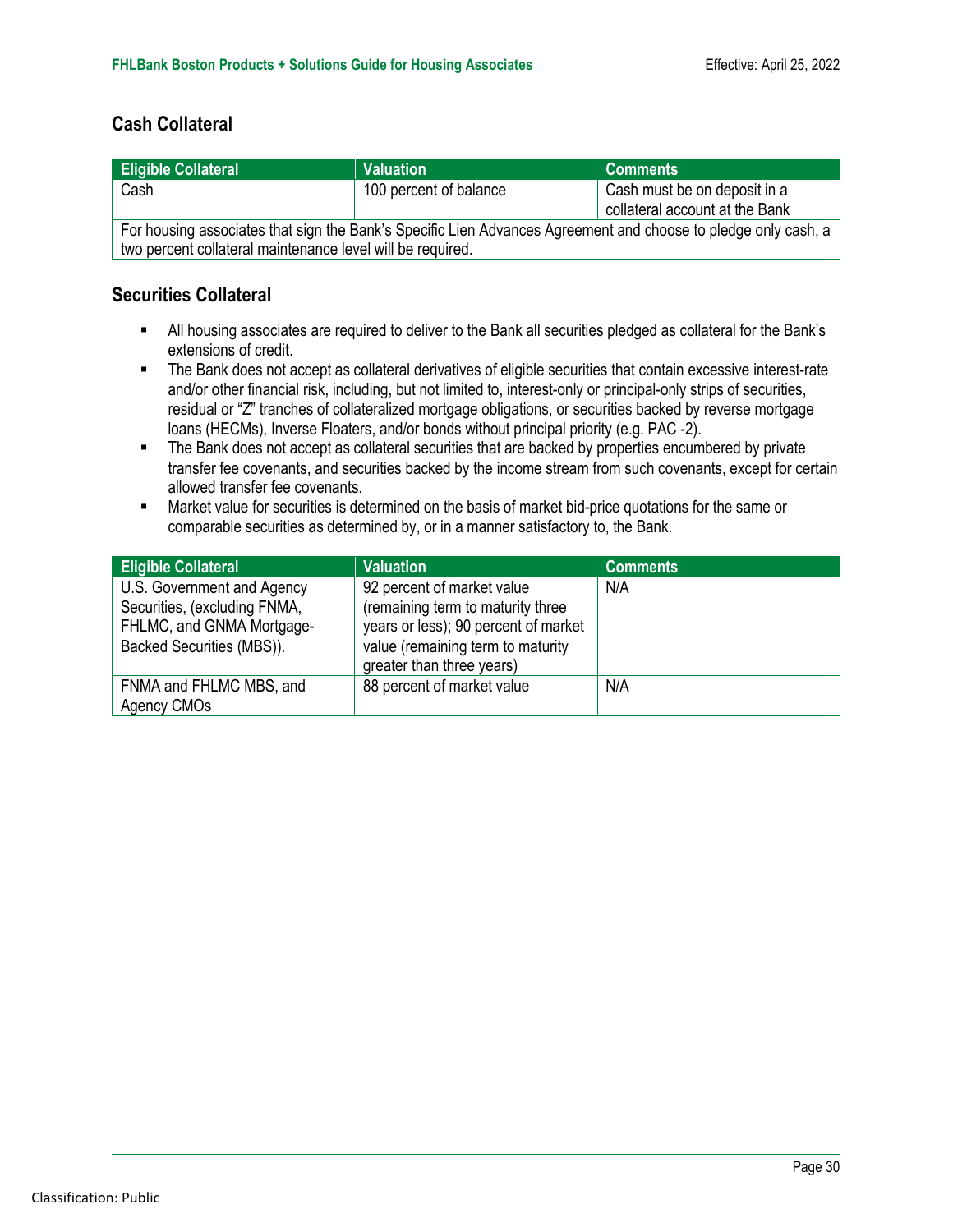#### **Residential First-Mortgage Loans**

**Definition of Owner-Occupied Principal Residence:** Loans secured by owner-occupied dwellings. An owneroccupied dwelling is the borrower's primary residence. First lien owner-occupied residential loans are included in this section. (Second liens on owner-occupied residences are included as other real estate-related collateral).

**Definition of Non-Owner-Occupied Residence:** Second homes, vacation homes, or other investor type properties. These loans must be listed. First liens on non-owner-occupied loans are included in this section. Please note: Second liens on non-owner-occupied residences are ineligible as collateral.<sup>1</sup>

#### **Other Eligibility Guidelines**

- Eligible residential first-mortgage loan collateral that becomes subject to a superior lien, including, but not limited to tax liens, mechanics liens, UCC filings or any other encumbrance, loses its eligibility.
- Eligible residential first-mortgage loan collateral must not be delinquent by two or more payments.
- Eligible residential first-mortgage loan collateral may not be classified as substandard, doubtful, loss by the housing associate or by its regulator, or reported as troubled debt restructuring.
- Eligible residential first-mortgage loan collateral may not include loans to officers, directors, employees, attorneys, or agents of the housing associate or the Bank.
- Eligible residential first-mortgage loan collateral must not be encumbered by private transfer fee covenants — except for certain allowed transfer fee covenants. (Contact the collateral staff if you have questions.)
- Eligible residential first-mortgage loan collateral with loan-to-value (LTV) ratios over 90 percent (with the exception of Loans insured under Title II of the National Housing Act, i.e., insured by the FHA) must have private mortgage insurance.
- Loans must fully comply with either or both, as applicable, the Interagency Guidance on Nontraditional Mortgage Product Risks issued by the FFIEC on October 4, 2006, and/or the Statement on Subprime Mortgage Lending Risks dated July 10, 2007, to be eligible as collateral.
- **EXECT** Loans that allow for negative amortization of the principal balance, including pay-option adjustable-rate mortgage loans, and home equity conversion mortgages (also known as "reverse mortgages") are not eligible as collateral.
- Loans for which the borrower's ability to service the debt is not evidenced by written documentation may only be pledged if the housing associate is providing the Bank with loan level data for all of its pledged residential one- to four-family loan collateral.
- Fully disbursed, closed-end home equity loans secured by first liens on owner-occupied, one- to four-family residential real estate are included within this section for one- to four-family mortgage loan collateral. However, home equity loans secured by junior liens, or home equity lines of credit (HELOCs) – whether secured by first liens or junior liens on one- to four-family residential property – are considered other real estate-related collateral for purposes of this guide.

*1. In the event the primary borrower of a loan originated as an owner-occupied primary residence ceases to occupy the subject property, the loan will be considered non-owner-occupied.*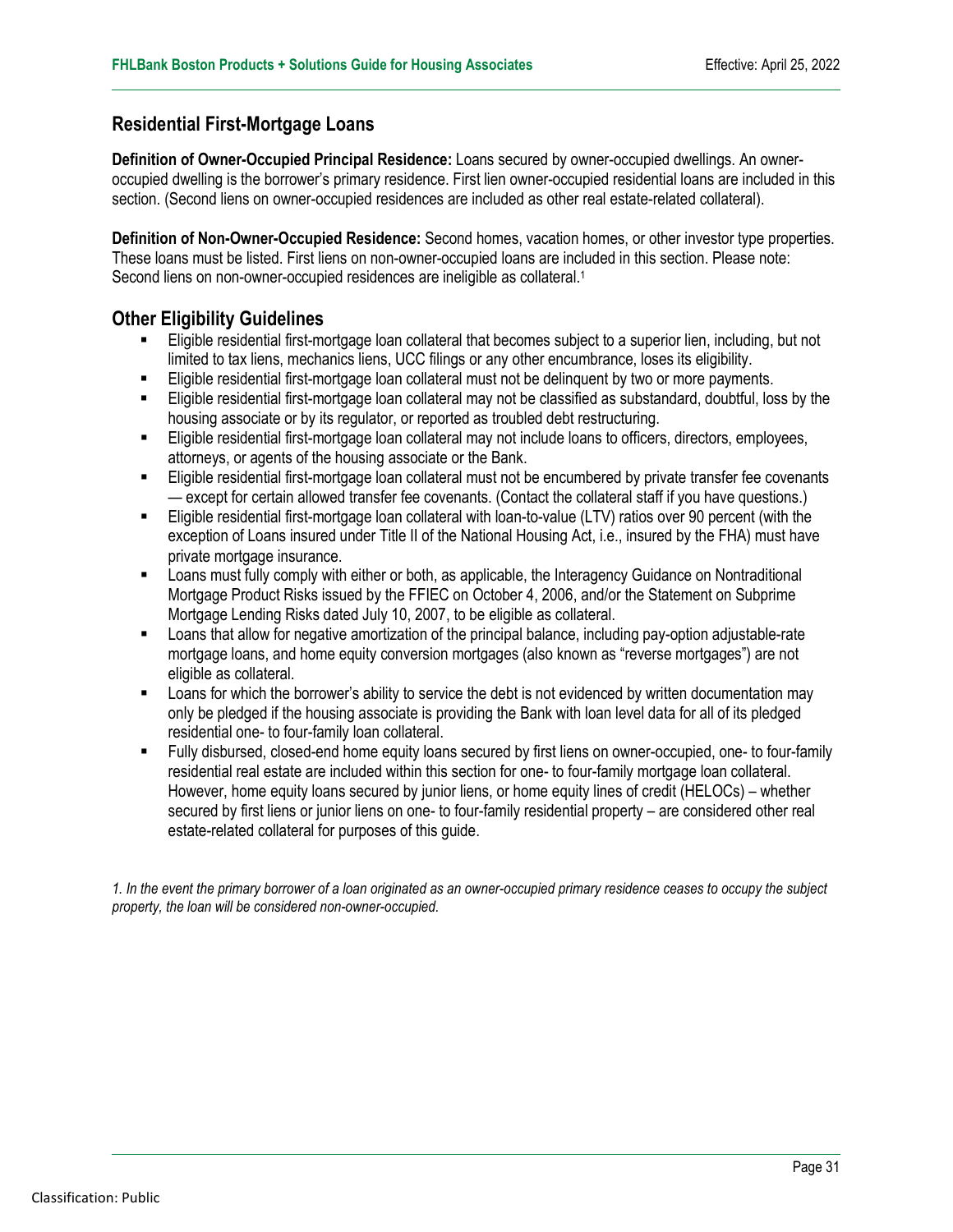#### **Other Eligibility Guidelines (specific to fully disbursed, whole first mortgages secured by residential, owner-occupied one- to four-family manufactured housing property):**

In addition to the eligibility requirements for residential first-mortgage loans listed above, to be considered as eligible collateral, manufactured housing loans must meet the following additional requirements:

 The manufactured housing must be located in a state where applicable state law defines the purchase or holding of manufactured housing as the purchase or holding of real property;

Please note that the Bank may require that a housing associate that seeks to pledge loans secured by manufactured housing as collateral deliver to the Bank a legal opinion in form and substance satisfactory to the Bank's legal department demonstrating that the forgoing requirement has been satisfied.

- Be on land owned by the borrower consistent with existing requirements for one- to four-family site-built homes (i.e., the borrower must own the home and the underlying land);
- Be permanently affixed or anchored to a foundation, connected to utilities, and any wheels, axles, and trailer hitches removed;
- The mortgage must include both the land and improvements ― including the manufactured home; and
- Loan documentation must include the make, model, and serial identification number on the mortgage and all other requirements necessary to perfect a lien on such property.

**Note: If you plan to pledge eligible manufactured housing one- to four-family residential loans as collateral, please contact the Collateral Department at 800-357-3452 or [collateral@fhlbboston.com](mailto:collateral@fhlbboston.com) for specific pledging instructions.**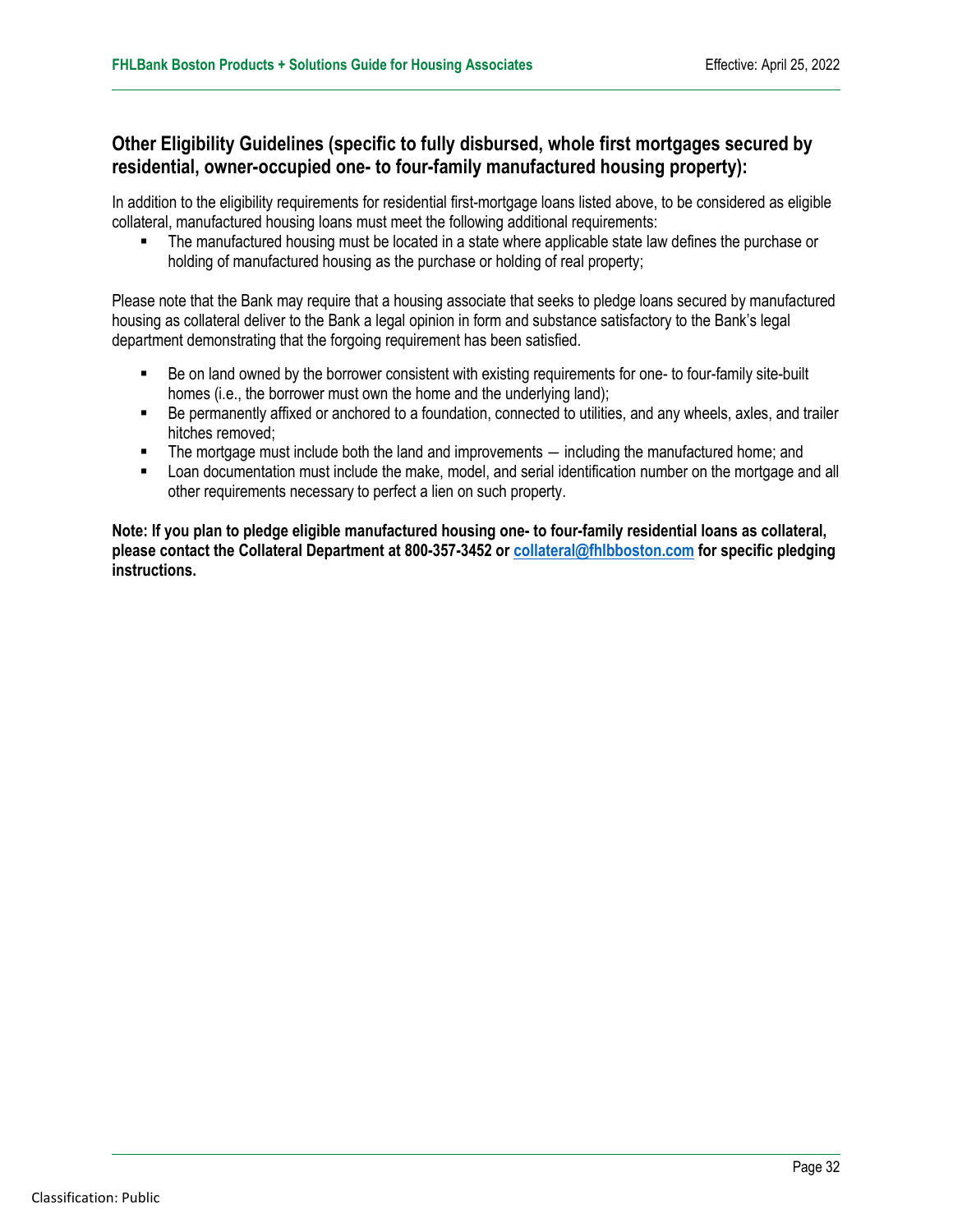| <b>Eligible Collateral</b>                                                                                                                                                                                                       | <b>Valuation</b>                                                                               | <b>Comments</b>                                                                                                                                                                                                                                                                                                                                                                                                                                                                                   |
|----------------------------------------------------------------------------------------------------------------------------------------------------------------------------------------------------------------------------------|------------------------------------------------------------------------------------------------|---------------------------------------------------------------------------------------------------------------------------------------------------------------------------------------------------------------------------------------------------------------------------------------------------------------------------------------------------------------------------------------------------------------------------------------------------------------------------------------------------|
| Fully disbursed whole first<br>mortgages secured by owner-<br>occupied one- to four-family<br>residential property                                                                                                               | Conventional – up to 77 percent of<br>the lower of market value or unpaid<br>principal balance | Borrowing capacity from eligible<br>subprime loans for all housing<br>associates is limited to an amount no<br>greater than the lesser of: (i) one-half<br>the housing associate's total collateral<br>borrowing capacity; or (ii) two times<br>the housing associate's most recently<br>reported GAAP capital amount.<br>Note: Subprime mortgage loans are<br>defined in accordance with Appendix<br>C of this guide.<br>Collateral valuation for loans is based<br>on the Bank's risk analysis. |
| Fully disbursed whole first<br>mortgages secured by owner-<br>occupied one- to four-family<br>residential property fully<br>insured by the FHA                                                                                   | Up to 85 percent of the lower of<br>market value or unpaid principal<br>balance                | N/A                                                                                                                                                                                                                                                                                                                                                                                                                                                                                               |
| Mortgages or other loans,<br>with the exception of SBA<br>and USDA loans, regardless<br>of delinquency status, to the<br>extent that the mortgages or<br>loans are insured or<br>guaranteed by the U.S.<br>or any agency thereof | 70 percent of the lower of market<br>value or unpaid principal balance                         | Such insurance or guaranty must be for<br>the direct benefit of the housing<br>associate pledging the mortgage or<br>loan as collateral.<br>The Bank must be able to perfect its<br>security interest in the insurance<br>guarantee on such loans.<br>The Bank does not accept loans<br>guaranteed by SBA or the U.S.<br>Department of Agriculture as collateral<br>because the Bank is not able to perfect<br>its security interest in the insurance<br>guarantee of these loans at this time.   |
| Fully disbursed whole first<br>mortgages on non-owner-<br>occupied one- to four-family<br>residential property                                                                                                                   | Up to 72 percent of the lower of<br>market value or unpaid principal<br>balance                | Requires a specific loan level listing to<br>the Bank; at least quarterly, or more<br>often as determined by the Bank.<br>Actual collateral valuation for loans is<br>based on the Bank's risk analysis.                                                                                                                                                                                                                                                                                          |

**Continued**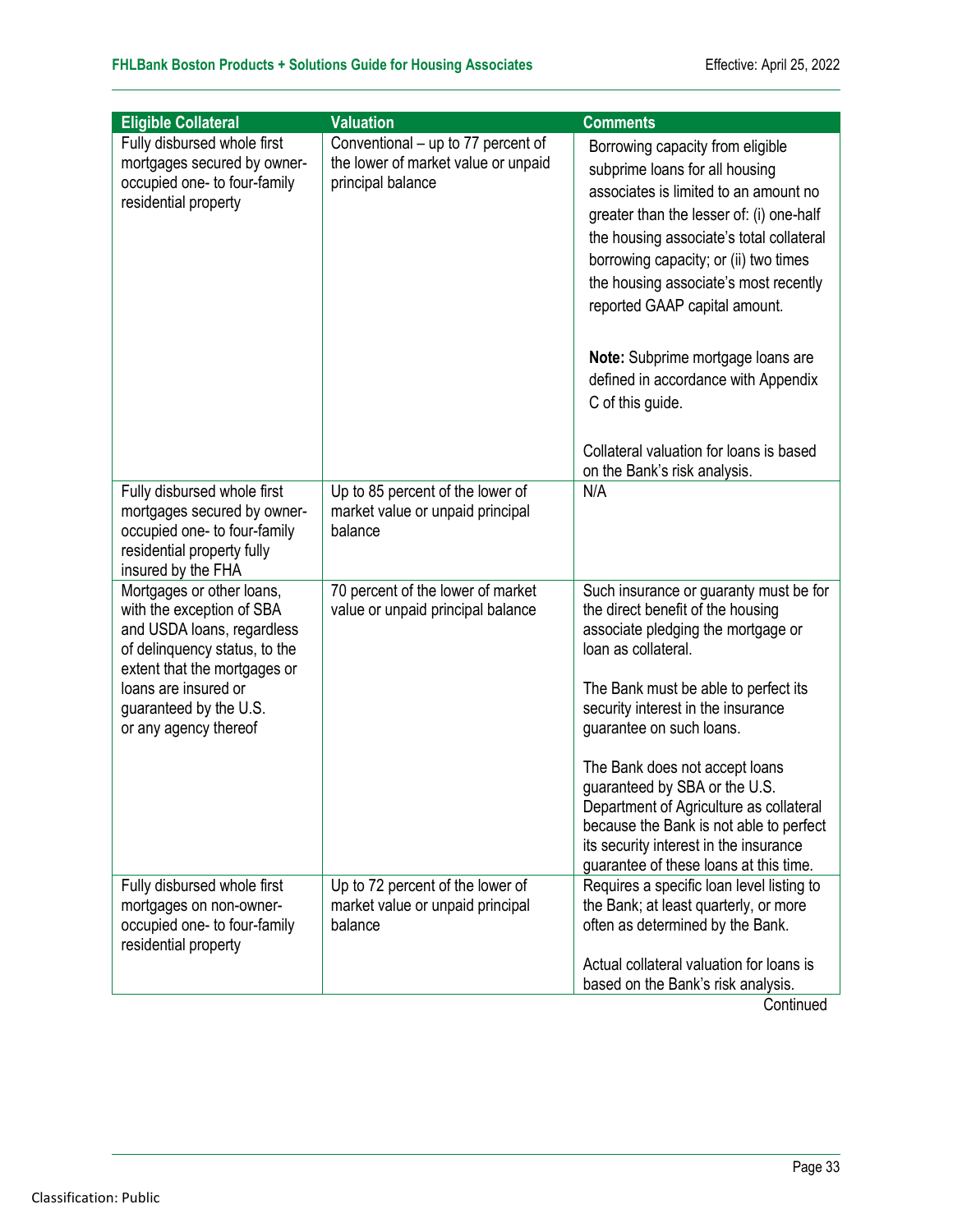| <b>Valuation</b>                                                                                                                                                   | <b>Comments</b>                                                                                                                                                                                                                                                                                                                                                 |
|--------------------------------------------------------------------------------------------------------------------------------------------------------------------|-----------------------------------------------------------------------------------------------------------------------------------------------------------------------------------------------------------------------------------------------------------------------------------------------------------------------------------------------------------------|
| Up to 71 percent of the lower of<br>market value or unpaid principal<br>balance<br>Up to 85 percent of the lower of<br>market value or unpaid principal<br>balance | Requires review and acceptance by<br>the Bank before pledging.<br>Actual collateral valuation for housing<br>associates that list or deliver loans is<br>based on the Bank's risk analysis.<br>Requires a specific loan level listing<br>to the Bank at least quarterly, or more<br>often as determined by the Bank.<br>Actual collateral valuation for housing |
|                                                                                                                                                                    | associates that list or deliver loans is<br>based on the Bank's risk analysis.                                                                                                                                                                                                                                                                                  |
|                                                                                                                                                                    |                                                                                                                                                                                                                                                                                                                                                                 |

#### **Other Real Estate-Related Collateral**

- In addition to the eligible collateral, the Bank may make an advance to a housing associate that has satisfied the requirements of section 1264.3(b) for the purpose of facilitating residential or commercial mortgage lending that benefits individuals or families meeting the income requirements in section 142(d) or 143(f) of the Internal Revenue Code (26 U.S.C. 142(d) or 143(f)) upon the security of the collateral noted in Appendix A.
- Other real estate-related collateral must have a readily ascertainable value, the Bank must be able to perfect a security interest in this collateral, and the Bank must be able to sell the property in a reasonable time frame if liquidation of collateral is necessary.
- Other real estate-related collateral is limited up to two times the housing associate's GAAP capital.
- Other real estate-related collateral must meet the other eligibility requirements for residential loans as outlined in this guide. Please reference the Bank's Collateral Pledging Guidelines for more information.
- Other real estate-related collateral must be reviewed and accepted by the Bank prior to pledging as eligible collateral.
- **If accepted, the housing associate must provide the Bank with a specific loan level listing for accepted loans** at least quarterly, and more often as determined by the Bank.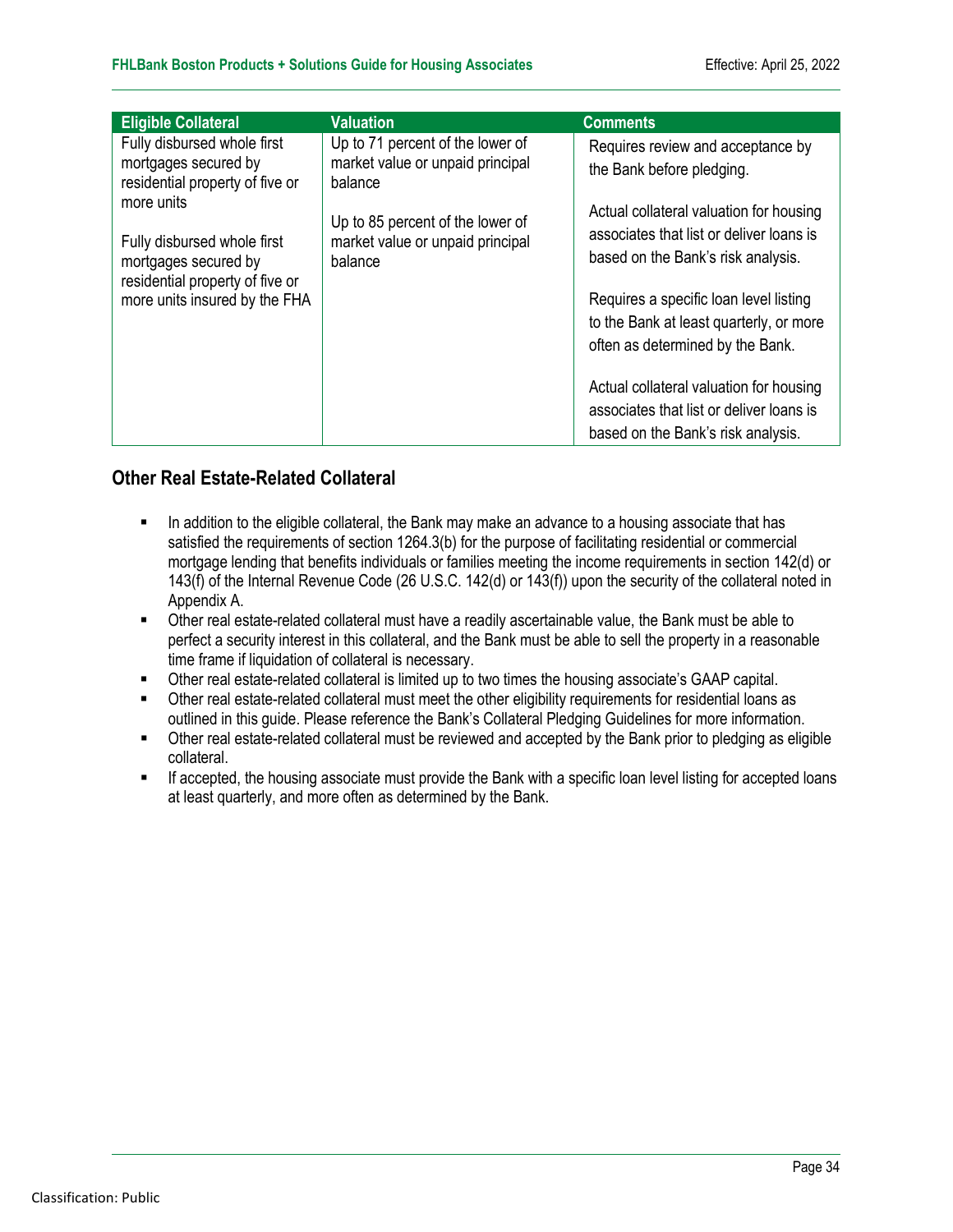| <b>Eligible Collateral</b>                                                                                                                                               | <b>Valuation</b>                                                                                                    | <b>Comments</b>                                                                                                                                                                                                                                                                                                                                                                                                                                                                                                                                                                                                                                                                                                                                                                                                                                                                                                                                                                                                                          |
|--------------------------------------------------------------------------------------------------------------------------------------------------------------------------|---------------------------------------------------------------------------------------------------------------------|------------------------------------------------------------------------------------------------------------------------------------------------------------------------------------------------------------------------------------------------------------------------------------------------------------------------------------------------------------------------------------------------------------------------------------------------------------------------------------------------------------------------------------------------------------------------------------------------------------------------------------------------------------------------------------------------------------------------------------------------------------------------------------------------------------------------------------------------------------------------------------------------------------------------------------------------------------------------------------------------------------------------------------------|
| Fully-disbursed second-lien<br>home equity loans and first- or<br>second-lien home equity lines<br>of credit (HELOCs) secured by<br>the borrower's primary<br>residence. | 45 percent of unpaid principal<br>balance (the balance drawn by the<br>borrower in the case of a line of<br>credit) | Must be secured by the borrowers'<br>primary residence.<br>The combined loan-to-value ratio (CLTV)<br>of the loan cannot exceed 80 percent. All<br>other home equity loans and HELOCs<br>are not considered eligible collateral.<br>The Bank calculates CLTV by adding the<br>loan balance, or, in the case of HELOCs,<br>the maximum amount of the line of<br>credit, to the first lien loan balance and<br>dividing the total amount by the<br>appraised value of the residence.                                                                                                                                                                                                                                                                                                                                                                                                                                                                                                                                                       |
| Fully disbursed whole first<br>mortgages secured by<br>commercial real estate                                                                                            | Up to 60 percent of the lower of<br>market value or unpaid principal<br>balance as determined by the<br>Bank.       | All commercial real estate loans are<br>accepted as collateral at the Bank's<br>discretion. Commercial real estate loans<br>with any connection to a marijuana-<br>related business (MRB) are not eligible<br>to be pledged as collateral. In some<br>cases, housing associates may have<br>commercial real estate loans that are<br>secured with higher-risk property types<br>such as those with potential<br>environmental risks, single- or special-<br>purpose properties, or properties that<br>have limited improvements. These loans<br>may have limited marketability if the<br>Bank needed to liquidate the collateral<br>and are generally not considered eligible<br>collateral. Commercial real estate loans<br>funded through the Bank's Affordable<br>Housing Program may be acceptable as<br>collateral provided the loans meet the<br>eligibility requirements described above.<br>Please contact the Bank's Collateral<br>Department at 800-357-3452 or email<br>collateral@fhlbboston.com for further<br>information. |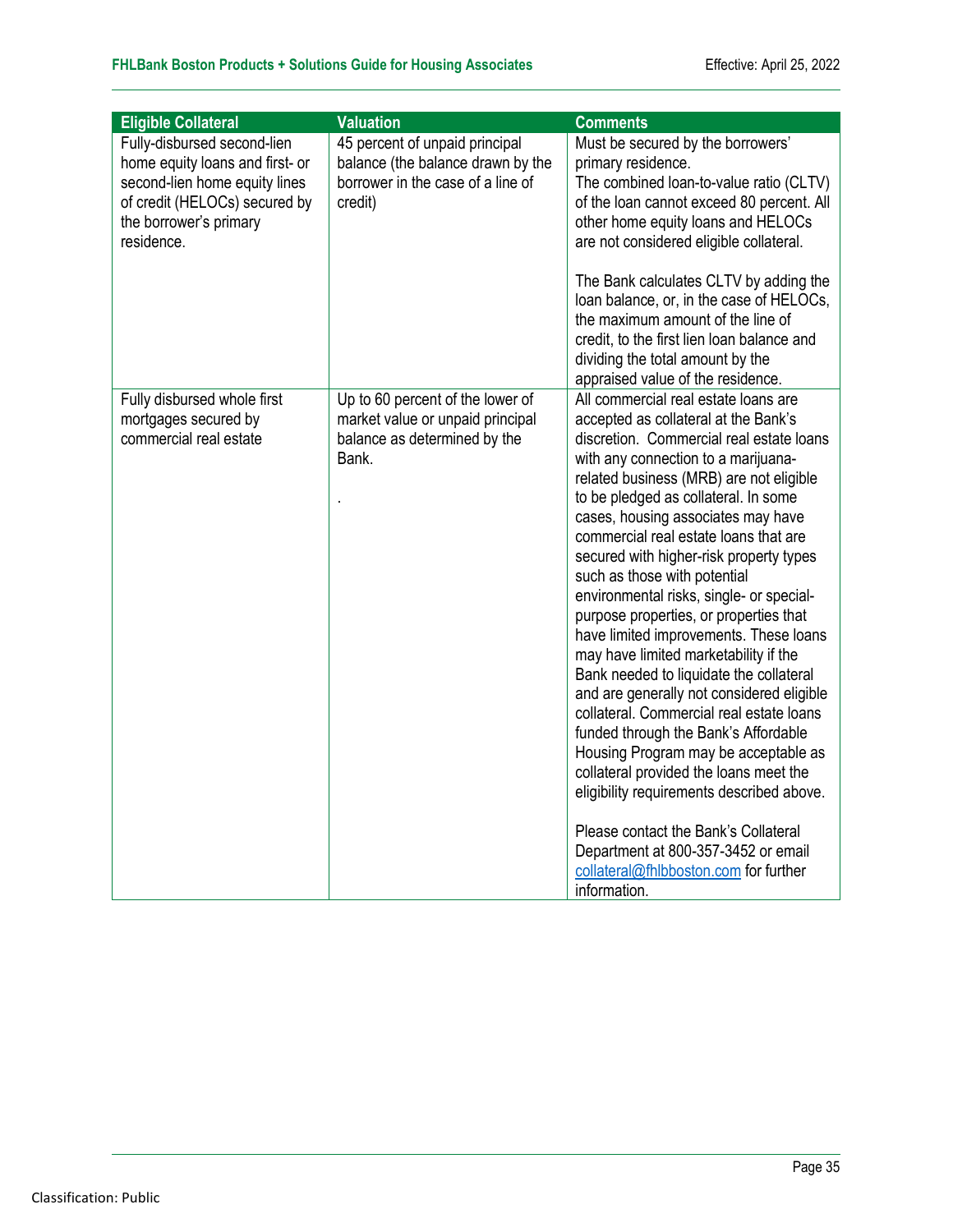| <b>Eligible Collateral</b>     | Rating <sup>2</sup> | <b>Term to Maturity</b> | <b>Valuation</b>           |
|--------------------------------|---------------------|-------------------------|----------------------------|
| <b>Commercial Mortgage</b>     | AAA                 | Less than five years    | 80 percent of market value |
| Backed Securities <sup>1</sup> | AAA                 | Five years or greater   | 75 percent of market value |
|                                | AA                  | Less than five years    | 70 percent of market value |
|                                | AA                  | Five years or greater   | 60 percent of market value |
|                                | A <sup>3</sup>      | Less than five years    | 60 percent of market value |
|                                | A <sup>3</sup>      | Five years or greater   | 45 percent of market value |

1. CMBS is eligible under the other real estate related collateral category. All collateral pledged under the ORERC category is limited to a discounted amount up to two times the housing associate's GAAP Capital.

2. The lowest rating by either Moody's, S&P, or Fitch will be used to consider eligibility.

3. CMBS that is rated only A by either Moody's, S&P, or Fitch will be limited to a discounted amount of 20 percent of the total pledge of CMBS collateral.

In addition to the criteria provided in the table above, the following criteria must also be met for CMBS to be deemed eligible collateral:

- **Domestic CMBS deals only with a maximum threshold of 25 percent for any single loan or single borrower in** the pool of collateral;
- Securities have to be publicly registered and publicly traded;
- A daily market price must be available from the Bank's custodian, Citibank, or an approved third-party custodian, and cash flows must be available for ongoing monitoring/modeling for the Bank to accept the CMBS as collateral;
- **Minimum of 50 loans in the issue;**
- Only senior tranches:
- All loans securing the bond must be secured by a first mortgage (no junior liens);
- Maximum weighted average LTV of 80 percent within the deal; and minimum weighted average DSCR of 1.20X.

#### **CMBS with the following characteristics will be deemed ineligible to be pledged as collateral:**

- Single property, single asset type, or single borrower;
- Non-public deals (private placement) or no CUSIP for pricing;
- **EXECT** CMBS denominated in currency other than U.S. dollars.
- Deals secured by land only loans;
- **EXECUTE:** Securities sponsored by the housing associate or any of its affiliates;
- Subordinate tranches such as mezzanine and junior tranches (AM, AJ, class etc.);
- Securities that represent a share of only the interest payments or the principal payments from the underlying loans; and
- Any CMBS that has experienced interest payment shortfalls or that allows for the deferment of interest payments if there is a shortfall in cash flows (Available Funds Class).

*The Bank will review each CMBS pledged and reserves the right to reject collateral for any reason.*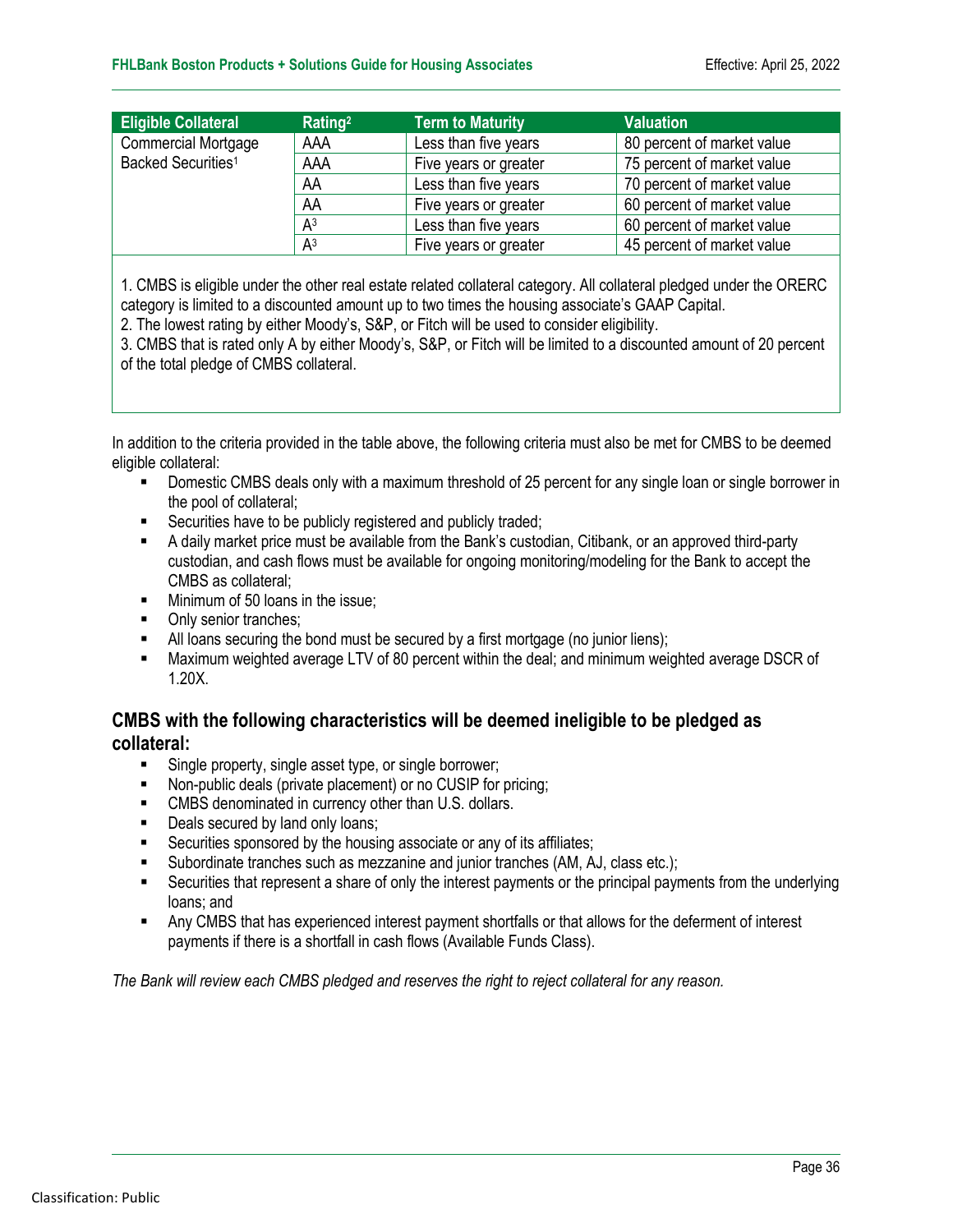#### **Municipal Securities**

| <b>Eligible Collateral</b> |                 | Rating |           | <b>Issuance size ≥ \$25 Million</b><br>w/ at least 2 ratings |          | <b>Issuance size \$5 million to</b><br>\$25 million w/ at least 1<br>rating |
|----------------------------|-----------------|--------|-----------|--------------------------------------------------------------|----------|-----------------------------------------------------------------------------|
|                            | <b>Duration</b> |        |           |                                                              |          |                                                                             |
|                            |                 |        | < 6 Years | $\geq 6$ Years                                               | <6 Years | $\geq 6$ Years                                                              |
|                            | General         | AAA    | 85%       | 80%                                                          | 80%      | 75%                                                                         |
|                            | Obligation      | AA     | 82%       | 77%                                                          | 72%      | 67%                                                                         |
| <b>Municipal</b>           | <b>Bonds</b>    | A      | 70%       | 65%                                                          |          | Ineligible                                                                  |
| Securities <sup>1</sup>    | Revenue         | AAA    | 85%       | 75%                                                          | 80%      | 70%                                                                         |
|                            | <b>Bonds</b>    | AA     | 82%       | 72%                                                          | 72%      | 62%                                                                         |
|                            |                 | А      | 70%       | 57%                                                          |          | Ineligible                                                                  |

1. Municipal securities fall under the other real estate related collateral (ORERC) category. All collateral pledged under the ORERC category is limited to a discounted amount up to two times the Housing Associate's GAAP Capital.

#### **In addition to the criteria provided in the table above, the following criteria must also be met for municipal securities to be deemed eligible collateral:**

- Proceeds of the security have been or will be used to finance the acquisition, development or improvement of real estate;
	- $\circ$  Documentation substantiating the proportion of bond proceeds used to finance the acquisition, development or improvement of real estate (the "real estate nexus") must be provided by the member;
- Bonds with issuance sizes greater than or equal to \$25 million:
	- o Must have a rating from at least two of the following NRSROs: Moody's, S&P, Fitch or Kroll;
	- o Long-term rating of A3/A- or better and equivalent Securities Valuation Office rating (for insurance company member assets); and
	- o Bonds rated A3/A- cannot be on negative watch by an NRSRO.
- Bonds with issuance sizes greater than or equal to \$5 million and less than \$25 million:
	- o Must have at least one rating from the following NMoody's, S&P, Fitch or Kroll; and
	- o Long-term rating of Aa2/AA or better.
- $\blacksquare$  If split rating, the lowest of the ratings is used;
- An implied rating is acceptable only in the case where credit enhancement is in the form of underlying government or agency securities;
- Securities have to be publicly registered and publicly traded;
- A daily market price must be available from the Bank's custodian, Citibank, or the approved third-party custodian;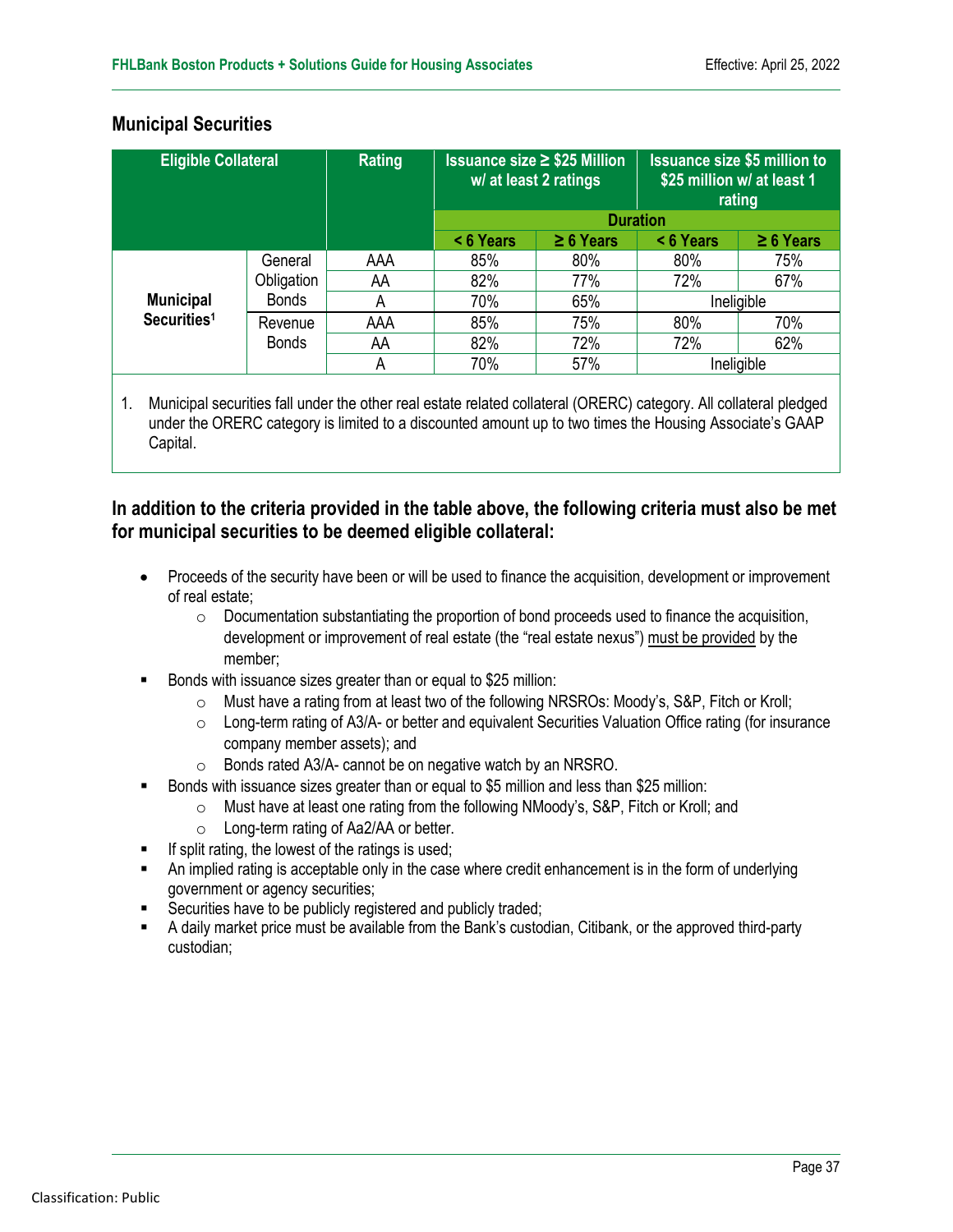#### **Municipal securities with the following characteristics will be deemed ineligible to be pledged as collateral:**

- IO, PO (zero coupon), leased backed, tender option bond (TOB), variable rate demand note (VRDN);
- No private placement securities1. Only securities with offering codes of competitive, limited, or negotiated are eligible;
- Certificate of participation, variable rate product or short-term product that involves auction rate;
- Third-party support/enhancement other than US government/agency collateralized;
- Following type of revenue bonds: Pension obligation, Tobacco settlement, Special revenue/assessment, Tax increment/allocation, and Industrial development.

*1. Defined as a primary offering in which a placement agent sells a new issue of municipal securities on behalf of the issuer directly to investors on an agency basis rather than by purchasing the securities from the issuer and reselling them to investors. Investors purchasing privately placed securities often are required to agree to restrictions as to resale and are sometimes requested or required to provide a private placement letter to that effect.*

The Bank supports the expansion of fair and equitable homeownership opportunities. To discourage predatory lending practices, which are inconsistent with such opportunities, and to protect the Bank from potential liabilities, the Bank has established the following anti-predatory lending policy ("APL Policy") with respect to residential mortgage loans and securities backed by residential mortgage loans pledged by housing associates to it as collateral ("Residential Mortgage Collateral").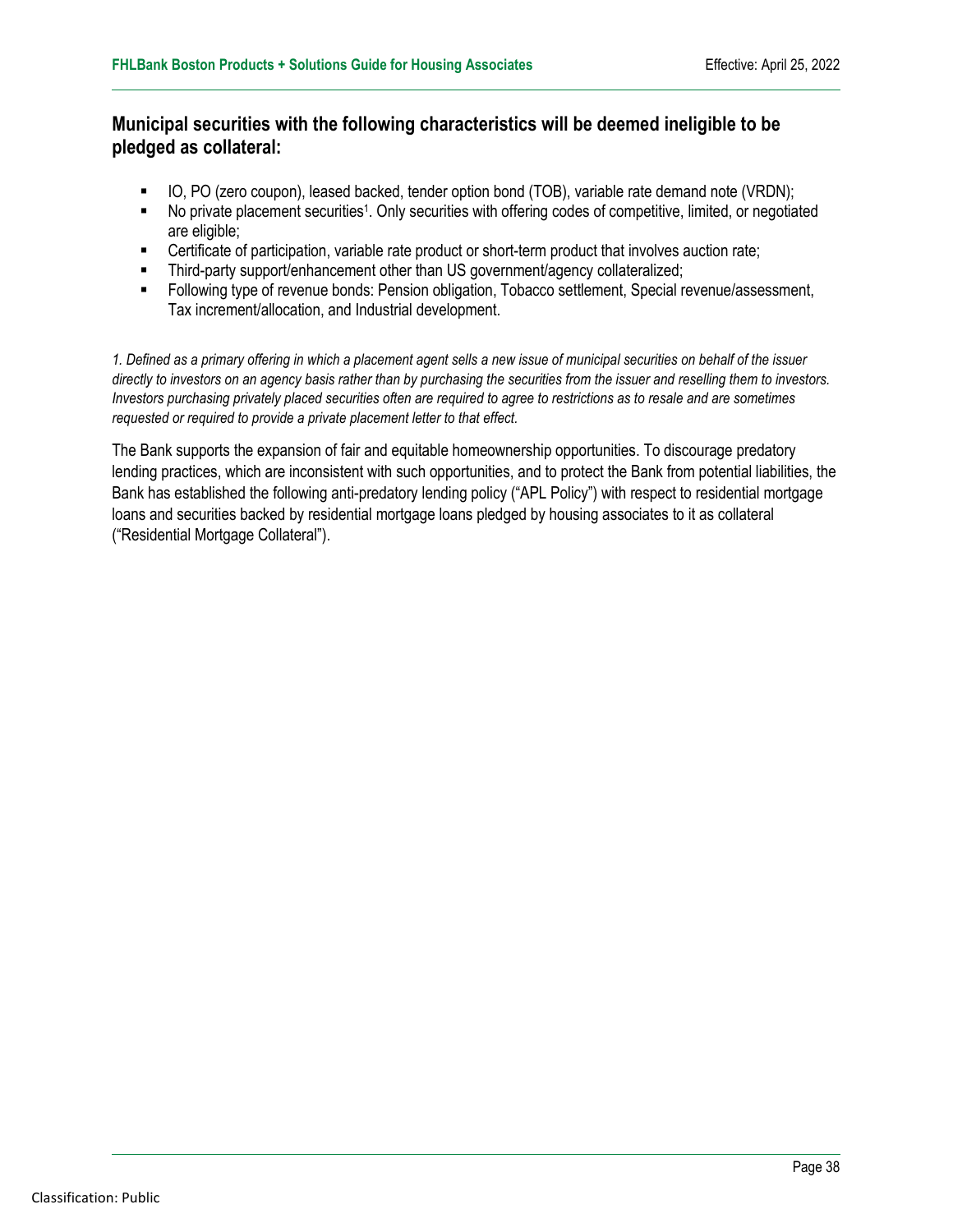### <span id="page-38-0"></span>**Appendix B – Anti-Predatory Lending Policy**

All housing associates must file an anti-predatory lending statement with the Bank as a requirement for borrowing.

The Bank requires that Residential Mortgage Collateral comply with applicable federal, state, and local anti-predatory lending laws and other similar credit-related consumer protection laws, regulations and orders designed to prevent or regulate abusive and deceptive lending practices and loan terms (collectively, "Anti-Predatory Lending Laws"). For example, Anti-Predatory Lending Laws may prohibit or limit certain practices and characteristics, including, but not limited to the following:

- Requiring the borrower to obtain prepaid, single-premium credit life, credit disability, credit unemployment, or other similar credit insurance;
- Requiring mandatory arbitration provisions with respect to dispute resolution in the loan documents; or
- **•** Charging prepayment penalties for the payoff of the loan beyond the early years of such loan.

Any Residential Mortgage Collateral that does not comply with all applicable Anti-Predatory Lending Laws will be ineligible as collateral to support advances or other activity with the Bank. Additionally, the Bank will not give collateral value for any residential mortgage loans on owner-occupied property, whether pledged individually or as part of a private-label (nonagency) MBS, if it meets one or more of the following criteria:

- The annual interest rate and/or points and fees charged for the loan exceed the thresholds of the Home Equity Ownership Protection Act of 1994 (HOEPA);
- The loan has been identified by a housing associate's primary federal regulator as possessing predatory characteristics;
- **The loan includes prepaid, single-premium credit insurance;**
- The loan is subject to state and/or local laws where one or more of the major credit-rating agencies (Standard and Poor's, Moody's Investors Service, and/or Fitch Ratings) will not rate a security (or securities) in which the underlying collateral pool contains such a loan; or
- The loan is defined as a High-Cost Loan, Covered Loan, or Home Loan as are loans categorized under one or more federal, state, or local predatory lending laws as having certain potentially predatory characteristics.
- The loan includes penalties in connection with the prepayment of the mortgage beyond the early years of the loan.
- **The loan requires mandatory arbitration to settle disputes.**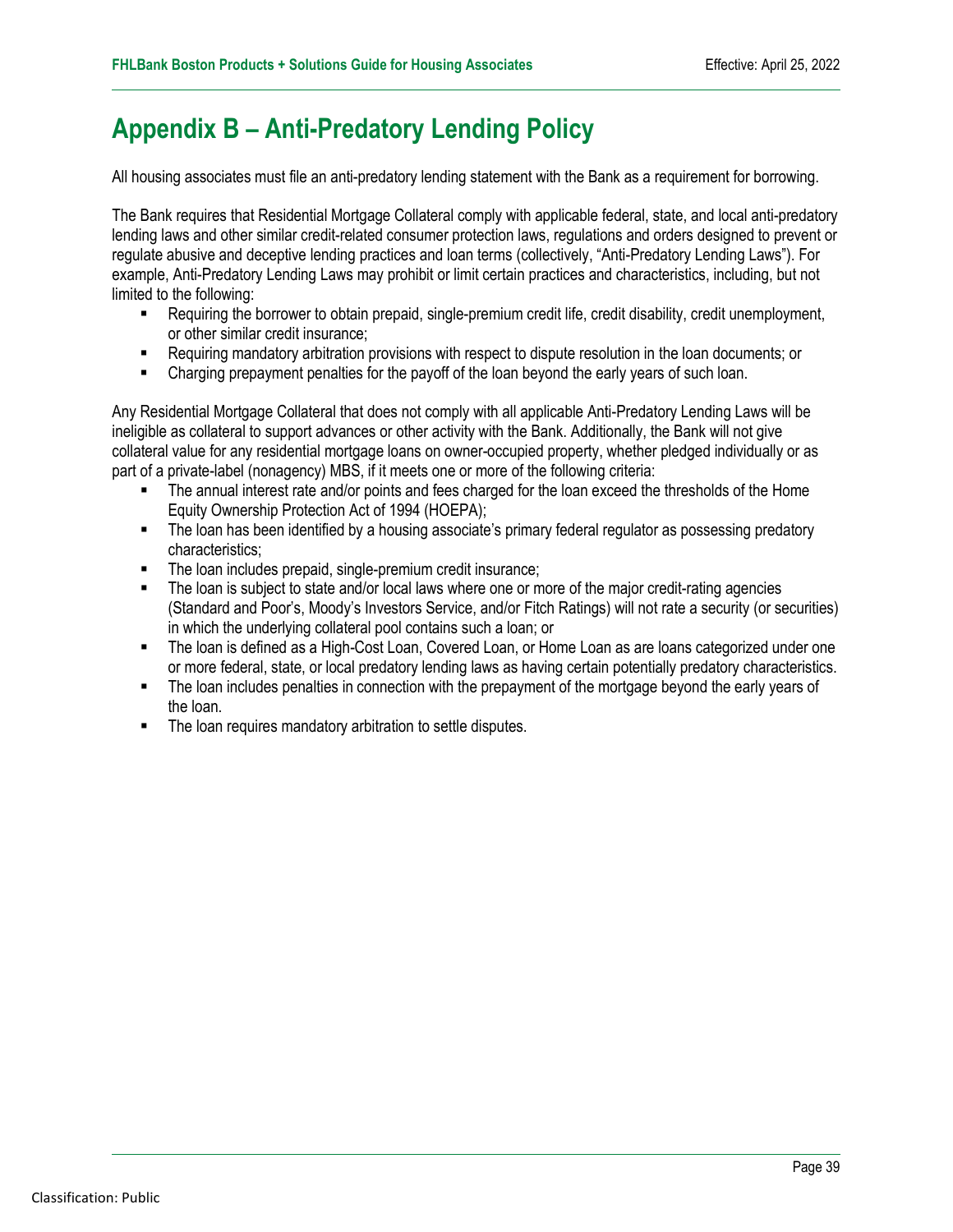Housing associates are responsible for avoiding all unlawful practices and terms prohibited by applicable Anti-Predatory Lending Laws, regardless of whether they originate or purchase the Residential Mortgage Collateral being pledged to the Bank. The Bank will take those steps it deems reasonably necessary in order to confirm or monitor housing associates' compliance with this policy. The Bank will adopt procedures to monitor for housing associate compliance with this APL Policy which will:

- 1. Ensure that all housing associates have executed the representation and warranty certification;
- 2. Review housing associate regulator exam reports for findings pertaining to fair lending and/or abusive lending practices;
- 3. Monitor housing associate regulator alerts for newly issued supervisory agreements, memoranda of understanding, or cease and desist orders pertaining to unfair lending and/or abusive lending practices;
- 4. If abusive lending issues are identified by the housing associate's regulator, or if, Bank staff identifies APL abuses then the housing associate will be required to undertake a review of its policy and procedures for compliance with the Bank's collateral policies. At its discretion, the Bank may permit such a review to be conducted by the housing associate's internal auditor or the Bank may choose to conduct the review itself or use a third party, at the expense of the housing associate.

In addition, the Bank reserves the right to require evidence reasonably satisfactory to the Bank that Residential Mortgage Collateral does not violate applicable Anti-Predatory Lending Laws. With respect to Residential Mortgage Collateral purchased by the housing associate, the housing associate is responsible for conducting due diligence that it deems sufficient to support its certification and indemnification agreements with the Bank. In addition to the terms and conditions of the Bank's Advances and Security Agreement ("Advances Agreement"), each housing associate must execute a Certification agreement with the Bank that: (1) certifies its understanding and compliance with the Bank's APL Policy and all applicable Anti-Predatory Lending Laws; and (2) certifies it will maintain qualifying collateral and will (a) substitute eligible collateral for any Residential Mortgage Collateral that does not comply in all material respects with applicable Anti-Predatory Lending Laws or this APL Policy; and (b) indemnify, defend and hold the Bank harmless from and against all losses, damages, claims, actions, causes of action, liabilities, obligations, judgments, penalties, fines, forfeitures, costs and expenses, including, without limitation, legal fees and expenses, that result from the pledge of any Residential Mortgage Collateral that does not comply in all material respects with applicable Anti-Predatory Lending Laws or this APL Policy.

The Bank will not knowingly accept as eligible collateral Residential Mortgage Collateral that violates applicable Anti-Predatory Lending Laws or this APL Policy. If the Bank knows or discovers that such Residential Mortgage Collateral violates applicable Anti-Predatory Lending Laws or this APL Policy, the Bank may, in addition to all available rights and remedies at law or in equity (1) require the housing associate to substitute eligible collateral, (2) value such Residential Mortgage Collateral at zero for collateral purposes, and (3) require the housing associate to undertake a review of its policies, practices, and procedures for complying with the Bank's collateral policies.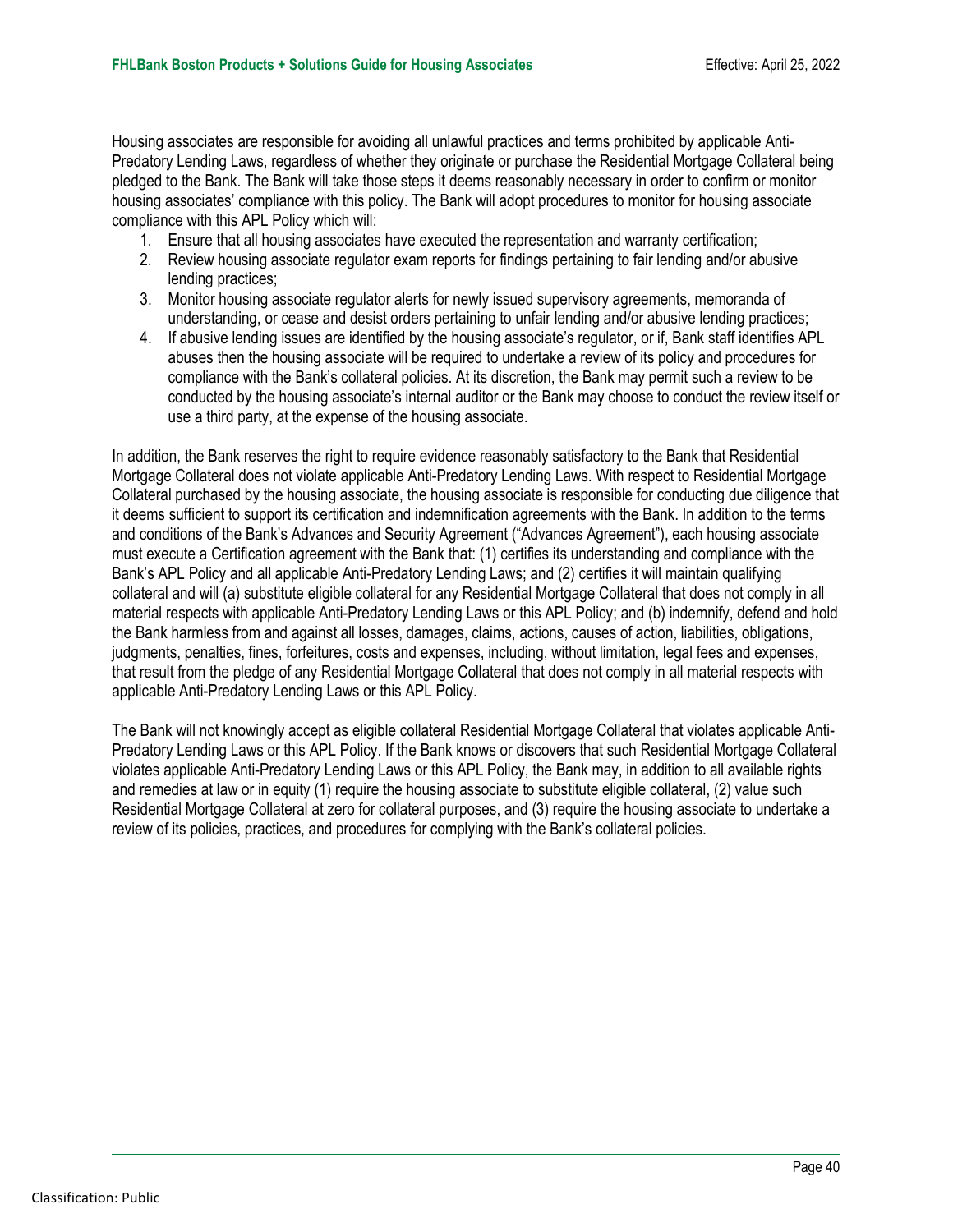### <span id="page-40-0"></span>**Appendix C – Subprime and Nontraditional Loan Guidelines**

The purpose of these guidelines is to establish the risk-management guidelines and exposure limits around subprime and nontraditional mortgage loans accepted as collateral for advances by the Bank.

#### *Definitions*

- A "subprime loan" is a loan where the representative FICO score of any borrower relied upon as a source of repayment for the loan is 660 or lower. The representative FICO score is the one most recently obtained by the housing associate. If the housing associate obtains two FICO credit scores for a borrower, the lower of the two scores is the representative FICO score.
- If the housing associate obtains three FICO scores for a borrower, the middle score is the representative FICO score. When there are multiple borrowers, determine the applicable representative score for each individual borrower (as above) and select the lowest applicable score from the group of borrowers as the representative credit score for the mortgage.
- The FICO score is the primary means by which the Bank identifies a subprime loan. The FICO score should be used to identify a subprime loan whenever possible. In some cases, a FICO score is not available. In these cases, the Bank defines a subprime loan as a loan to a borrower with a weak credit history. A weak credit history is characterized by a history of late payments, bankruptcy, judgments, repossession, and/or foreclosure.
- A "nontraditional loan" is a mortgage loan that allows the borrower to defer repayment of the principal. Nontraditional mortgage products include such products as "interest-only" mortgages where a borrower pays no loan principal for the first few years of the loan, and mortgage products that have balloon features at the maturity date.
- A "subprime MBS" is a non-agency MBS where the underlying pool of mortgage loans at the time of the origination of the security has a weighted average FICO score below 660 and/or where the underlying mortgage pools includes subprime loans in an amount greater than one-third of the pool balance.
- A "nontraditional MBS" is a non-agency MBS where more than one-third of the underlying mortgage pool at the time of origination of the security consists of nontraditional loans.

#### **Advances Collateral – Loans**

The Bank accepts subprime loans and nontraditional loans that are underwritten in accordance with applicable regulatory guidance as eligible collateral for Bank advances. Any loans that meet the definition of a subprime and/or nontraditional loan in accordance with these guidelines and that were originated on or after July 10, 2007, must comply with the "Interagency Guidance on Nontraditional Mortgage Product Risks" and "Statement on Subprime Mortgage Lending" issued by the federal banking regulators on October 4, 2006, and July 10, 2007, respectively. If any such loan does not comply with this guidance as applicable, it is not eligible as collateral. In addition, the Bank does not accept as eligible collateral any mortgage loan that allows for negative amortization of the principal balance, including, but not limited to, pay-option ARM mortgage loans.

The Bank recognizes that these types of loans may present incremental credit risk to the Bank. Therefore, the Bank has monitoring and review procedures in place to measure the incremental risk presented by this collateral and to mitigate this incremental credit risk.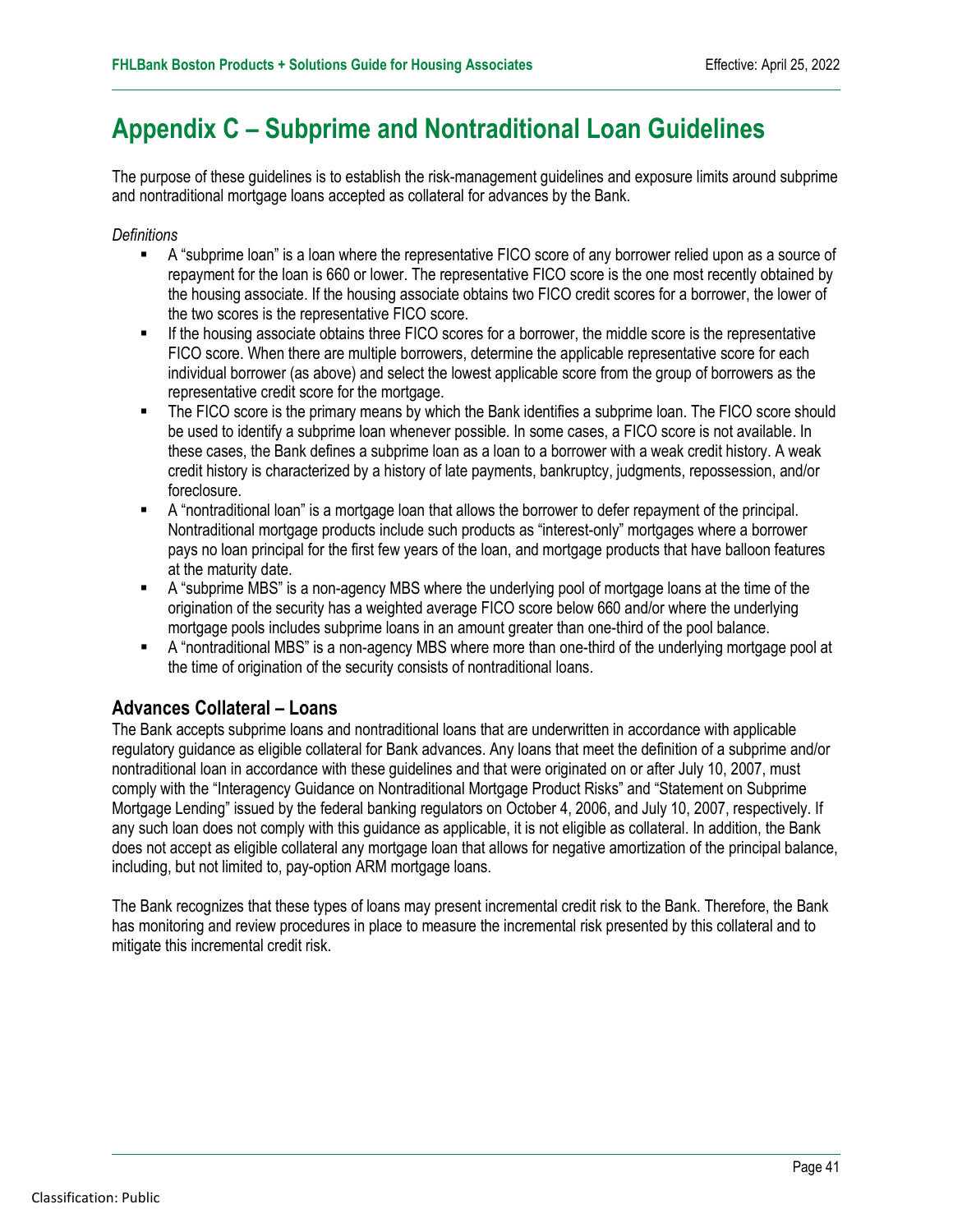#### **Advances Collateral – Mortgage-Backed Securities**

The Bank does not accept Nontraditional MBS or Subprime MBS as collateral for advances. Any security acquired by the housing associate on or after July 10, 2007 that includes a loan or loans that meet the definition of a Subprime and/or Nontraditional Loan in accordance with these guidelines must comply with the "Interagency Guidance on Nontraditional Mortgage Product Risks" and "Statement on Subprime Mortgage Lending" issued by the federal banking regulators on October 4, 2006 and July 10, 2007, respectively. The housing associate must obtain an enforceable representation and warranty from the issuer of the security that all of the loans comply with the guidance noted. If the housing associate is unable to obtain such a representation and warranty from the issuer, then the security will not be eligible as collateral.

For all pledges of non-agency MBS collateral, housing associates must complete a pre-pledge checklist describing the security and the collateral backing the security. Based on this pre-pledge checklist and other analytical tools available to the Bank, including Bloomberg, rating agency subscriptions, and Intexnet, the Bank assesses the credit risk associated with the security based on the risk profile of the underlying loan collateral, structural or third-party credit enhancements to the security, and the collateral valuation discount applied. Based on this analysis of the security, the Bank may determine not to accept a security as collateral, or to adjust the collateral valuation discount applied.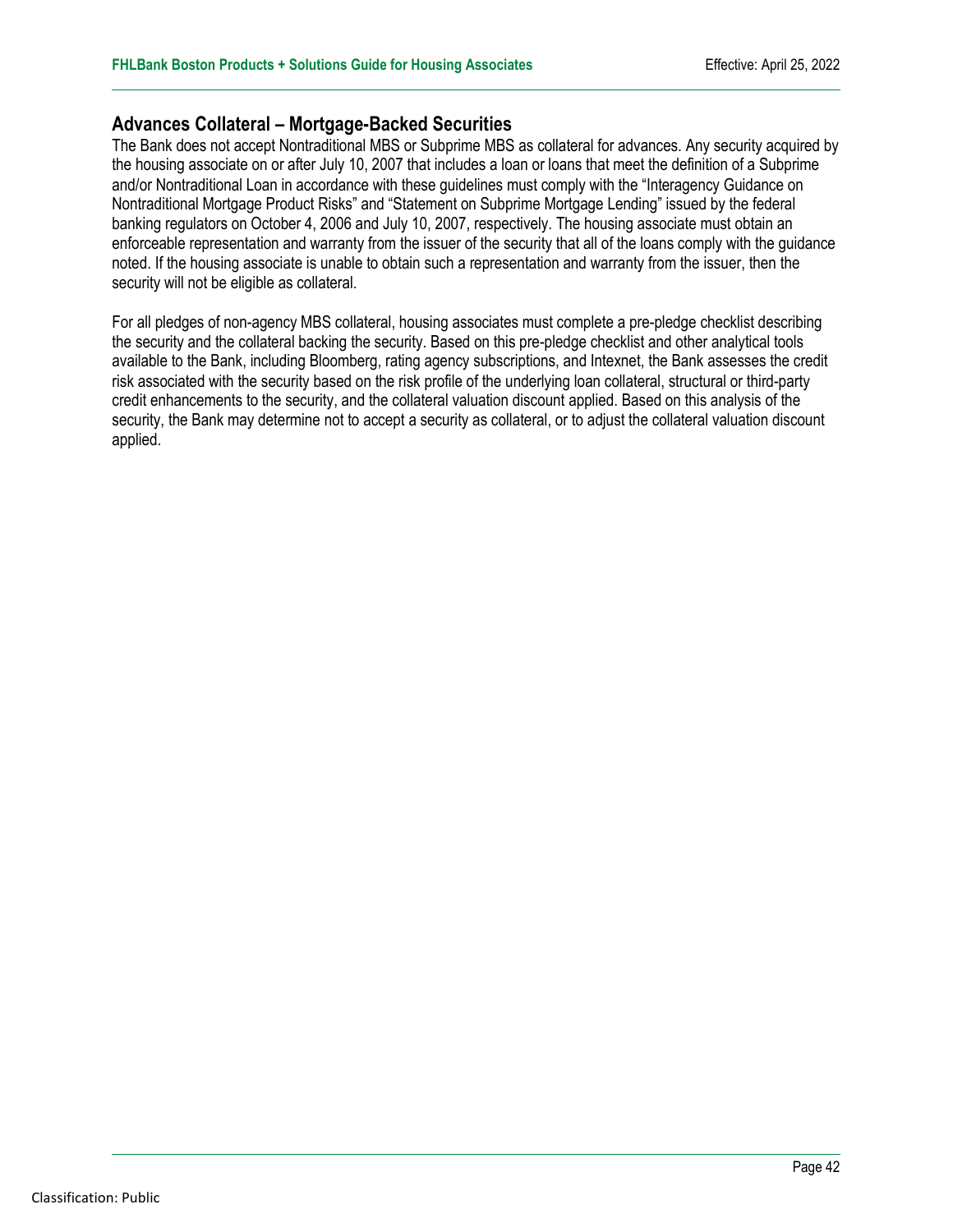### <span id="page-42-0"></span>**Appendix D – Advances Confirmations**

The following advances confirmations can be downloaded in PDF format in the [Forms + Applications](https://www.fhlbboston.com/fhlbank-boston/member-resources/forms-applications#/) section of our website [www.fhlbboston.com](https://www.fhlbboston.com/)

- Confirmation for Amendment and Restatement of Advance
- **EXECONFIRMATION FOR AMORT CONFIRMATION CONTROL**
- Confirmation for Callable SOFR-Indexed Floater Advances
- **EXECONFIRM COMMUNITY Development Member Option Advances**
- **EXECONFIRM** Community Lending Advances
- **EXECONFIRMATION FOR DAILY CASH Manager Advances**
- **EXECONFIRM CONFIRM** Confirmation for Discount Note Floating Auction Rate Advances
- **EXECONFERIGATE:** Confirmation for Fixed-Rate Advances
- **EXECONFIRMATION FOR HUB-Option Advances**
- **EXECONFIRMATION FOR MEMBER Option Advances**
- **EXECONFIRM** Confirmation for Rollover Cash Manager Advances
- **EXECONFIRM** Confirmation for SOFR Flipper Advances
- **EXECONFIRM** Confirmation for SOFR-Indexed Advances
- **EXECONFIRM CONFIRM** Confirmation for Symmetrical Prepayment Advances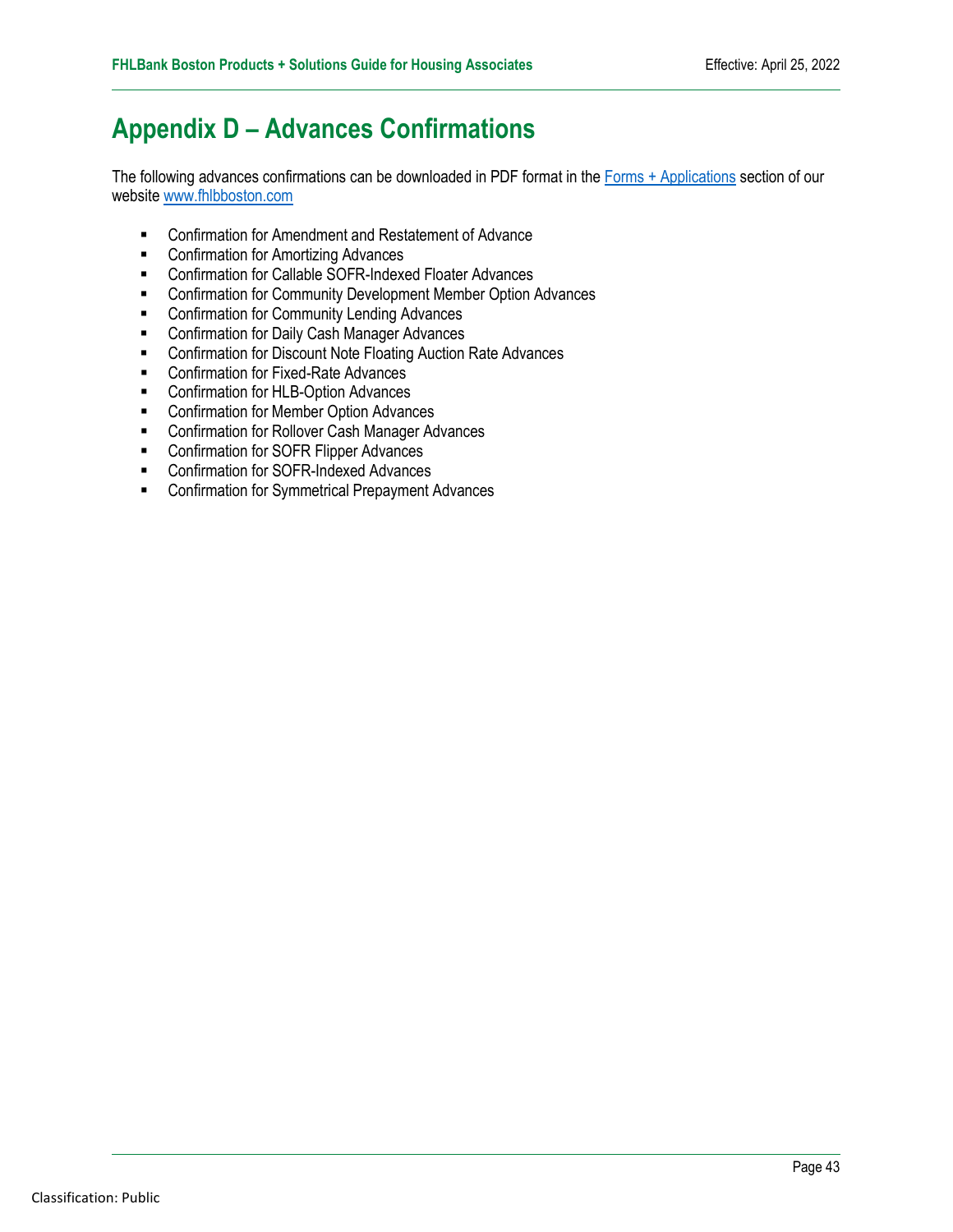### <span id="page-43-0"></span>**Appendix E – Borrowing Documentation**

#### **Housing Associates**

All housing associates are required to execute the Agreement for Advances, Collateral Pledge, and Security Agreement for Nonmember Borrowers which establishes the Bank's lien on all eligible assets to secure all extensions of credit.

As an alternative to executing our standard Advances Agreement, housing associates may execute an Agreement which establishes a specific lien on assets pledged to us to secure all advances made to the member by the Bank.

All housing associates must file an anti-predatory lending statement with the Bank as a requirement for borrowing.

As noted in the Underwriting Requirements section, Housing associates are required to complete and submit the Supplement-A to Application for Advance for Housing Associates (Supplement-A for Housing Associates) when requesting an extension of credit from the Bank or to roll an existing maturing advance into a new advance.

#### **Other Documentation**

The Bank reserves the right to require, in its sole discretion, additional documentation, including, without limitation, agreements, resolutions, certifications, legal opinions, and applications, as a pre-condition to any housing associate obtaining an extension of credit from the Bank.

#### **Release of Collateral**

The Bank requires housing associates to pledge adequate eligible collateral to satisfy their Bank-approved collateral maintenance levels. From time to time, a housing associate that has listed or delivered collateral to the Bank, the Bank's designee, or an approved third-party custodian may request the release of excess collateral (pledged collateral that exceeds the housing associate's individual collateral maintenance level). Supporting releases are included in the **Request to Release Pledged Loan Collatera**l, and the **Request to Release Pledged Securities Collateral**.